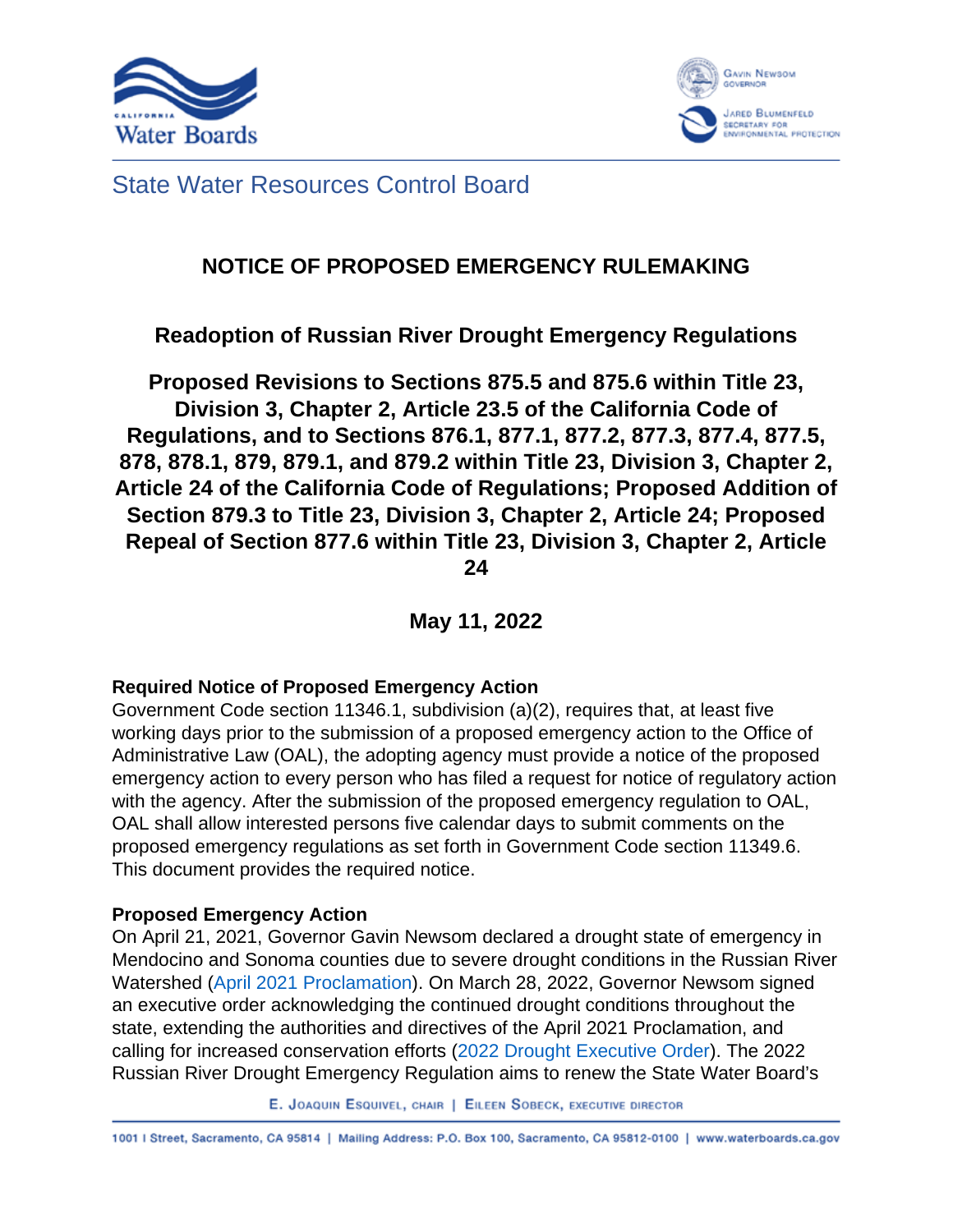emergency authority with certain amendments to the 2021 Russian River Emergency Regulation. The emergency regulation satisfies directives from the April 2021 Proclamation, in which the Governor directed the State Water Board to consider adoption of "emergency regulations to curtail water diversions when water is not available at water rights holder's priority of right or to protect releases of stored water." The Governor's April 2021 proclamation also suspended environmental review under the California Environmental Quality Act for certain activities, including the adoption of emergency regulations by the State Water Board pursuant to Water Code section 1058.5.

Water Code section 1058.5 grants the State Water Resources Control Board (State Control Board, or Board) the authority to adopt emergency regulations to prevent the unreasonable use of water, and to require curtailment of diversions when water is not available under the diverter's priority of right.

The emergency regulation that the State Water Board adopted on June 15, 2021, will expire on July 12, 2022. The 2022 Russian River Drought Emergency Regulation would renew specific drought regulation sections passed in 2021 with amendments and refinements to address feedback from the regulated community and lessons learned from administration of the 2021 Russian River drought emergency regulation. In general, Section 877.1 provides definitions used in the regulation. Sections 872.2 and 877.3 would establish processes for issuing curtailment orders and correlative sharing requirements and authorize use of a water availability analysis methodology for the Russian River watershed. Section 877.4 would authorize exceptions to curtailments for signatories to a Board-approved regional voluntary water sharing agreement in the Russian River watershed. Section 877.5 specifies the conditions when the 10,000 acrefoot reservation of water stored in Lake Mendocino, authorized under Term 23 of Sonoma Water's Permit 12947A, would be unavailable for rediversion by Sonoma County junior appropriators in the Russian River Valley. Section 878.1 includes refinements to the curtailment exemption process for those claiming critical diversions needed for minimum human health and safety needs. Section 879 details reporting requirements for water right holders that receive a curtailment order.

#### **Proposed Text of Emergency Regulations**

See the attached text of the emergency regulation adopted by the State Water Board on May 10, 2022.

#### **Finding of Emergency** (Gov. Code, § 11346.1, subd. (b))

The State Water Board finds that an emergency continues to exist due to the third consecutive year of severe drought conditions in the Russian River watershed, as identified in the Governor's drought emergency proclamations.<sup>1</sup> Persistent dry

<sup>1</sup> Under Water Code section 1058.5, subdivision (b), the State Water Board's finding of emergency made in connection with this proposed emergency regulation is not subject to review by the Office of Administrative Law.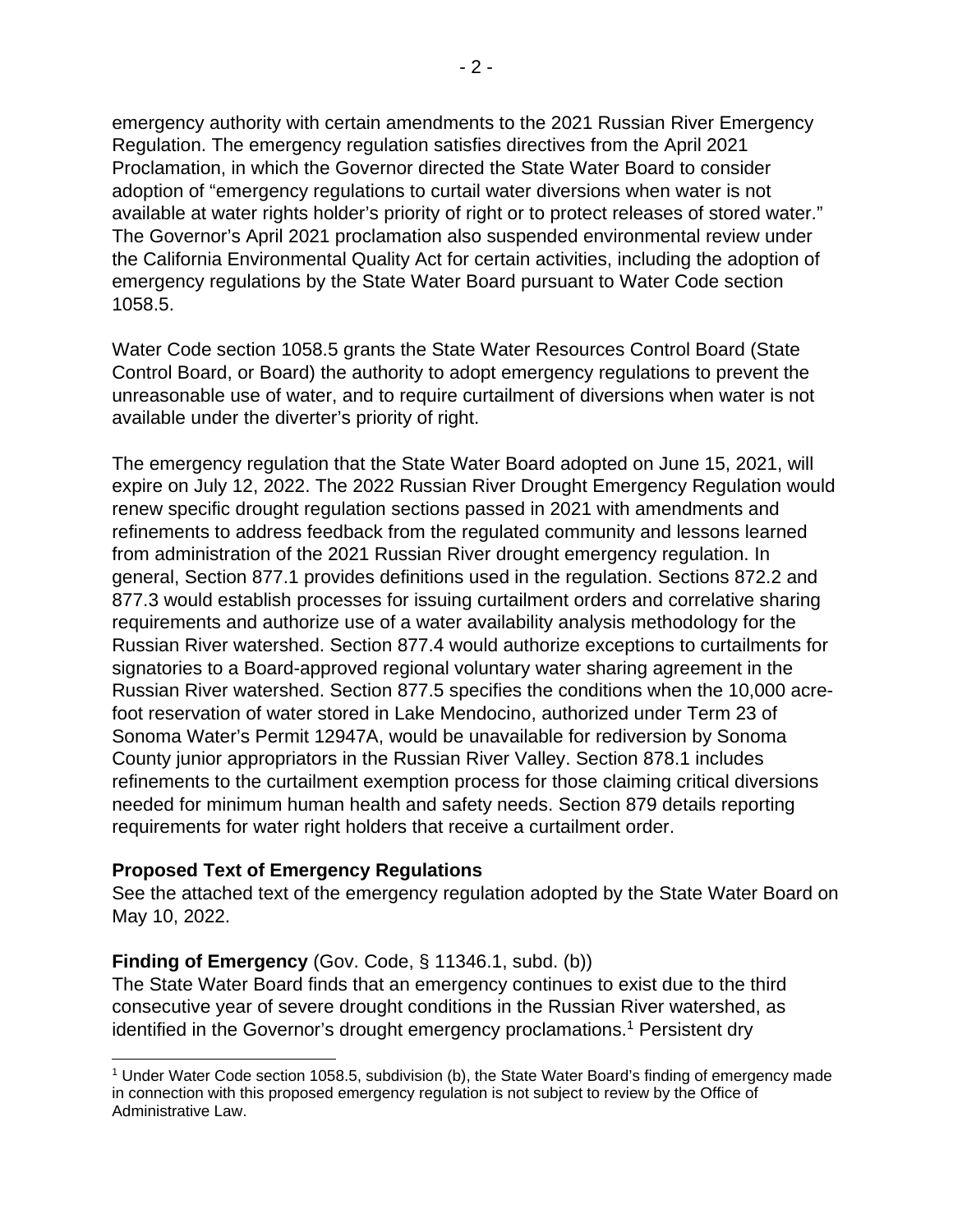conditions require immediate action to extend the State Water Board's emergency authority in 2022 to most effectively administer water rights, ensure adequate reliable water supplies for minimum human health and safety needs, and prevent the unreasonable use of water in the Russian River watershed. The State Water Board must maintain emergency regulatory authority to issue water right curtailments in the Russian River watershed to prevent the diversion and use of water unavailable at diverters' priority of right—including releases of stored water—and to prevent the diversion and use of water that threatens the availability of water for minimum human health and safety needs. Emergency action also is needed to ensure adequate carryover storage in Lake Mendocino to ensure continued access to water for minimum human health and safety in the event of prolonged drought conditions.

The State Water Board is unable to address the situation through non-emergency regulations because the need for this regulation has arisen due to the current drought emergency and would not be appropriately addressed by non-emergency regulations. More detailed information regarding the State Water Board's finding of emergency can be found on pages 1 to 5 of the Emergency Regulation Digest available at the hyperlink provided below.

#### **Authority and Reference** (Gov. Code, § 11346.5, subd. (a)(2))

Water Code section 1058 and 1058.5 provide authority for the emergency regulation. The regulation implements, interprets, or makes specific Article X, section 2 of the California Constitution, and sections 100, 100.5, 104, 105, 106.3, 109, 174, 187, 275, 348, 1051, 1052, 1055, 1058.5, 1253, 1825, 1831, and 1841 of the Water Code. The regulation also interprets and implements the State Water Board's authority to prevent the unreasonable use of water, described in *Light v. State Water Resources Control Board* (2014) 226 Cal.App.4th 1463, and *Stanford Vina Ranch Irrigation Co. v. State of California* (2020) 50 Cal.App.5th 976.

Additional detail regarding the authority and references associated with the regulation can be found under each section of the regulation text available at the hyperlink provided below.

#### **Informative Digest** (Gov. code, § 11346.5, subd. (a)(3))

Immediate action is needed to renew the State Water Board's authority to prevent the unreasonable use of water in the Russian River watershed in light of severely limited water availability during the third consecutive year of drought. The State Water Board will continue to curtail water diversions in response to decreased natural or abandoned flows so that water is available for: (1) senior water right users; (2) minimum flow requirements for fish and wildlife, aligned with minimal flows for threatened and endangered fish species; and (3) minimum human health and safety needs. Where natural and abandoned flows are present but insufficient to satisfy all water rights, the State Water Board may need to curtail junior diversions to protect senior water right holders and to protect releases of stored water.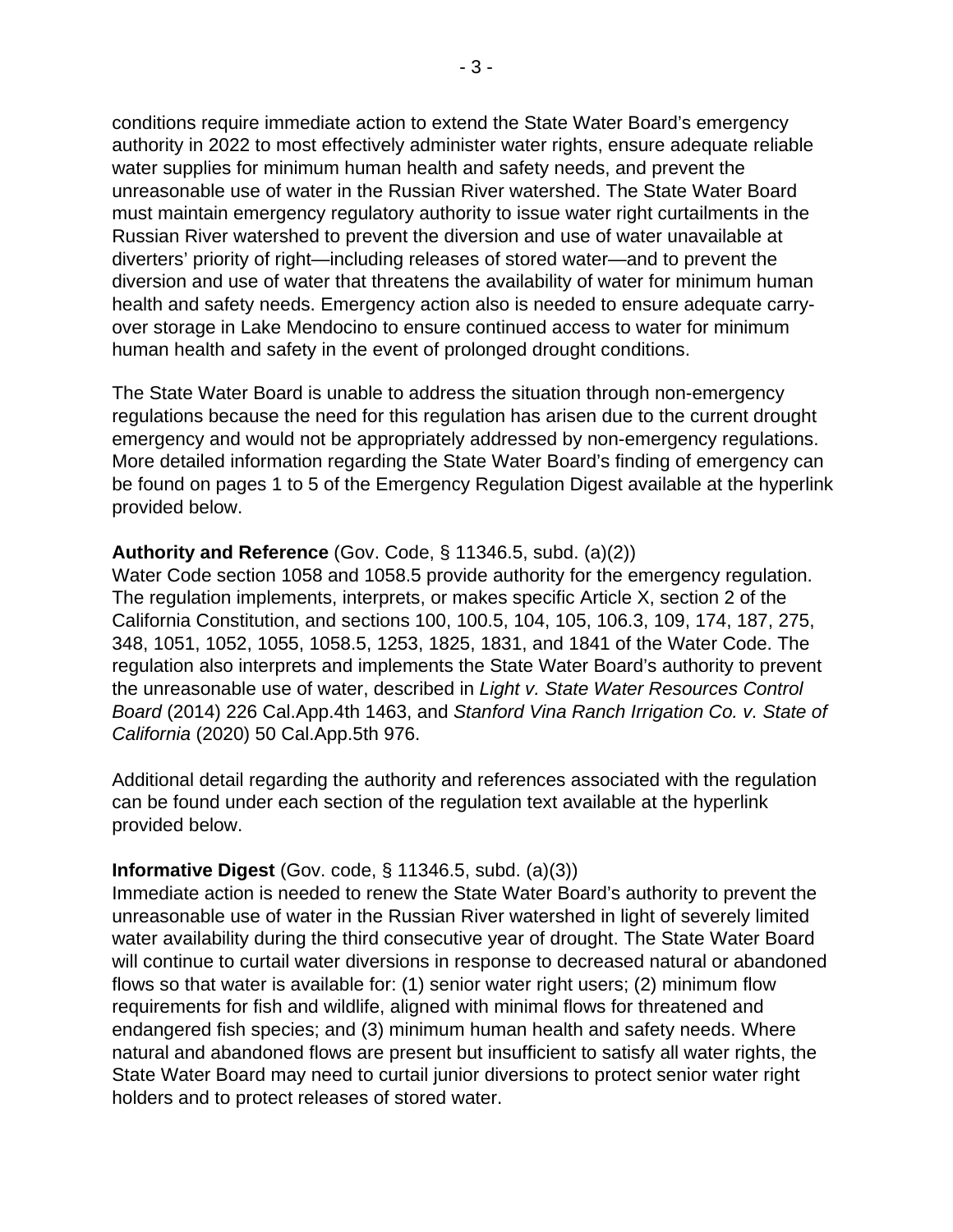Under existing law, a water right holder is prohibited from diverting from a watercourse unless flows are sufficient to satisfy all more senior water right holders first. Water right holders are not entitled to redivert releases of another water right holder's previously stored water, such as flows released from an upstream reservoir. During times of shortage, the State Water Board ensures that the water that senior water right holders are entitled to divert remains available by curtailing junior appropriators in reverse order of priority (curtailing the most junior water rights first). Although Water Code section 106.3 declares a state policy that every human being has the right to safe, clean, affordable, and accessible water for human consumption, cooking, and sanitation purposes, ordinary application of the water right priority system does not make an exception allowing minimal diversions for basic human needs to continue notwithstanding curtailment.

The 2022 Russian River Drought Emergency Regulation would provide the State Water Board's Division of Water Rights and users within the Russian River watershed with a clear methodology for determining the extent to which water is unavailable for diversion at water users' priority of right. It also would authorize the Deputy Director to issue curtailment orders requiring recipients to cease or reduce diversions unless and until (1) they have authorization to continue diverting pursuant to one of the exceptions enumerated in the regulation, or (2) they receive notice that curtailment has been lifted. The renewal of the emergency regulation will thus make the necessary curtailments during the drought emergency more effective and enforceable by defining when water is available under water right priorities—an issue of fact frequently contested in traditional curtailment enforcement proceedings—and by making the requirement to cease diversions in response to a curtailment order a regulatory requirement regardless of the curtailed user's basis of right. The regulation also will promote the human right to water codified in Water Code section 106.3 by establishing procedures for important exceptions to curtailments based on minimum human health and safety needs.

The emergency regulation would continue to provide the State Water Board's Deputy Director for the Division of Water Rights with authority to implement curtailment actions when flows are insufficient to support all water right priorities. The regulation also defines non-consumptive uses and minimum human health and safety needs. Section 878 provides a pathway to allow for continued diversions for non-consumptive uses. Section 878.1 provides procedures for authorizing continued diversion to meet minimum human health and safety needs. Section 879 establishes reporting requirements for water right holders issued a curtailment notice.

There is no comparable federal statute or regulation. The regulation is not inconsistent or incompatible with existing state regulations.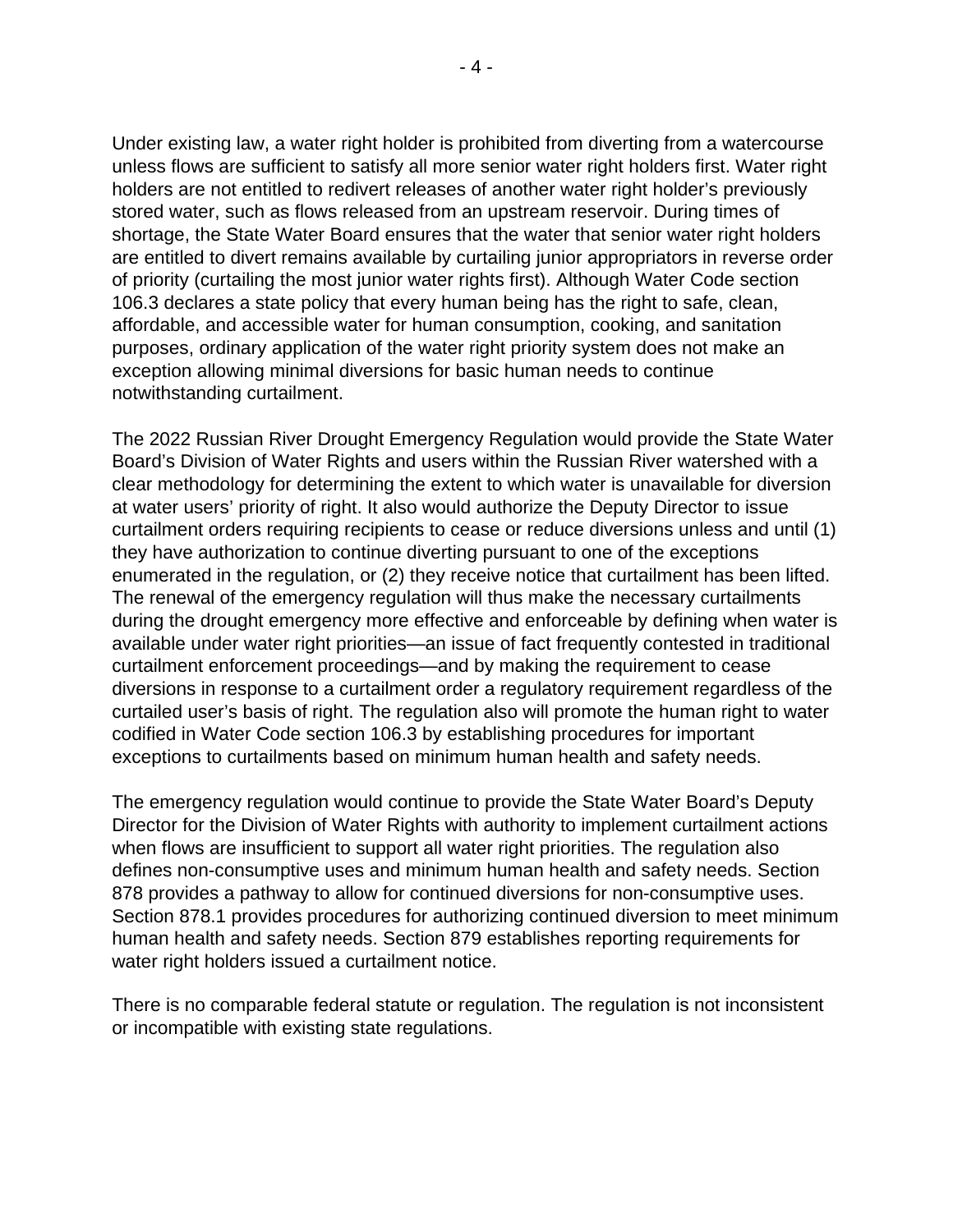More detailed information regarding existing laws, the need for the regulation, and the anticipated effect of the regulation can be found on pages 5 to 17 of the Emergency Regulation Digest available at the hyperlink provided below.

#### **Other Matters Prescribed by Statute** (Gov. Code, § 11346.5, subd. (a)(4))

The emergency regulation would be adopted to prevent unreasonable use of water, to require curtailment of diversion when water is not available under the diverter's priority of right, and in furtherance of any of the foregoing, to require reporting of diversion or use or the preparation of monitoring reports. The emergency regulation would be adopted in response to conditions which exist, or are threatened, in a critically dry year immediately preceded by two or more consecutive below normal, dry, or critically dry years or during a period for which the Governor has issued a proclamation of a state of emergency under the California Emergency Services Act (Chapter 7 (commencing with section 8550) of Division 1 of Title 2 of the Government Code) based on drought conditions.

#### **Local Mandate** (Gov. Code, § 11346.5, subd. (a)(5))

The emergency regulation does not impose a mandate on local agencies or school districts because it does not mandate a new program or a higher level of service of an existing program. The regulation is generally applicable to public and private entities, and is not unique to local government. No state reimbursement is required by part 7 (commencing with section 17500) of division 4 of the Government Code.

#### **Estimate of Cost or Savings** (Gov. Code, § 11346.5, subd. (a)(6))

The fiscal effects resulting from the emergency regulation are the costs that would be incurred by state and local government agencies to respond to any requirements therein, pursuant to Government Code section 11346 et seq. The Fiscal Impact Statement has been prepared in accordance with State Administrative Manual 6600- 6616.

The two fiscal effects incurred by state and local government agencies as a result of the emergency regulation would include the costs (1) to complete and submit ongoing diversion reporting, and (2) to State agencies associated with the review of water substitutions under section 878.

As documented in the Fiscal Impact Statement, the State Water Board estimates the total cost to all state and local (including city, county, schools and publicly owned water suppliers) agencies due to the emergency regulation as \$69,600. The total cost is broken down as \$54,000 to local agencies and \$15,600 to State agencies. No reimbursable expenses were identified.

Due to the limited timeframe the emergency regulation will be in effect, there will be no fiscal impacts to any state, local, or federal agency beyond the expiration of the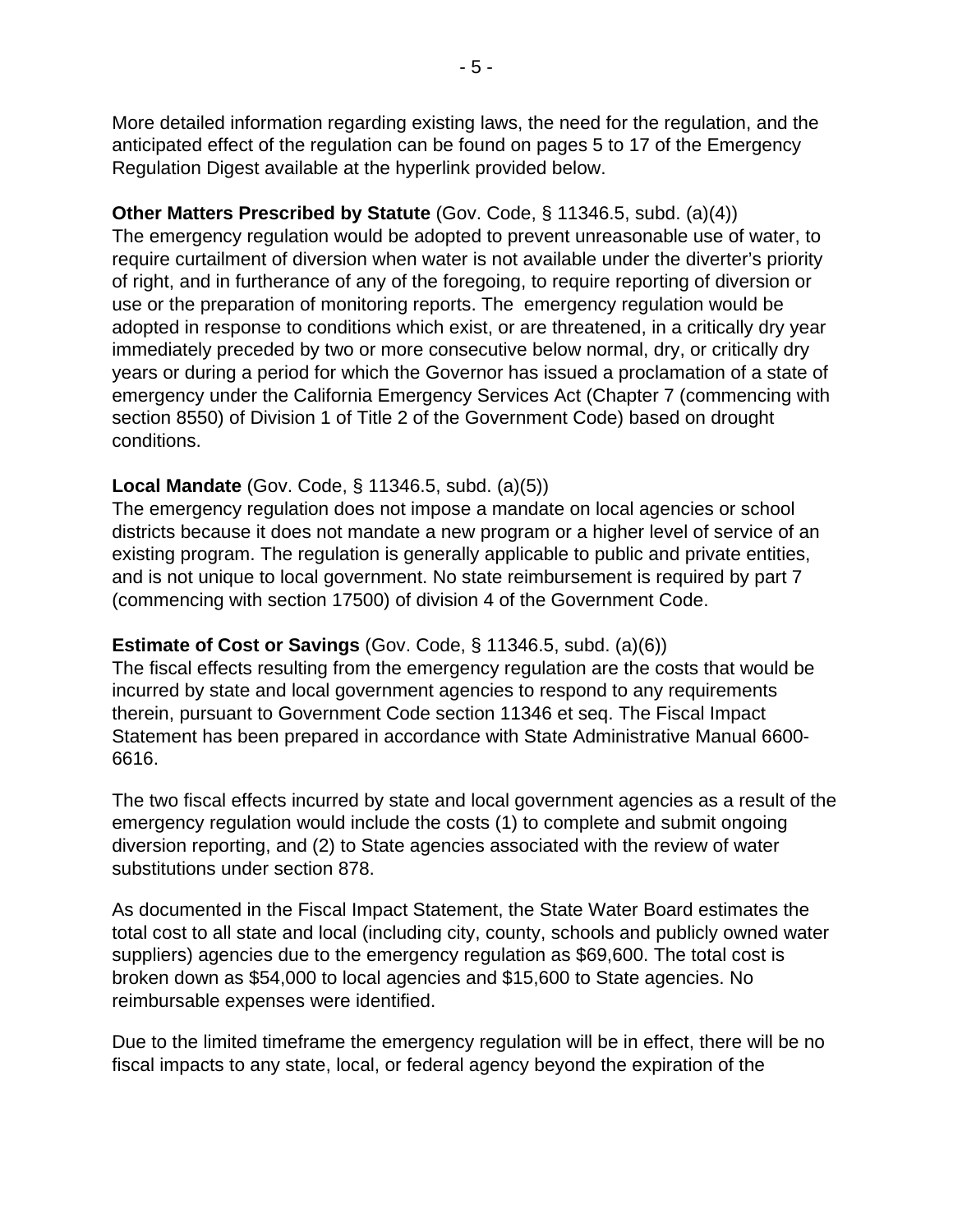emergency regulation one year after adoption. Impacts are assumed to be limited to Fiscal Year 2022-2023.

More detailed information regarding the cost or savings of the emergency regulation can be found in the Fiscal Impact Statement at the end of the Emergency Regulation Digest available at the hyperlink provided below.

The Emergency Regulation Digest is available on the State Water Boards' Russian River Drought Response webpage below and can be found by expanding the "Emergency Regulation" header:

https://www.waterboards.ca.gov/drought/russian\_river/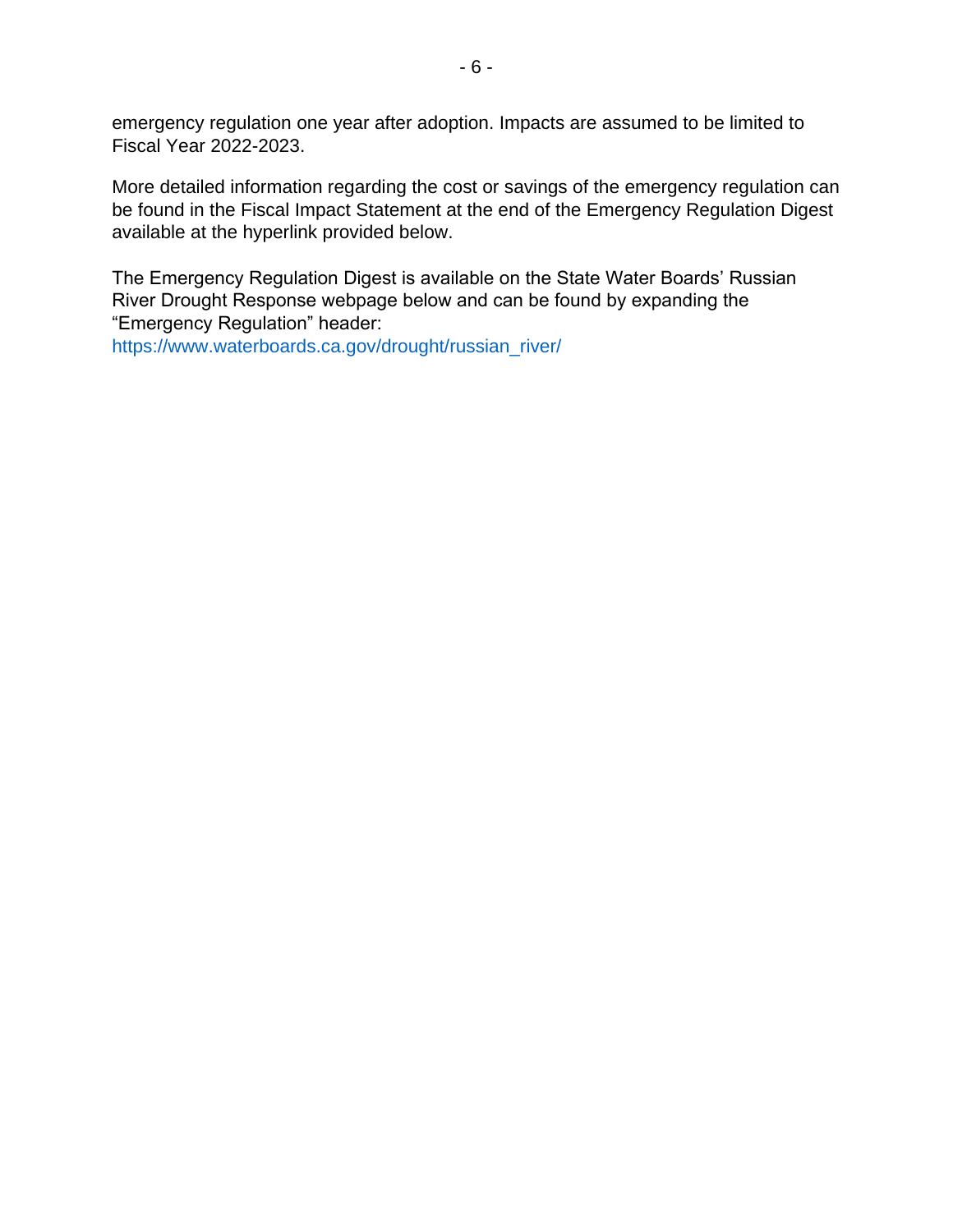#### **Emergency Curtailment Regulation to Protect Water Supplies in the Russian River Watershed**

==================================================================

Revise Sections 875.5 and 875.6 within Title 23, Division 3, Chapter 2, Article 23.5 of the California Code of Regulations, and Sections 876.1, 877.1, 877.2, 877.3, 877.4, 877.5, 878, 878.1, 879, 879.1, and 879.2 within Title 23, Division 3, Chapter 2, Article 24 of the California Code of Regulations, add Section 879.3 to Title 23, Division 3, Chapter 2, Article 24, and repeal Section 877.6 within Title 23, Division 3, Chapter 2, Article 24 to read:

#### **Article 23.5. Klamath River Watershed Drought Emergency Requirements**

#### **875.5 Priority for Curtailments in the Scott River and Shasta River Watersheds**

- (a) Scott River
	- (1) Regarding curtailment orders in the Scott River watershed:

(A) Curtailment orders in the Scott River watershed to meet drought emergency minimum fisheries flows in the Scott River shall be issued taking into account water right priority, in groupings from lowest to highest priority, as follows:

(i) All post-Scott River Adjudication appropriative water rights.

(ii) Surplus Class Rights in all schedules of the Scott River Adjudication.

(iii) All Post-1914 Appropriative water rights in the Scott River Adjudication, ShaklefordShackleford Adjudication, and French Creek Adjudication, collectively.

(iv) Diversions in Schedule D4 of the Scott River Adjudication.

(v) Diversions in Schedule D3 of the Scott River Adjudication.

(vi) Diversions in Schedule D2 of the Scott River Adjudication.

(vii) Diversions in Schedule D1 of the Scott River Adjudication.

(viii) Diversions in French Creek Adjudication, the ShaklefordShackleford Adjudication, and Schedule B of the Scott River Adjudication, collectively.

(ix) Diversions in Schedule C of the Scott River Adjudication, and overlying groundwater diversions not described in the Scott River Adjudication.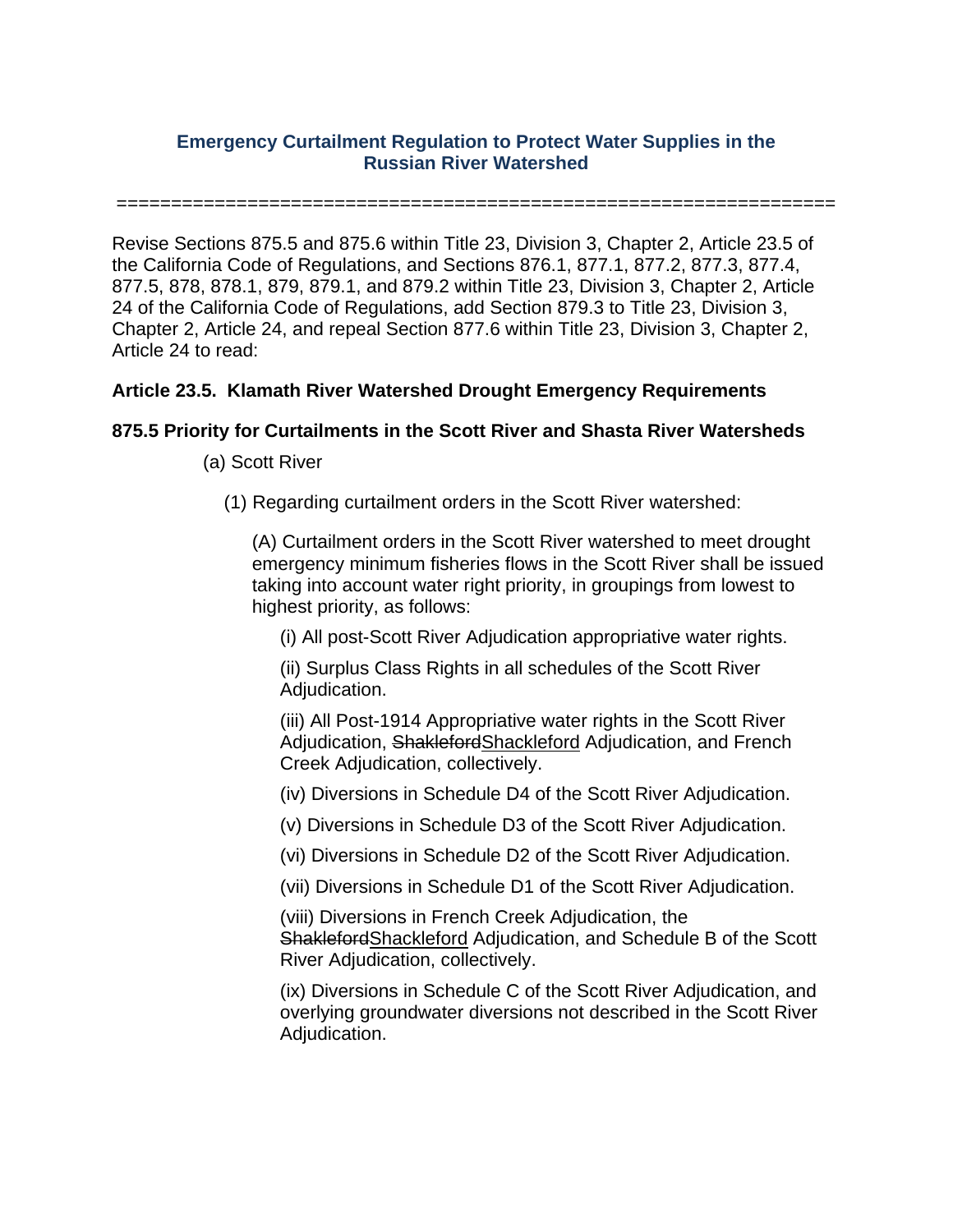(B) Surface diversions from the Scott River, Big Slough, Etna Creek, or Kidder Creek and described in Scott River Adjudication Schedules D2, D3, D4, B18, B23, and B26 that have moved from surface water to groundwater diversions as permitted under Scott River Adjudication, Paragraph 44, will be curtailed in priority grouping (a)(1)(A)(ix), rather than under (a)(1)(A)(iv), (a)(1)(A)(v), (a)(1)(A)(vi), or (a)(1)(A)(viii).

(C) Domestic and Livestock Water Uses during the non-irrigation season by diverters in Scott River Adjudication Schedules A, B, C, and D, under paragraph 36 shall follow the priority groups under  $(a)(1)(A)(iv)$  through  $(a)(1)(A)(viii)$ , as applicable.

(D) To the extent that curtailment of fewer than all diversions in the groupings listed in  $(a)(1)(A)(i)$  and  $(a)(1)(A)(iii)$  through  $(a)(1)(A)(viii)$ would reliably result in sufficient flow to meet drought emergency minimum fisheries flows, the Deputy Director shall maintain the authority to issue, suspend, reinstate, or rescind curtailment orders for partial groupings based on the priorities in the applicable adjudication or through the appropriative right priority date, as applicable. Any partial curtailment of groups  $(a)(1)(A)(ii)$  and  $(a)(1)(A)(ix)$  shall be correlative, except that the Deputy Director may issue curtailments to groundwater diverters in (a)(1)(A)(ix) first to diversions closest to surface waterbodies, or use other reliable information to determine which diversions have the highest potential impact on surface flows.

(E) Diversions under Paragraph 39 of the Scott River Adjudication shall be curtailed with the group defined in (a)(1)(A) that corresponds to the schedule in which the diversion would be placed if the right were defined in the adjudication. If partial curtailment of the group is issued, suspended, reinstated, or rescinded under (a)(1)(D), these rights will be subordinated to the other rights in that schedule.

(F) Diversions under paragraph 41 of the Scott River Adjudication shall be curtailed with the group defined in (a)(1)(A) that corresponds to the schedule in which the diversion would be placed if the right were defined in the adjudication. If partial curtailment of the group is issued, suspended, reinstated, or rescinded under (a)(1)(D), these rights shall be treated as subordinate to first priority rights in the schedule, and senior to second priority rights in that schedule.

(G) Diversions under paragraph 42 of the Scott River Adjudication shall be curtailed with the group defined in (a)(1)(A) that corresponds to the schedule in which the diversion would be placed if the right were defined in the adjudication. If partial curtailment of the group is issued, suspended, reinstated, or rescinded under (a)(1)(D), these rights shall be treated as first priority rights compared to downstream rights in that schedule, and subordinate to all upstream rights in that schedule.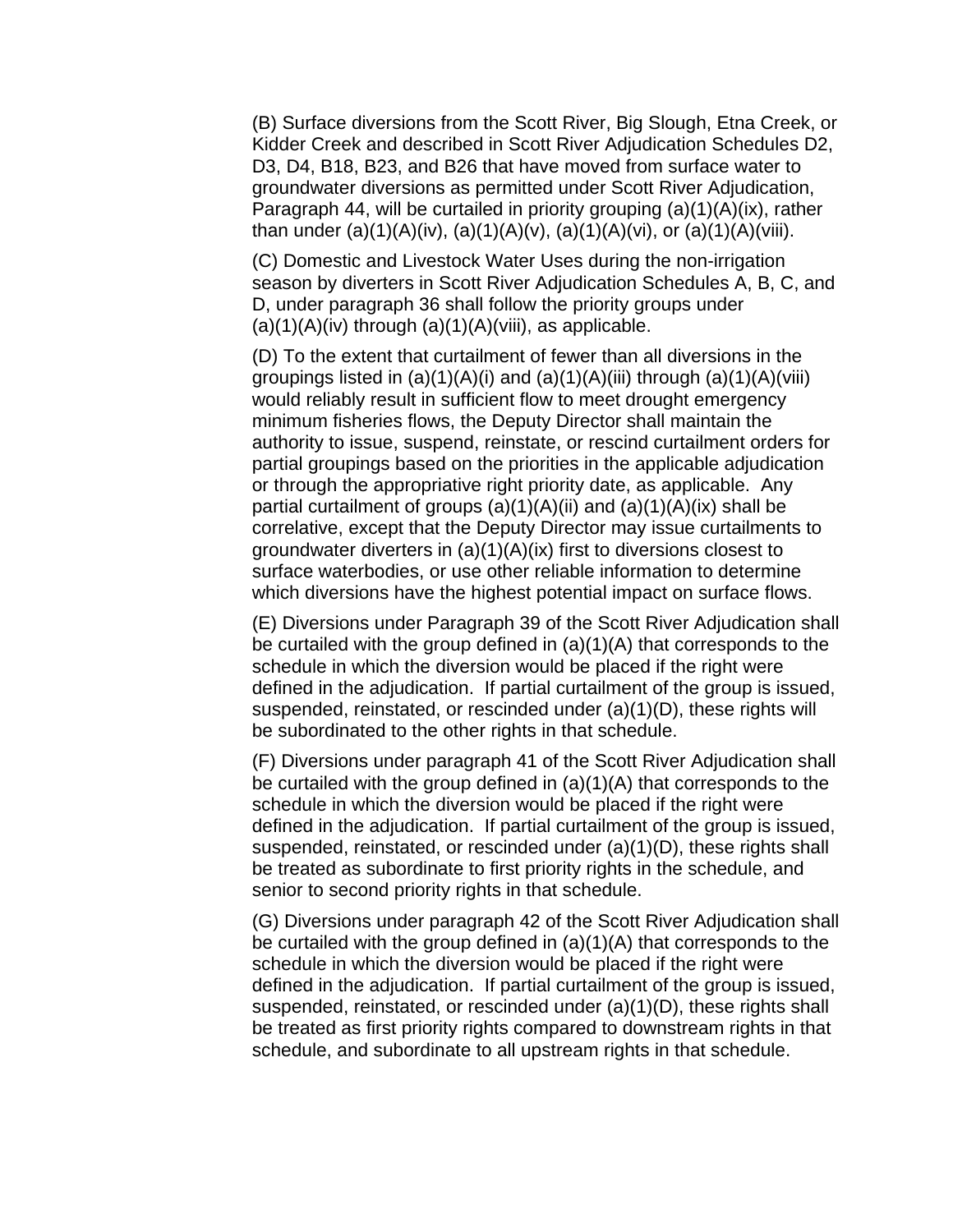(H) Diversions under paragraph 43 of the Scott River Adjudication shall be curtailed with the group defined in (a)(1)(A) that corresponds to the schedule in which the diversion would be placed if the right were defined in the adjudication. If an order for partial curtailment of the group is issued, suspended, reinstated, or rescinded under (a)(1)(D), these rights shall be treated as first priority rights in that schedule.

(I) Diversions under paragraphs 49 and 61 of the Scott River Adjudication shall be curtailed with the group defined in (a)(1)(A)(viii). If an order for partial curtailment of the group is issued, suspended, reinstated, or rescinded under (a)(1)(D), these rights will be treated as first priority rights in the schedule for the appropriate tributary.

(2) Curtailment orders in the Scott River watershed for lack of water availability at a diverter's priority of right shall be issued:

(A) First to appropriative rights that were initiated after the relevant adjudication, in the ShaklefordShackleford Creek watershed, the French Creek watershed, and the Scott River Stream System as defined in paragraph 2 of the Scott River Adjudication,

(B) Then in accordance with the priorities set forth in the Scott River, ShaklefordShackleford Creek, and French Creek Adjudications, as applicable, and

(C) Then correlatively to unadjudicated overlying groundwater diversions.

#### (b) Shasta River

(1) Curtailment orders in the Shasta River Watershed to meet drought emergency minimum fisheries flows shall be issued taking into account water right priority, in groupings from lowest to highest water right priority, as follows:

(A) Appropriative diversions initiated after the Shasta Adjudication. Appropriative surface water diversions obtained after the Shasta Adjudication in priority of the issuance date specified in the permit or license by the State Water Board. Groundwater appropriations have a priority date from when the well was constructed and water first used. For the purposes of this article, an appropriative groundwater right is distinguished from an overlying groundwater right when the diverter: 1) does not own land overlying the basin, 2) owns overlying land but uses the water on non-overlying land, or 3) sells or distributes the water to another party.

(B) Post-1914 and pre-1914 water rights under the priorities and quantities set forth in the Shasta Adjudication. Groundwater appropriations initiated prior to the Shasta Adjudication in priority of when the well was constructed and water first used.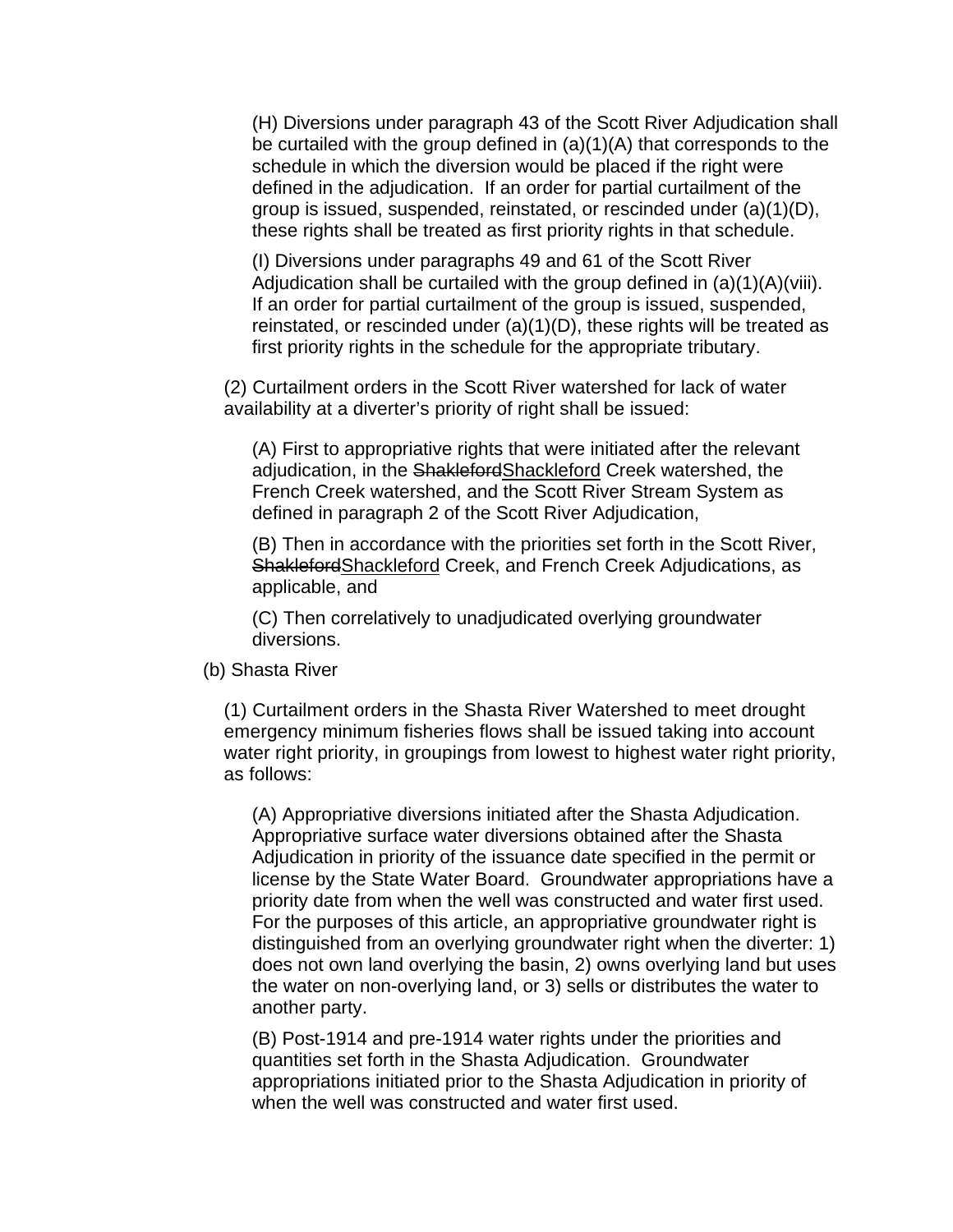(C) Riparian diversions and overlying groundwater diversions. The Deputy Director may limit overlying groundwater curtailment orders to larger diversions or diversions with the highest potential impact on surface flows.

(i) If there is insufficient natural flow to furnish all rights of equal priority, then the available natural flow in excess of the minimum instream flow established in section 875, subdivision (c)(2) shall be distributed proportionally among the rights of the priority in question.

(ii) Water released from storage or bypassed pursuant to a Water Code section 1707 Order is not available to downstream users.

(c) Definitions: For the purposes of this section:

(1) "Scott River Adjudication" shall refer to the Decree entered on January 30, 1980 in Siskiyou County Superior Court Case No. 30662, In the Matter of Determination of the Rights of the Various Claimants to the Waters of Scott River Stream System, Except Rights to Water of Shackleford Creek, French Creek, and all Streams Tributary to Scott River Downstream from the U.S. Geological Survey Gaging Station, in Siskiyou County, California, and all supplements thereto.

(2) "ShaklefordShackleford Adjudication" shall refer to the Decree entered on April 3, 1950 in Siskiyou County Superior Court Case No. 13775, In the Matter of the Determination of the Rights of the Various Claimants to the Waters of ShaklefordShackleford Creek and its Tributaries in Siskiyou County, California, and all supplements thereto.

(3) "French Creek Adjudication" shall refer to the Judgement entered on July 1, 1959 in Siskiyou County Superior Court Case No. 14478, Mason v. Bemrod, and all supplements thereto.

(4) "Shasta Adjudication" shall refer to the Judgement and Decree entered on December 29, 1932 in Siskiyou County Superior Court Case No. 7035, In the Matter of the Determination of the Relative Rights, Based Upon Prior Appropriation, of the Various Claimants to the Waters of Shasta River and its Tributaries in Siskiyou County, California, and all supplements thereto.

Authority: Sections 101, 103,174, 186, Water Code

Reference: Sections 1058, 1058.5, Water Code; *Hudson v. Dailey* (1909) 156 Cal. 617; Shasta River Adjudication; Shackleford Adjudication; French Creek Adjudication; Scott River Adjudication; *Stanford Vina Ranch Irrigation. Co v. State of California* (2020) 50 Cal.App.5th 976.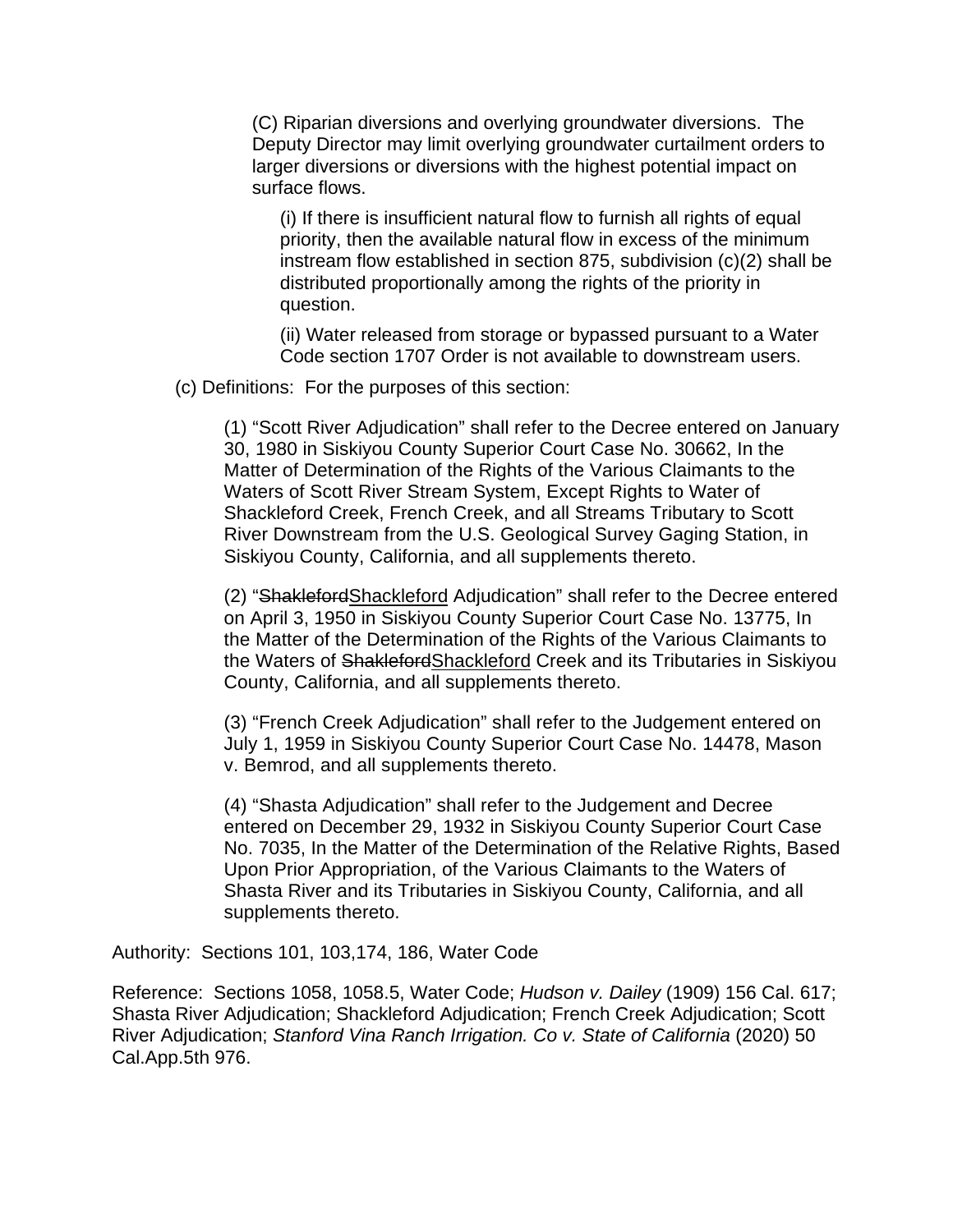#### **875.6 Curtailment Order Reporting**

(a) All water users or water right holders issued a curtailment order under this article are required, within the timeframe specified by the Deputy Director, but not less than seven (7) days, to submit under penalty of perjury a certification of one or more of the actions enumerated below, taken in response to the curtailment order. The Deputy Director may grant additional time for the submission of information regarding diversion and use of water upon a showing of good cause. The water user or water right holder shall certify, as applicable, that:

(1) Diversion under the identified water right(s) has ceased;

(2) Any continued use is under other water rights not subject to curtailment, specifically identifying those other rights, including the basis of right and quantity of diversion;

(3) Diversions under the identified water right(s) continue only to the extent that they are non-consumptive, for which a certification for continued diversion has been submitted as specified in section 875.1;

(4) Diversions under the identified water right(s) continue only to the extent that they are necessary to provide for minimum human health and safety needs as identified in section 875.2, a certification has been filed as authorized under Article 24, section 878.1, subdivision (b)(1), and the subject water right authorizes the diversion in the absence of a curtailment order;

(5) Diversions under the identified water right(s) continue only to the extent that they are necessary to provide for minimum livestock watering needs and a certification has been filed as identified in section 875.3, and the subject water right authorizes the diversion in the absence of a curtailment order.

(6) Diversions under the water right(s) continue only to the extent that they are consistent with a petition filed under Article 24, section 878.1, subdivision (b)(2)  $er$  (d) or under section 875.3, subdivision (d) and diversion and use will comply with the conditions for approval of the petition; or

(7) The only continued water use is for instream purposes.

(b) All persons who are issued a curtailment order and continue to divert out of order of the priority established in section 875.5, as authorized under sections 875.1, 875.3, or Article 24, section 878.2, are required to submit, under penalty of perjury, information identified on a schedule established by the Deputy Director as a condition of certification or petition approval. The required information may include, but is not limited to, the following: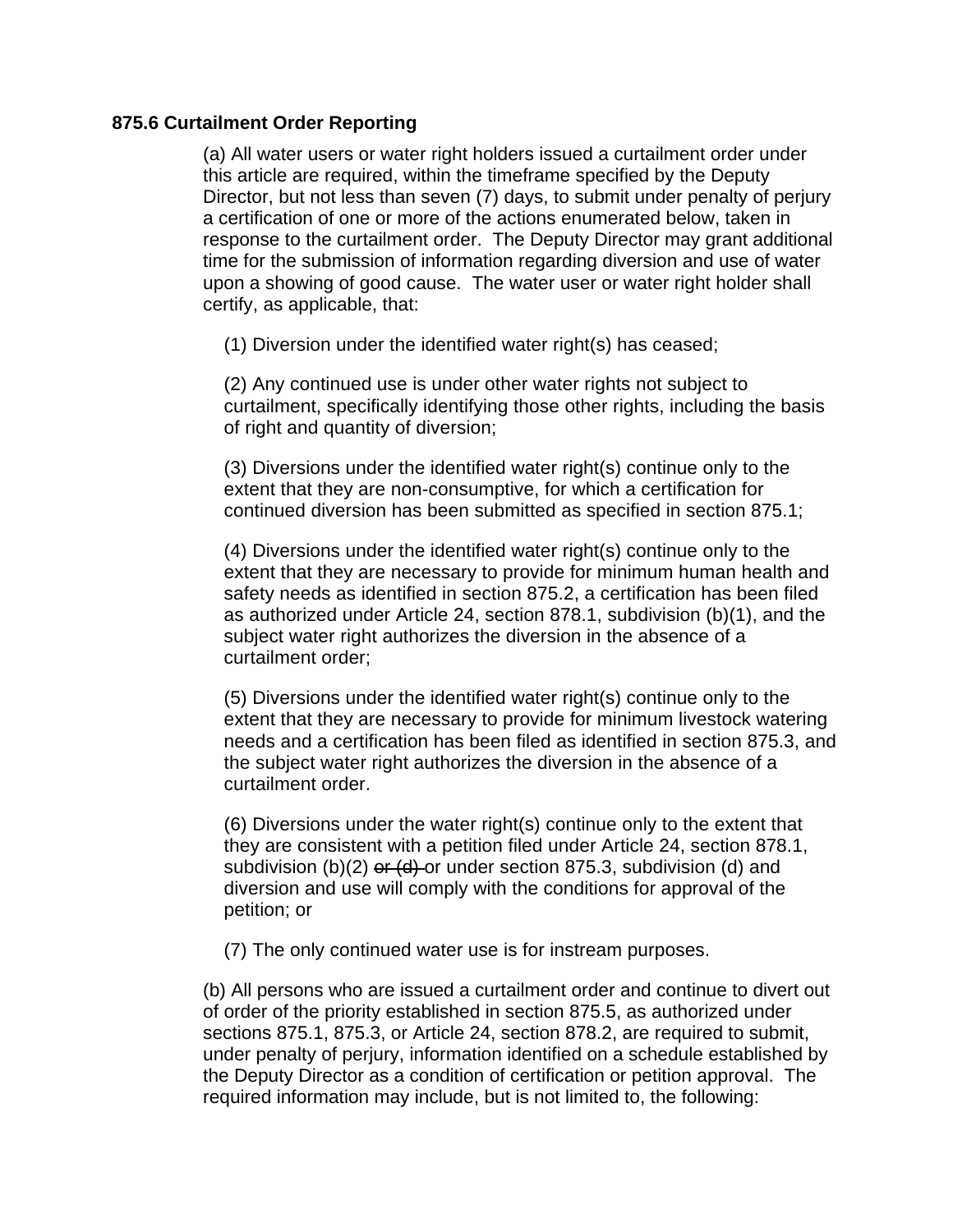(1) The water right identification number(s), well information, or, if not applicable, other manner of identifying the water right under which diversions continue. For wells, this includes the location (GPS coordinates) and depth to groundwater.

(2) How the diverter complies with any conditions of continued diversion, including the conditions of certification under section 875.3 or Article 24, section 878.1, subdivision (b)(1).

(3) Any failures to comply with conditions, including the conditions of certification under section 875.3 or Article 24, section 878. 1, subdivision (b)(1), and steps taken to prevent further violations.

(4) Conservation and efficiency efforts planned, in the process of implementation, and implemented, as well as any information on the effectiveness of implementation.

(5) Efforts to obtain alternate water sources.

(6) If the diversion is authorized under an approved petition filed pursuant to section 875.3 or Article 24, section 878.1 , subdivision (b)(2), progress toward implementing the measures imposed as conditions of petition approval.

(7) If the diversion is authorized under section 875.3, or that cannot be quantified on the basis of amount per person per day under Article 24, section 878.1, subdivision (db):

- (A) The rate of diversion if it is still ongoing;
- (B) Whether the water has been used for any other purpose; and
- (C) The date diversion ceased, if applicable.

(8) The total water diversion for the reporting period and the total population served for minimum human health and safety needs. The total population must include actual or best available estimates of external populations not otherwise reported as being served by a diversion, such as individuals receiving bulk or hauled water deliveries for indoor water use.

(9) The total water diversion for the reporting period and the total population of livestock watered to meet minimum livestock watering needs identified in section 875.3.

(10) Diversion amounts for each day in acre-feet per day, maximum diversion rate in cubic feet per second, pumping rate in gallons per minute, and anticipated future daily diversion amounts and diversion rates.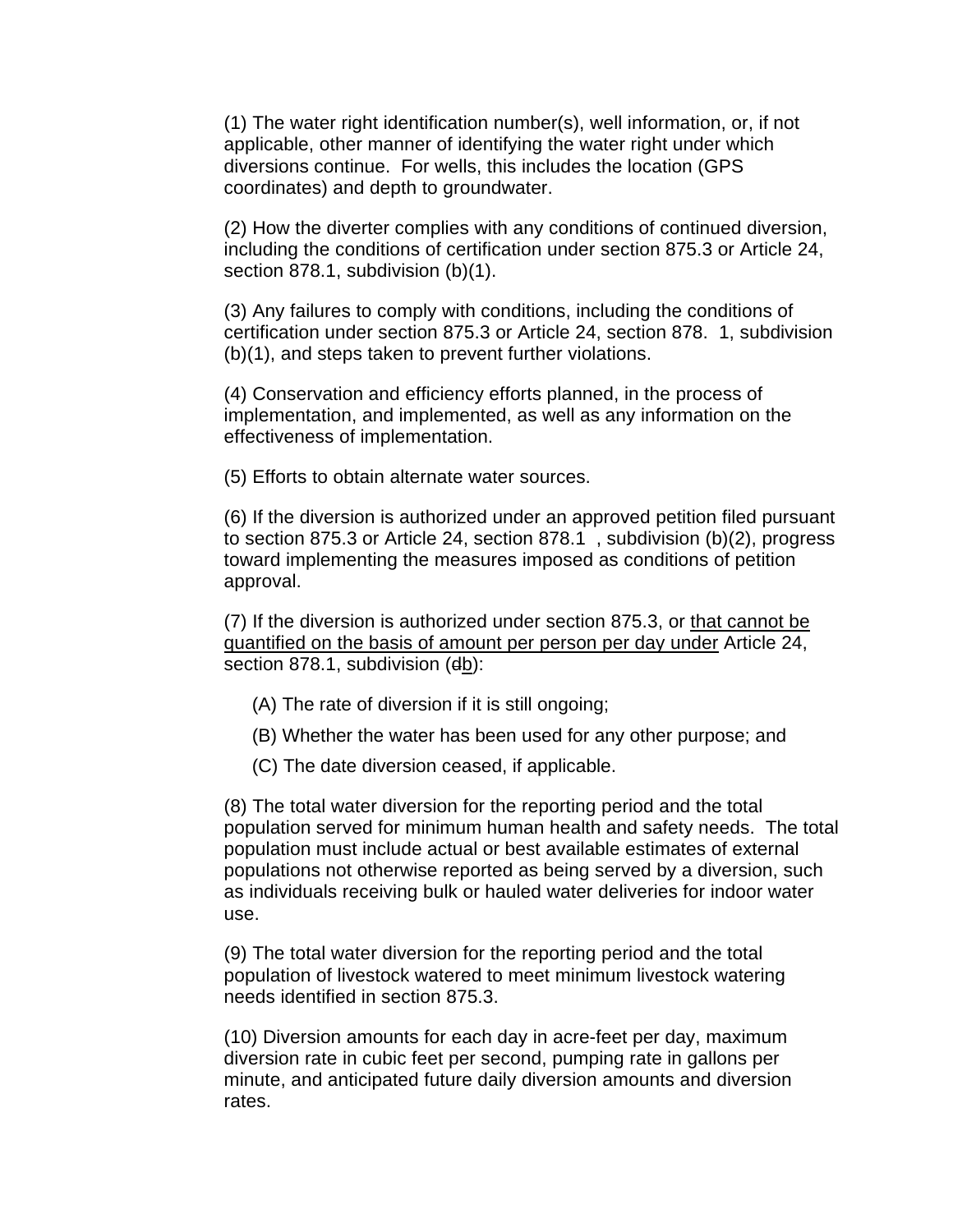(c) The Deputy Director, or delegee, may issue an order under this article requiring any person to provide additional information reasonably necessary to assess their compliance with this article. Any person receiving an order under this subdivision shall provide the requested information within the time specified by the Deputy Director, but not less than five (5) days.

Authority: Sections 1058, 1058.5, Water Code

Reference: Sections 100, 187, 275, 348, 1051, 1058.5, 1841, Water Code

#### **Article 24 Curtailment of Diversions Due to Drought Emergency**

#### **876.1 Emergency Curtailments Due to Lack of Water Availability in the Sacramento-San Joaquin Delta Watershed**

(a) This section applies to direct diversions and diversions to storage, of natural and abandoned flows, in the Delta Watershed as defined in section 877.1. This section also applies to the rediversion of water released from storage in the Delta Watershed, except to the extent authorized by a water right or contract.

(b) After the effective date of this regulation, when flows are determined to be insufficient to support all diversions, the Deputy Director as defined in section 877.1 may issue curtailment orders as defined in section 877.1 to water right holders and claimants in the Delta Watershed in order of water right priority, requiring the curtailment of water diversion under designated water rights and claims, except as provided in sections 878, 878.1, and 878.2 and 879.1 subdivision (b). Before issuing curtailment orders to water right holders and claimants in the Legal Delta, the Deputy Director will consult with and obtain the concurrence of the Delta Watermaster.

(c) Initial orders requiring curtailment or reporting will be mailed to each water right holder, claimant, or the agent of record on file with the State Water Board, Division of Water Rights within the Delta Watershed. The initial orders will require reporting in accordance with section 879, subdivision (dc)(1) and will either require curtailment or will instruct the water right holder, claimant, or agent of record regarding procedures for potential future curtailments. The water right holder, claimant, or agent of record is responsible for immediately providing notice of the orders to all diverters exercising the water right or claim covered by the orders. Communications regarding changes in water availability, including notification of when curtailments of water diversions are required and when curtailments are temporarily suspended or reimposed, will be provided by email to the State Water Board's Delta Drought email distribution list and by posting on the State Water Board's drought webpage. Notice provided by email and by posting on the State Water Board's drought webpage shall be sufficient for all purposes related to required curtailments and reporting pursuant to this section and section 879.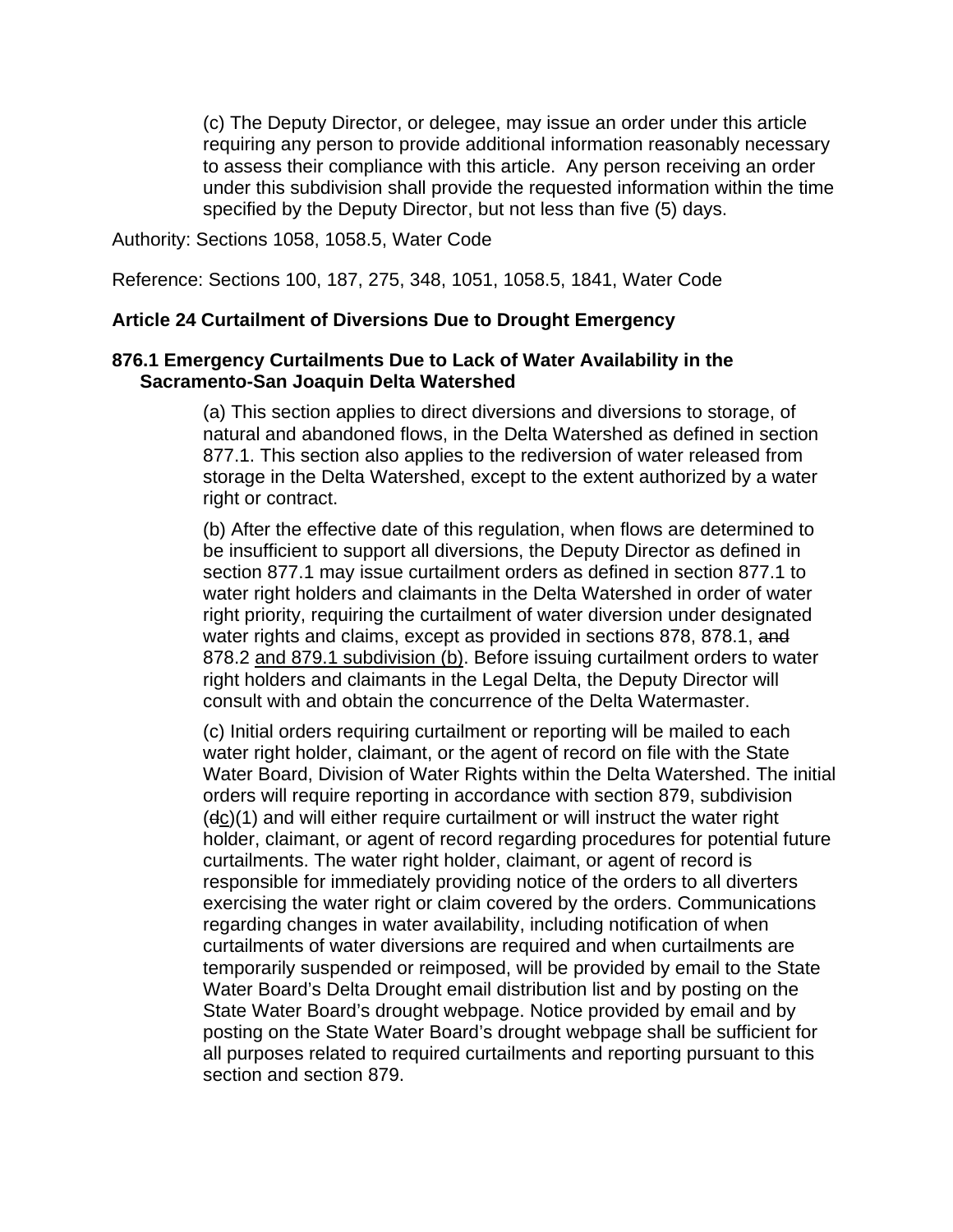(d) In determining whether water is unavailable under a water right holder or claimant's priority of right and whether to order curtailment of water diversions under specific water rights, the Deputy Director will consider:

(1) Relevant available information regarding date of priority, including but not limited to claims of first use in statements of water diversion and use, judicial and State Water Board decisions and orders, and other information contained in the Division of Water Rights' files. Absent evidence to the contrary, riparian water rights are presumed senior to appropriative water rights for the purposes of curtailments pursuant to this section.

(2) Monthly water right demand projections based on reports of water use for permits and licenses, or statements of water diversion and use, from calendar years 2018, 2019, or 2020.

(3) Monthly water right demand projections based on information submitted in response to an informational order issued under section 879, subdivision (dc).

(4) Water supply projections based on the following sources of forecasted supply data:

(A) Monthly full natural flow forecasts contained in the Department of Water Resources' California Cooperative Snow Surveys Bulletin 120 Water Supply Forecast, where available;

(B) Daily full natural flow forecasts from the California Nevada River Forecast Center, where data is not available in the Bulletin 120 Water Supply Forecasts; and

(C) Other available and reliable data on projected or actual precipitation and runoff events that may inform water availability at a monthly or sub-monthly scale.

(5) Relevant available information regarding stream system disconnection where curtailing diversions would not make water available to serve senior downstream water rights or claims, including seasonal or temporary disconnections.

(6) The Deputy Director may also consider any other pertinent, reliable, and publicly available information when determining water right priorities, water availability, water supply projections, and demand projections.

(7) Evaluation of available water supplies against demands may be performed using the Water Unavailability Methodology for the Delta Watershed, or comparable tools. The Water Unavailability Methodology for the Delta Watershed is described in the Water Unavailability Methodology for the Delta Watershed report dated July 23, 2021, which is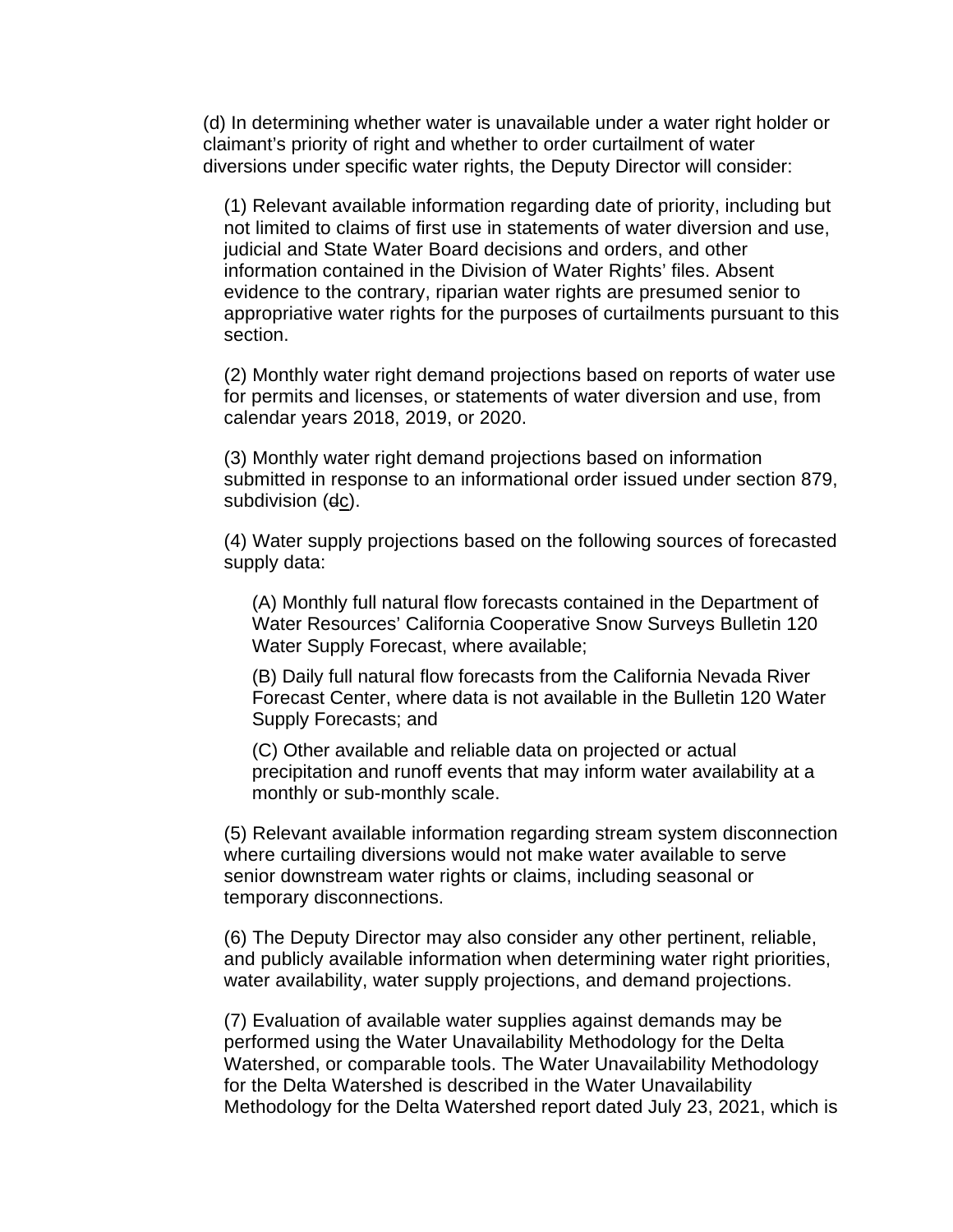hereby incorporated by reference. Evaluation of available supplies against demands may be performed at the Hydrologic Unit Code level 4 Sacramento and Hydrologic Unit Code level 4 San Joaquin River watershed scale, or at the subwatershed scale. Subwatersheds within the Delta Watershed are defined in the Water Unavailability Methodology for the Delta Watershed report dated July 23, 2021, and were established based on Hydrologic Unit Code level 8 watersheds.

(e) Upon receipt of an initial order pursuant to this section, a water right holder or claimant may submit information to the Deputy Director to: support a proposed correction to the water right priority date of the right for which the order was issued; or propose that curtailment may not be appropriate for a particular diverter or in a specific stream system as demonstrated by verifiable circumstances, such as a system that has been adjudicated and is disconnected and curtailment would not make water available to serve senior downstream water rights or claims. Any such proposals and all supporting information and analysis shall be submitted to the Deputy Director within 14 days of receipt of the initial order. Proposals, supporting information, and analyses submitted more than 14 days after receipt of an initial order may be considered to support corrections in advance of future curtailments. The Deputy Director will review timely-provided proposals and supporting information and analyses as soon as practicable, make a determination regarding the proposal, and inform the affected water right holder or claimant of any appropriate update for purposes of water diversion curtailment orders. Before making any determinations within the Legal Delta, the Deputy Director will consult with the Delta Watermaster.

(f) Water right holders and claimants in the Delta Watershed must either subscribe to the Delta Drought email distribution list referenced in subdivision (c) or frequently check the State Water Board's drought webpage to receive updated information regarding water diversion curtailment and reporting orders and water unavailability.

(g) The Deputy Director will temporarily suspend curtailments for some diverters, in order of water right priority, when water availability increases or is projected to increase due to precipitation and runoff events or due to reductions in demand, and the Deputy Director determines that such increased water availability warrants a suspension. The Deputy Director will consider the best available information, such as water supply forecasts from the California Department of Water Resources and other similarly reliable sources, to determine the geographic scope and duration of suspension. By no later than October 1, 2021, and by no more than every 30 days thereafter, the Deputy Director will consider reliable and publicly available information that supports suspension, extension of suspension, or reimposition of curtailments of water diversions, and will publicly issue an update explaining any decisions resulting from the consideration of that information.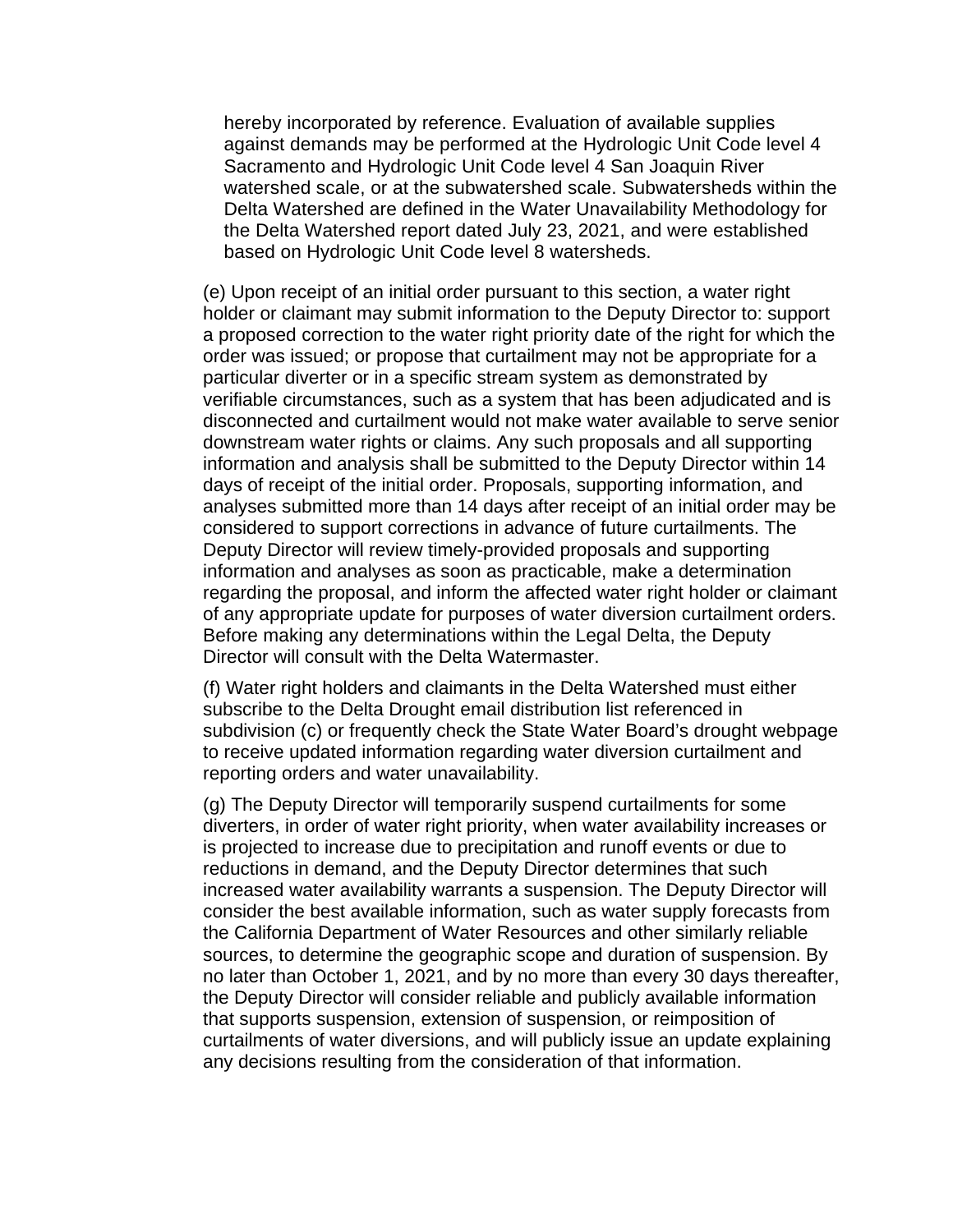(h) All curtailment orders issued under this section shall be subject to reconsideration under article 2 (commencing with section 1122) of chapter 4 of part 1 of division 2 of the California Water Code.

Authority: Sections 1058, 1058.5, Water Code

Reference: Cal. Const., Art. X, § 2; Sections 100, 100.5, 104, 105, 275, 1058.5, Water Code; *El Dorado Irrigation Dist. v. State Water Resources Control Board* (2006) 142 Cal.App.4th 937; *Light v. State Water Resources Control Board* (2014) 226 Cal.App.4th 1463; *Stanford Vina Ranch Irrigation Co. v. State of California* (2020) 50 Cal.App.5th 976.

#### **877 [Reserved]**

#### **877.1 Definitions**

(a) "Curtailment Order" refers to an order from the Deputy Director of the Division of Water Rights ordering a water right holder to cease diversionsreduce or cease diversions. A curtailment order may require the recipient to monitor and comply with a curtailment status list if curtailments are not required immediately upon issuance of the order.

(b) "Deputy Director" refers to the Deputy Director of the Division of Water Rights, or duly authorized designee, at the State Water Resources Control Board. "Curtailment Status List" refers to a list published by the Deputy Director with the current status of curtailments noticed under a curtailment order.

(c) "Flood Control District" refers to the Mendocino County Russian River Flood Control and Water Conservation Improvement District. "Delta Watermaster" has the same meaning as in Water Code section 85230.

(d) "Lower Russian River" refers to the surface waters, including underflow and subterranean streams, of the Russian River downstream of the confluence of Dry Creek and the Russian River. "Delta Watershed" or "Sacramento-San Joaquin Delta Watershed" refers to the Hydrologic Unit Code level 4 Sacramento and the Hydrologic Unit Code level 4 San Joaquin subregions, as defined using the U.S. Geological Survey Hydrologic Units Dataset.

(e) "Lower Russian River Watershed" refers to the area in Sonoma County that drains towards Dry Creek and the area downstream of the confluence of the Russian River and Dry Creek that drains towards the outlet of the Russian River to the Pacific Ocean. "Deputy Director" refers to the Deputy Director of the Division of Water Rights, or duly authorized designee, at the State Water Resources Control Board.

(f) "Mainstem of the Upper Russian River" refers to the surface waters, including underflow and subterranean streams, of the Upper Russian River downstream of Lake Mendocino and upstream of the confluence of Dry Creek and the Russian River. "Informational Order" refers to an order issued by the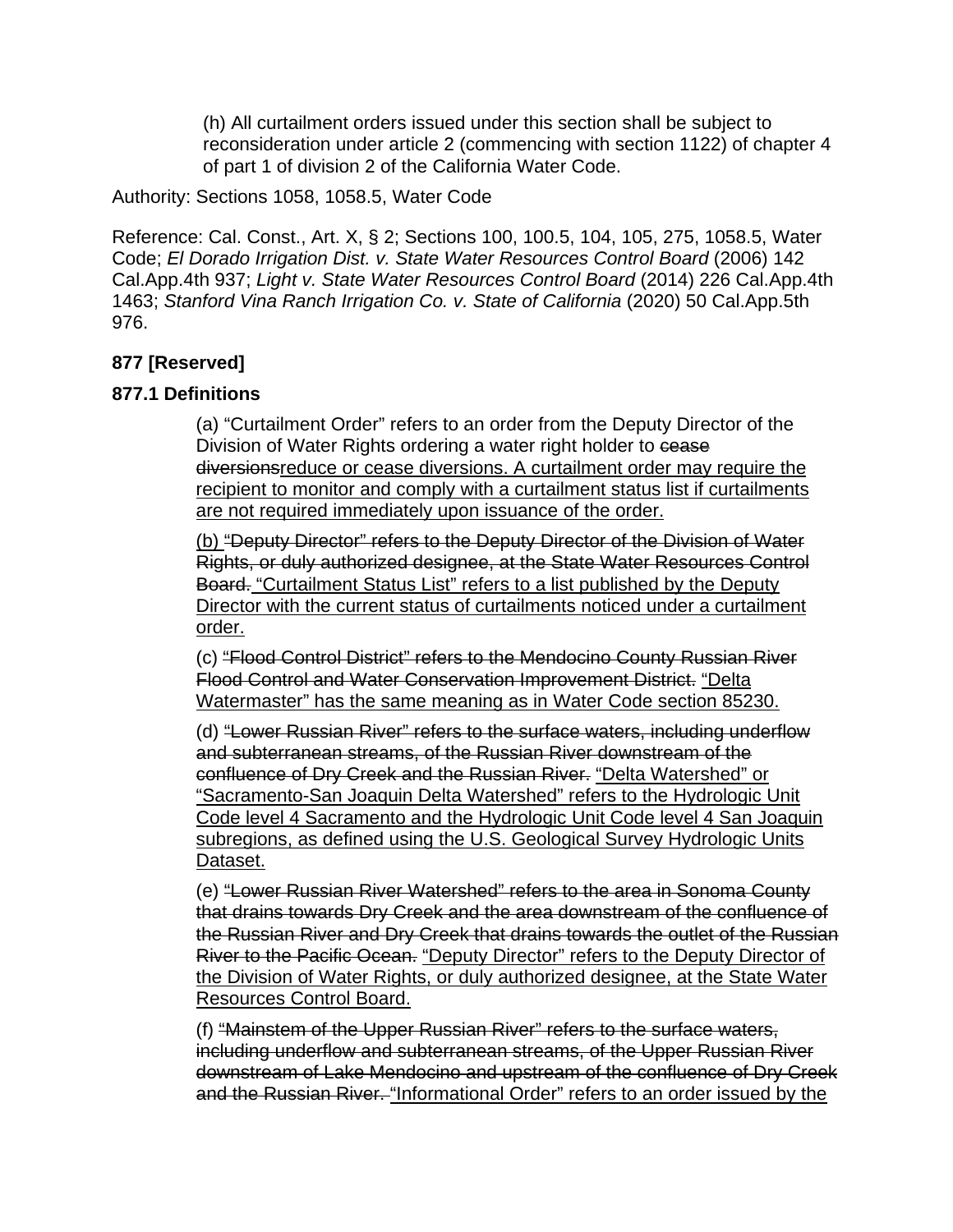Deputy Director which orders reporting of water diversion and use information in the Delta Watershed to inform water unavailability determinations and to support the curtailment process described in section 876.1.

(g) "Legal Delta" has the same meaning as the Sacramento-San Joaquin Delta, as defined in Water Code section 12220.

(gh) "Minimum human health and safety needs" refers to the amount of water necessary for prevention ofto prevent adverse impacts to human health and safety, for which there is no feasible alternate supply. "Minimum human health and safety needs" include:

(1) Indoor domesticDomestic water uses including water for human consumption, cooking, or sanitation purposes. For the purposes of this article, water provided outdoorsFurther, domestic water uses include incidental uses necessary for human consumption, cookinghousehold animals or sanitation purposes, including but not limited to facilities for unhoused persons or campgrounds, shall be regarded as indoor domestic sustenance such as small vegetable gardens. As necessary to provide for indoordomestic water use, water diverted for minimum human health and safety needs may include water hauling and bulk water deliveries, so long as the diverter maintains records of such deliveries and complies with the reporting requirements of Sectionsection 879 of this article, and so long as such provisiondiversion and use is consistent with a valid water right.

(2) For Urban Water Suppliers, water uses consistent with demand reduction actions required by the strictest stage of that supplier's adopted Water Shortage Contingency Plan as part of its Urban Water Management Plan, which actions must achieve at least a 50% reduction in water use as described by Water Code Section 10632 and the 2020 Urban Water Management Plan Guidebook.

(23) Water supplies necessary for energy sources that are critical to basic grid reliability, as identified by the California Independent System Operator, California Public Utilities Commission, California Energy Commission, or a similar energy grid reliability authority.

(34) Water supplies necessary to prevent tree die-off that would contribute to fire risk to residences, and for maintenance of ponds or other water sources for fire fighting, in addition to water supplies identified by the California Department of Forestry and Fire Protection or another appropriate authority as regionally necessary for fire preparedness.

(45) Water supplies identified by the California Air Resources Board, a local air quality management district, or other appropriate public agency with air quality expertise, as necessary to address critical air quality impacts to protect public health.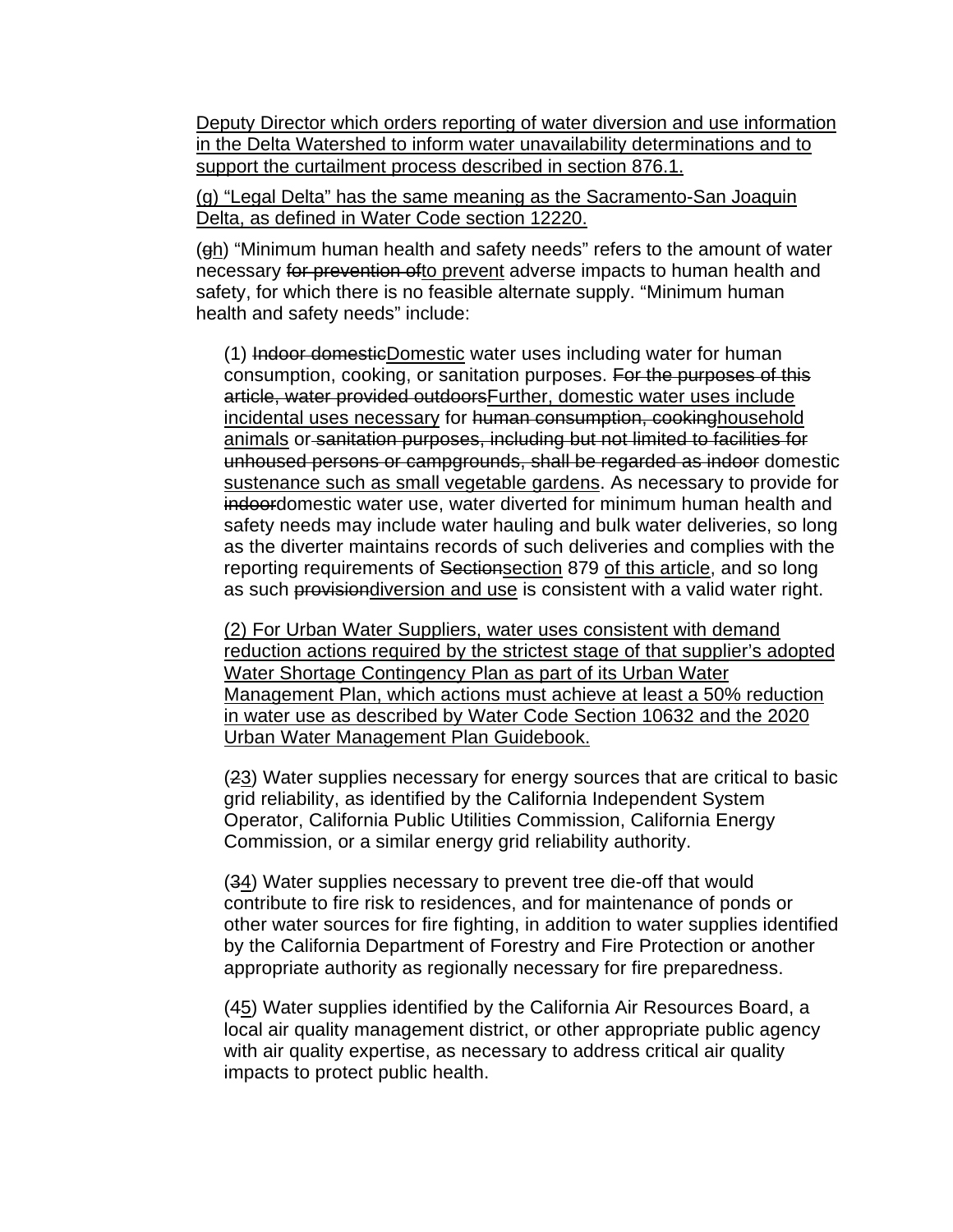(56) Water supplies necessary to address immediate public health or safety threats, as determined by a public agency with health or safety expertise.

(67) Other water uses necessary for human health and safety which a state, local, tribal or federal health, environmental, or safety agency has determined are critical to public health and safety or to the basic infrastructure of the state. Diverters wishing to continue diversions for these uses must identify the health and safety need, include approval or similar relevant documentation from the appropriate public agency, describe why the amount requested is critical for the need and cannot be met through alternate supplies, state how long the diversion is expected to continue, certify that the supply will be used only for the stated need, and describe steps taken and planned to obtain alternative supplies.

(i) "Upper Russian River" refers to the surface waters, including underflow and subterranean streams, of the Russian River upstream of the confluence of the Russian River and Dry Creek and includes both the East and West Forks of the Russian River "Russian River Watershed" refers to the area located in Mendocino and Sonoma Counties that drains towards the outlet of the Russian River at the Pacific Ocean.

(j) "Upper Russian River Watershed" refers to the area located in Mendocino and Sonoma Counties that drains towards the confluence of Dry Creek and the Russian River. "State Water Board" refers to the State Water Resources Control Board.

(k) "Delta Watershed" or "Sacramento-San Joaquin Delta Watershed" refers to the Hydrologic Unit Code level 4 Sacramento and the Hydrologic Unit Code level 4 San Joaquin subregions, as defined using the U.S. Geological Survey Hydrologic Units Dataset. "Urban Water Supplier" has the same meaning as defined in Water Code section 10617.

(l) "Legal Delta" has the same meaning as the Sacramento-San Joaquin Delta, as defined in Water Code section 12220.

(m)"Informational Order" refers to an order issued by the Deputy Director which orders reporting of water diversion and use information in the Delta Watershed to inform water unavailability determinations and to support the curtailment process described in section 876.1.

Authority: Sections 1058, 1058.5, Water Code

Reference: Cal. Const., Art., X § 2; Sections 100, 100.5, 104, 105, 106.3, 275, 1058.5, Water Code; *Environmental Defense Fund v. East Bay Muni. Util. Dist.* (1980) 26 Cal.3d 183.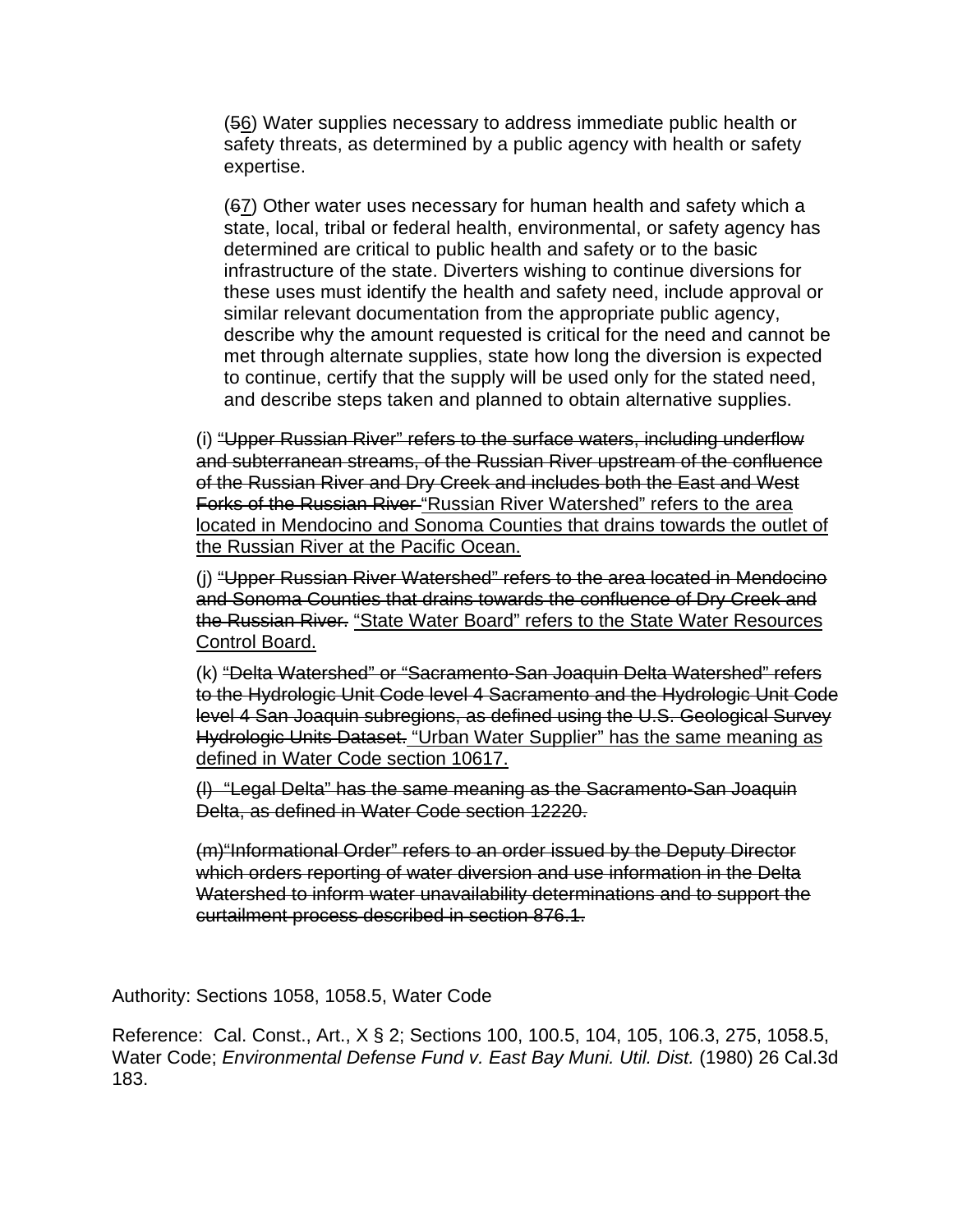#### **877.2 Emergency Curtailments Determining Curtailment Statuses and Correlative Sharing Requirements Due to Lack of Water Availability in the Lower Russian River Watershed.**

(a) This section applies877.2 and sections 877.3, 877.4, and 877.5 apply only to water diversion and use within the Lower-Russian River Watershed.

(b) After the effective date of this regulation, when flows in the Lower Russian River Watershed are insufficient to support all diversions, the Deputy Director may issue curtailment orders to water right holders requiring the curtailmentlimitation or cessation of water diversion. Curtailment orders shall be effective the day after issuance. Curtailment orders issued to a riparian claimant may establish a maximum allowable diversion in the form of an assigned water budget based on the information in subdivision (d), below. Such assigned water budgets will form the basis for correlative reductions in diversions pursuant to riparian claims of right.

(c) The Deputy Director will publish and regularly update a curtailment status list showing all water rights for which diversions must cease or be reduced correlatively, either because flows in the Russian River Watershed are insufficient to support diversions or where, as informed by the National Marine Fisheries Service or California Department of Fish and Wildlife, the Deputy Director determines continued diversions would unreasonably interfere with augmented stream flows or releases made as part of Voluntary Drought Initiative projects in four priority tributaries to the Russian River (Dutch Bill Creek, Green Valley Creek, Mark West Creek, and Mill Creek). Updates to the curtailment status list shall be construed as binding orders from the State Water Board to cease or limit diversions accordingly and shall be effective the day after posting. The State Water Board finds that diversion of surface water where augmented stream flows or releases are occurring as part of Voluntary Drought Initiative projects in association with the National Marine Fisheries Service or the California Department of Fish and Wildlife constitute an unreasonable use of water.

(cd) In determiningWhen updating the curtailment status list to reflect the extent to which water is available under a diverter's water user's priority of right or when rescinding curtailment orders, the Deputy Director shall consider:

(1) Relevant available information regarding date of priority, including but not limited to claims of first use in statements of water diversion and use, judicial and State Water Board decisions and orders, and other information contained in the Division of Water Rights files;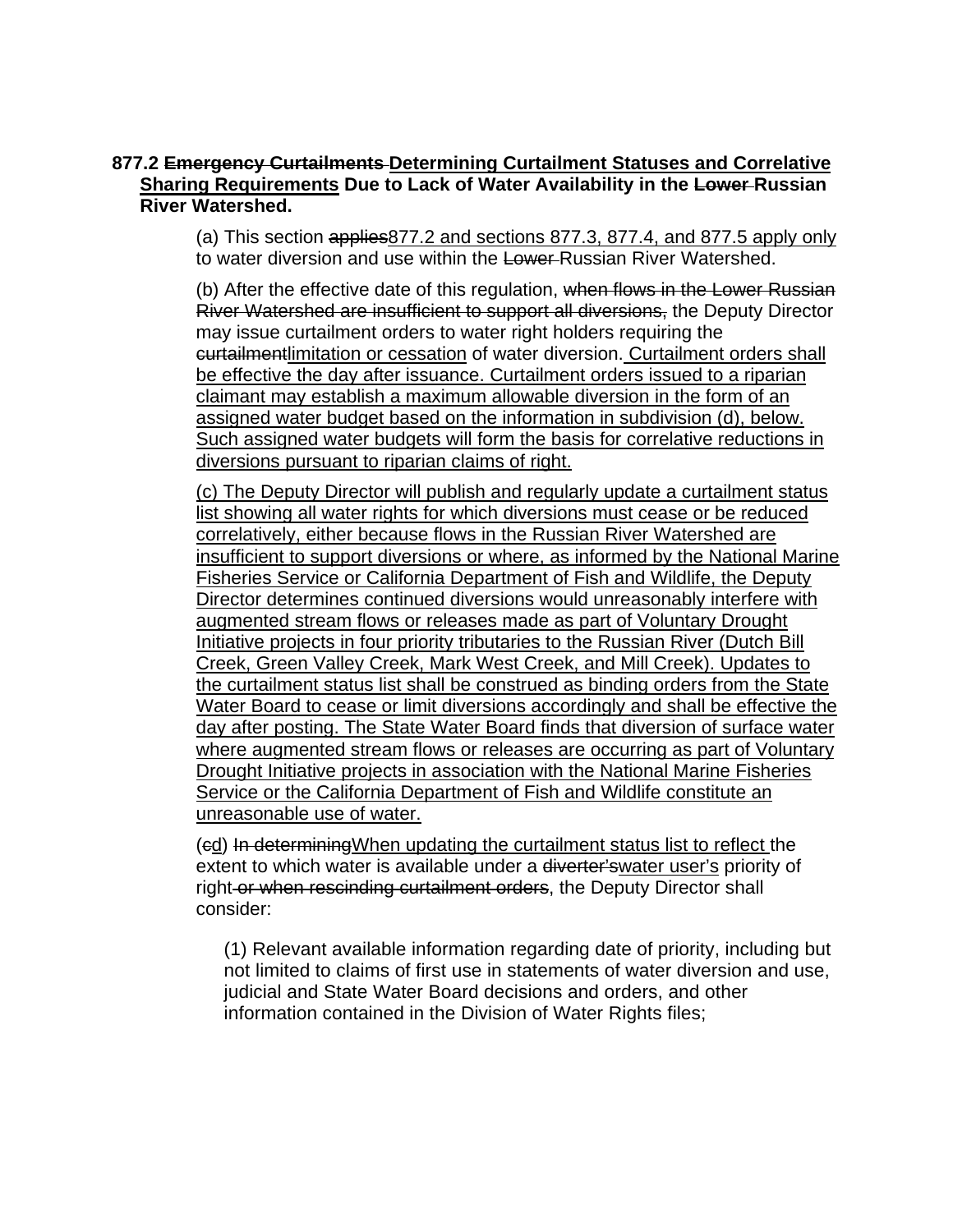(2) Monthly water right demand projections based on reports of water diversion and use for permits and licenses, or statements of water diversion and use, from 2017 through 2019.Monthly water demand projections based on 2017 to 2019 data in reports of water diversion and use for permits and licenses and in statements of water diversion and use, or alternative information timely received from the water user in accordance with section 877.3, as applicable.

(3) Water availability projections based on one or more of the following:

(A) Outputs from a United States Geological Survey's Precipitation Runoff Modeling System model, calibrated by State Water Board staff to estimate current or historical natural cumulative runoff throughout the watershedRussian River Watershed, as well as forecasts of monthly supplies;

(B) Climatic estimates of precipitation and temperature from the Parameter-elevation Regressions on Independent Slopes Model, commonly referred to as PRISM;

(C) Historical periods of comparable conditions with respect to daily temperatures, precipitation, or surface flows;

(D) Outputs from the Santa Rosa Plain Hydrologic Model developed by United States Geological Survey; or

(E) Stream gage data, where available.

(4) The Deputy Director may also consider additional pertinent and reliable information when determining water right priorities, water availability, and demand projections.

(5) Evaluation of available supplies against demands Final calculations of water availability may be performed at the downstream outlet of either the Upper Russian River or Lower Russian River, or at a smaller subwatershed scale using the Drought-Water Rights Allocation Tool, or comparable tools. Use of the Drought Water Rights Allocation Tool will be in accordance with the formulations document for the Drought Water Rights Allocation Tool (March 2, 2020) and Drought Water Right Curtailment Analysis for California's Eel River (November 20, 2017), which are hereby incorporated by reference. The Water Rights Allocation Tool automates these calculations via mathematical formulation of subwatershed supplies; user demands and dates of priority; and maximization of water allocation, in accordance with the formulations document for the Water Rights Allocation Tool (January 2022), which is hereby incorporated by reference.

(de) Water users and water right holders are responsible for checking the State Water Board's drought announcements website and signing up for the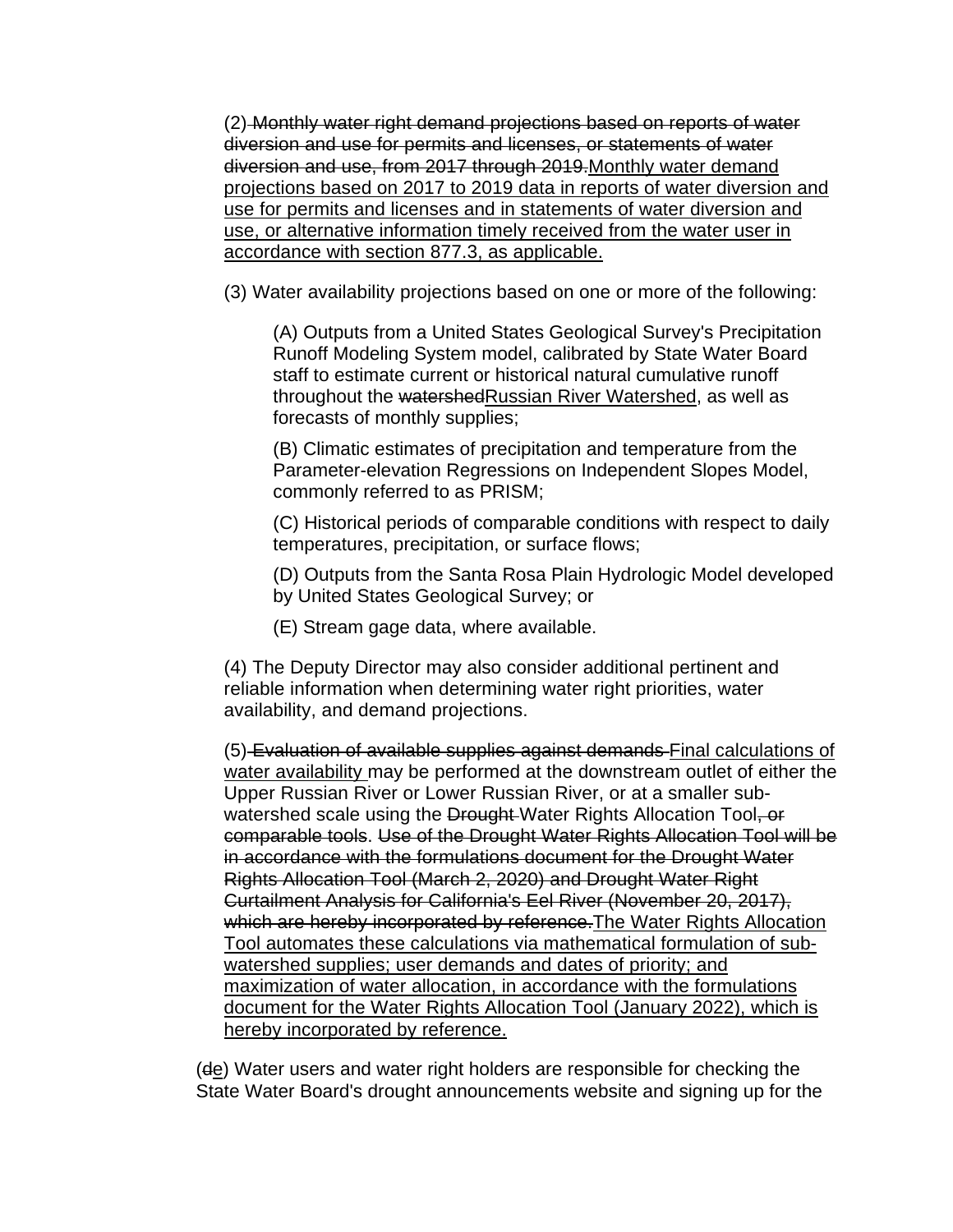email distribution list referenced in subdivision (ef)(2) to receive updated water supply forecasts. It is anticipated that forecasts of water supplies available to meet water rights demands will be updated on a monthly basis until cumulative rainfall of greater than 0.5 inches occurs as measured at Healdsburg, California. Following this precipitation event, it is anticipated that forecasts of supplies will be updated on a weekly basis until rescission of all curtailment orders under this section.updates to the curtailment status list.

(ef)

(1) Initial curtailmentCurtailment orders will be sent to each water right holder, claimant, or the agent of record on file with the Division of Water Rights. The water right holder or agent of recordrecipient is responsible for immediately providing notice of the curtailment order(s) to all diverters exercising the water right(s) covered by the curtailment order(s).

(2) The State Water Board has established an email distribution list for issuing drought notices, water supply forecasts, and updates-regarding curtailments to the curtailment status list. Notice provided by email or by posting on the State Water Board's drought web page shall be sufficient for all purposes related to drought notices and updates regarding curtailment orders and the curtailment status list.

(f) Rescission of curtailment orders shall be announced using the email distribution list and web page described in subdivision (e).

Authority: Sections 1058, 1058.5, Water Code

Reference: Cal. Const., Art. X, § 2; Sections 100, 100.5, 104, 105, 275, 1058.5, Water Code; *National Audubon Society v. Superior Court* (1983) 33 Cal.3d 419; *Light v. State Water Resources Control Board* (2014) 226 Cal.App.4th 1463; *Stanford Vina Ranch Irrigation Co. v. State of California* (2020) 50 Cal.App.5th 976.

#### **877.3 Emergency Curtailment Where Insufficient Flows are Available in the Upper Russian River Watershed.Curtailments Affecting Water Users Claiming Riparian Rights in the Russian River Watershed**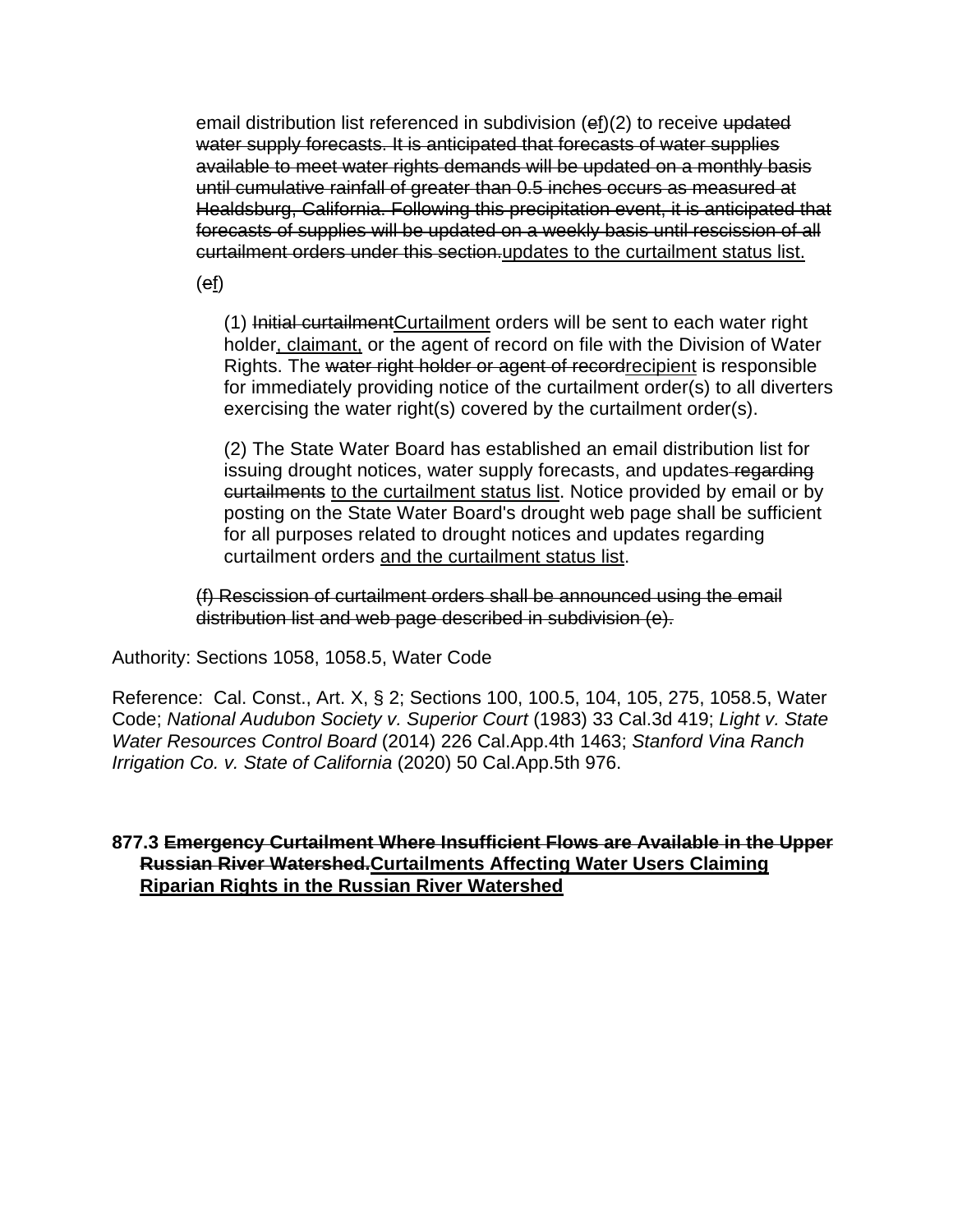(a) This section applies to water diversions in the Upper Russian River Watershed.

 $\bigoplus$ 

(1) The Deputy Director may issue a curtailment order upon a determination that the conditions in subdivision (c) are occurring. Curtailment orders shall be effective the day after issuance.

(2) If maintaining minimum flows required for the protection of minimum human health and safety needs, fish and wildlife, or further preserving stored water in Lake Mendocino for human health and safety needs would require curtailment of uses otherwise exempt from curtailment under this article, then the Deputy Director shall consider whether those uses should be allowed to continue based on the most current information available regarding fish populations, human health and safety needs, and the alternatives available to protect both human health and safety and threatened or endangered fish. Curtailment of water uses under this subdivision (b)(2) and any updates regarding such curtailments shall be noticed as described in subdivision (d).

(c) When storage levels in Lake Mendocino are below those specified in section 877.4, and Sonoma County Water Agency is making Supplemental Storage Releases to satisfy Inbasin Uses, diversion of water within the Upper Russian River Watershed that does not meet an exemption identified in section 878 or section 878.1 constitutes an unreasonable use of water and is prohibited.

(1) Inbasin Uses are defined as diversions from the Mainstem of the Upper Russian River to meet minimum human health and safety needs, Reach Losses, and minimum flows required for protection of fish and wildlife as required by a water right permit or license term, including any enforceable modifications of the foregoing. Export diversions, deliveries scheduled by the Flood Control District pursuant to License 13898, and Reach Losses associated with those exports and deliveries are specifically excluded from the definition of Inbasin Uses.

(2) Supplemental Storage Releases are defined as water released from Lake Mendocino which is in excess of inflows to Lake Mendocino, as calculated on a daily basis, to satisfy Inbasin Uses.

(3) Reach Losses are defined as water that is lost from the Mainstem of the Upper Russian River due to riparian habitat, evaporative losses, or percolation to groundwater.

 $(d)$ 

(1) Initial curtailment orders will be sent to each water right holder or the agent of record on file with the Division of Water Rights. The water right holder or agent of record is responsible for immediately providing notice of the curtailment order(s) to all diverters exercising the water right(s) covered by the curtailment order(s).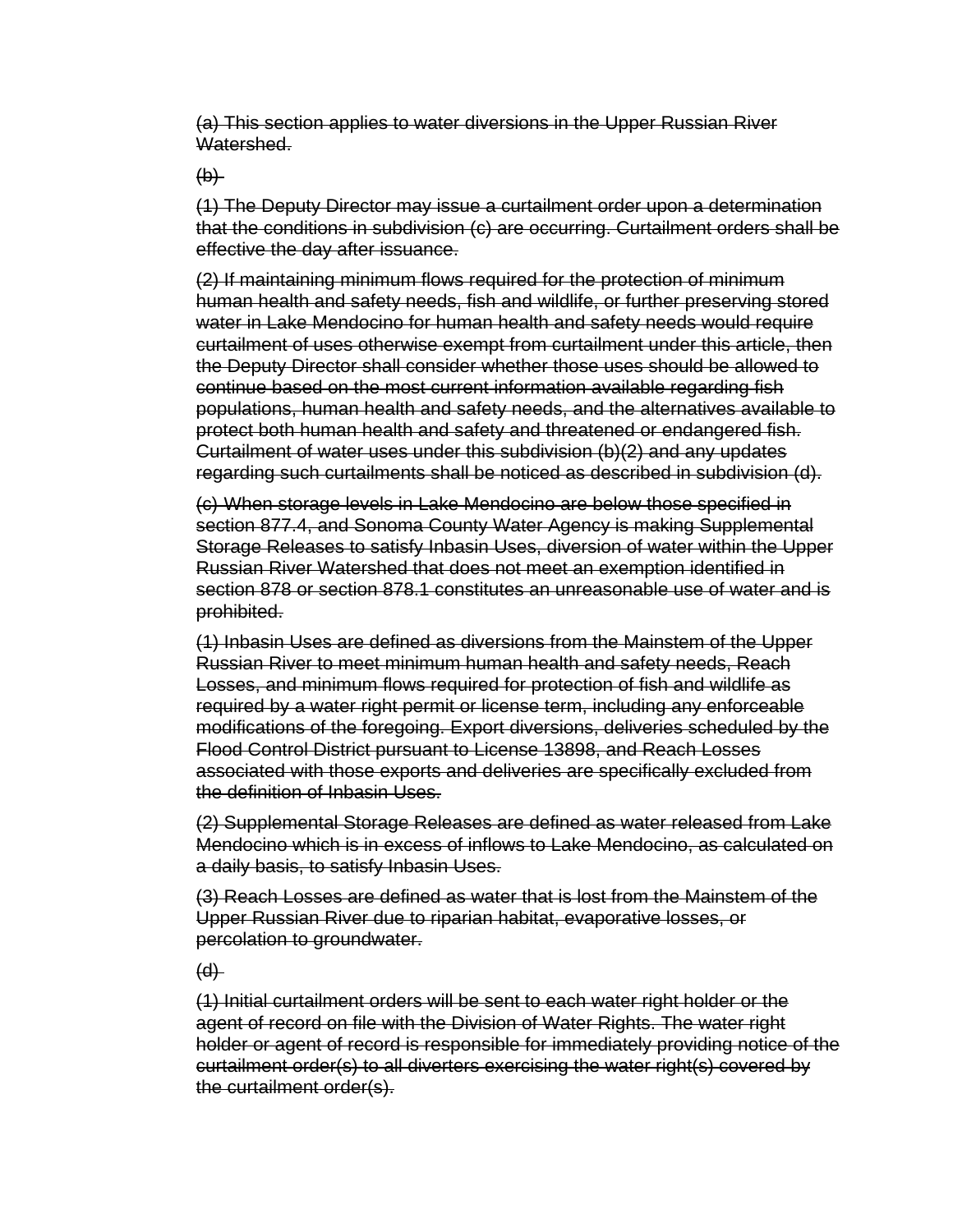(2) The State Water Board has established an email distribution list that water right holders may join to receive drought notices, water supply forecasts, and updates regarding curtailments. Notice provided by email or by posting on the State Water Board's drought web page shall be sufficient for all purposes related to drought notices and updates regarding curtailment orders.

(a) Uncoordinated diversions of surface water under riparian claims of right within the Russian River Watershed during drought conditions constitute an unreasonable use of water. To prevent this unreasonable use, diversions of surface water pursuant to riparian claims of right shall be incorporated into the water availability analysis described in section 877.2 and may be issued curtailment orders accordingly. A water user claiming a riparian right who has been issued a curtailment order shall cease or reduce diversions correlatively in accordance with that curtailment order and the updated curtailment status list.

(b) Water users claiming a riparian right who disagree with the assigned water budget provided in their curtailment order may, within 14 days of the effective date of the curtailment order, inform the Deputy Director of their actual planned diversion and use pursuant to the claimed riparian right. The Deputy Director may accept, accept with revisions, or reject a riparian claimant's submittal under this section. The information submitted must be in the form specified by the Deputy Director and must include, at minimum, the following items:

(1) Estimates of planned diversion quantities, by month, for the next twelve months.

(2) A summary of the uses of the water.

(3) Previous water usage data, which shall be used to evaluate the reasonableness of the proposed diversion amounts.

(c) Water users claiming a riparian right who fail to inform the Deputy Director of their planned diversions and have failed to report diversion and use for 2017 through 2019 shall be subordinated to a junior-most priority while this regulation remains in effect. Nothing in this section 877.3 shall be construed as a basis for defining or circumscribing the existence or scope of a riparian right for purposes other than implementation of this regulation.

(d) Until the Deputy Director renders a decision on a request submitted under subdivision (b), the water right holder shall remain subject to the curtailment order and updated curtailment status list.

Authority: Sections 1058, 1058.5, Water Code

Reference: Cal. Const., Art. X, § 2; Sections 100, 100.5, 104, 105, 275, 1058.5, Water Code; *National Audubon Society v. Superior Court* (1983) 33 Cal.3d 419; *Light v. State*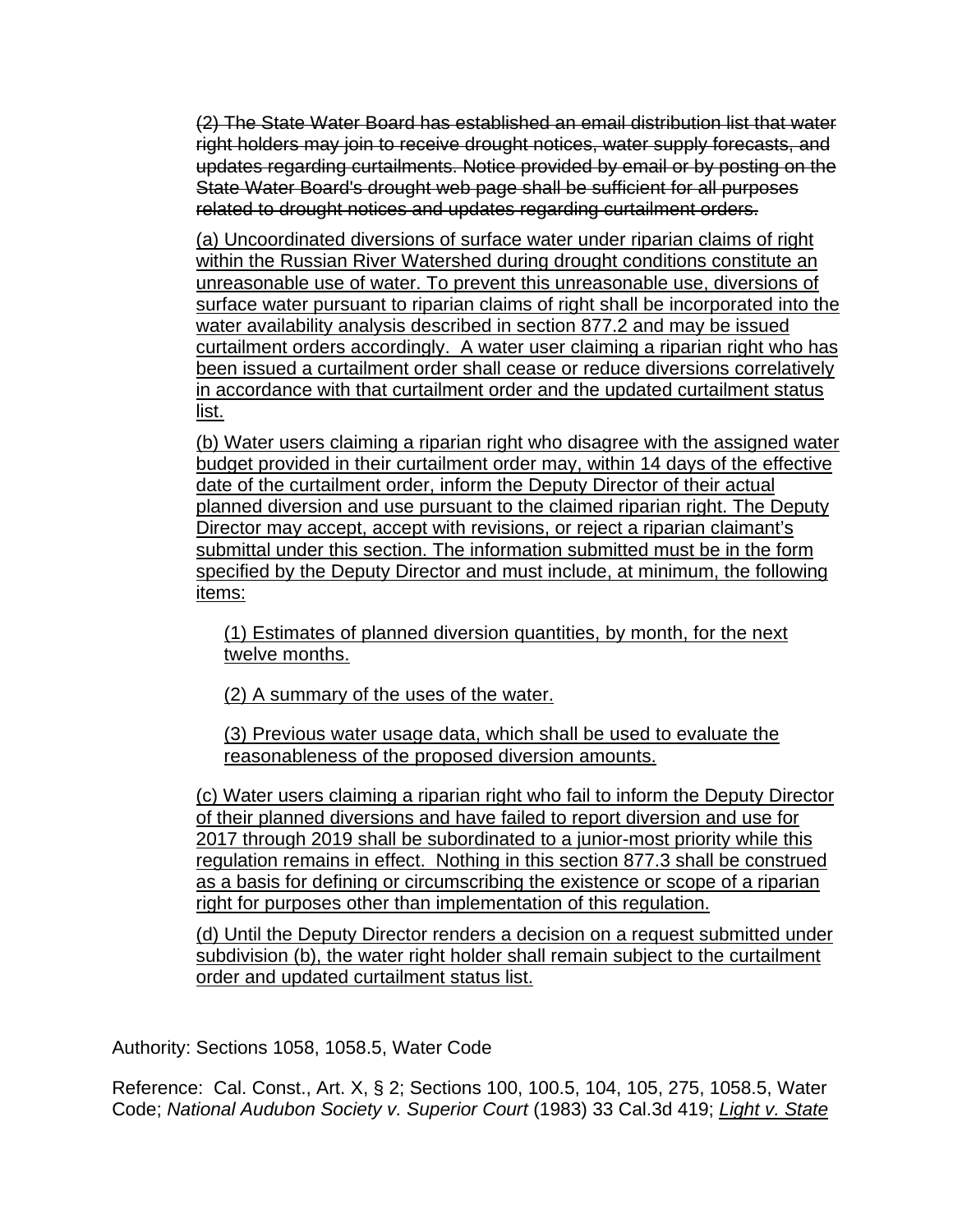*Water Resources Control Board* (2014) 226 Cal.App.4th 1463; *Stanford Vina Ranch Irrigation Co. v. State of California* (2020) 50 Cal.App.5th 976.

#### **877.4 Lake Mendocino Storage Levels Exceptions to Curtailment for Voluntary Water Sharing Agreements**

Curtailment orders for diversions in the Upper Russian River Watershed shall not be issued unless storage levels in Lake Mendocino fall below the following levels prior to the specified dates:

- (a) 29,315 acre-feet before July 1.
- (b) 27,825 acre-feet before July 15.
- (c) 26,109 acre-feet before August 1.
- (d) 24,614 acre-feet before August 15.
- (e) 22,745 acre-feet before September 1.
- (f) 21,251 acre-feet before September 15.
- (g) 20,000 acre-feet on any date while the regulation is in effect.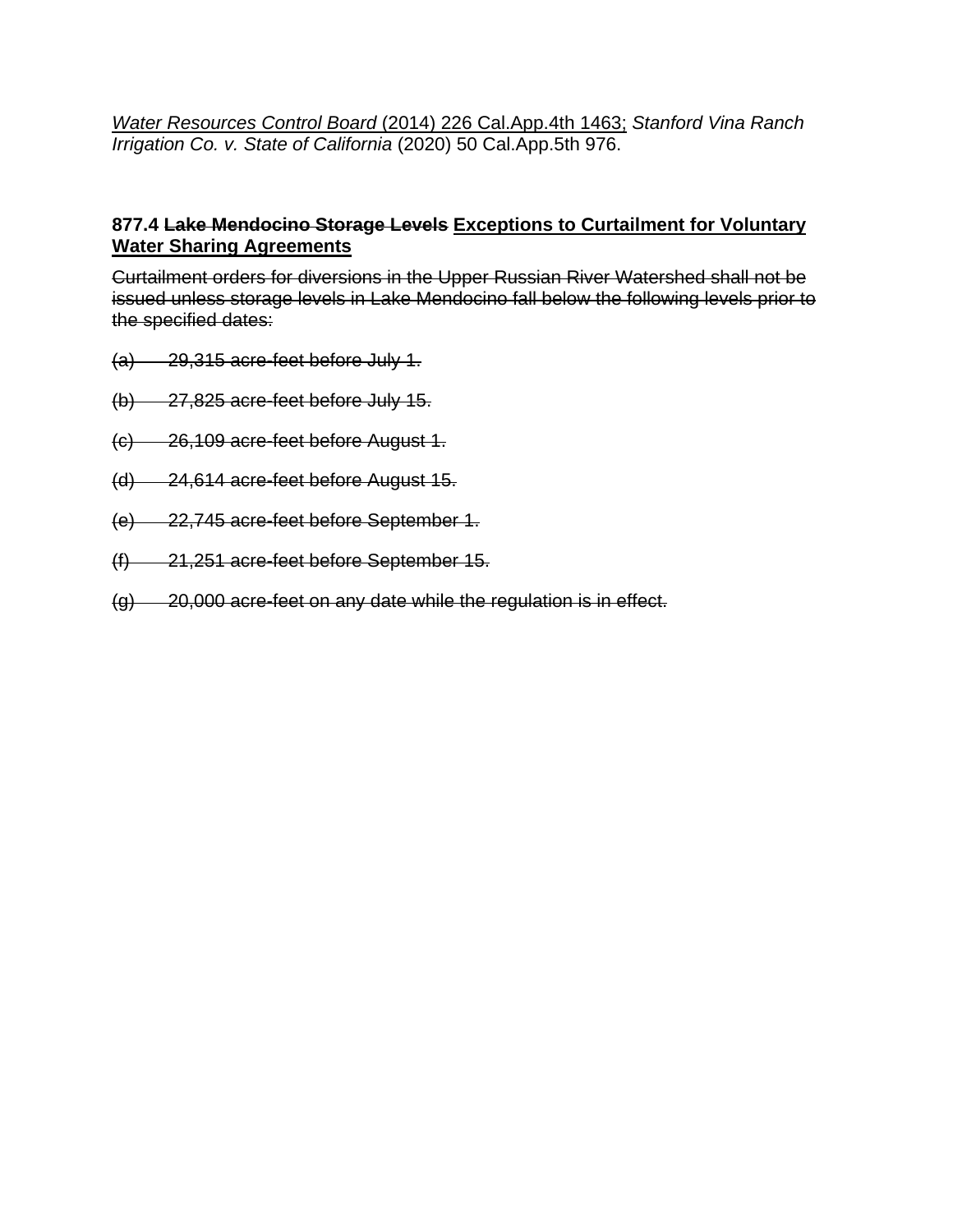(a) Water right holders in the Russian River Watershed may propose a voluntary water sharing agreement that, upon approval by the State Water Board and while said agreement remained in effect, would authorize an exception to curtailment for signatories in accordance with subdivision (b) of this section. Approval of the proposed agreement requires that the State Water Board find that it will not adversely affect the availability of water for non-signatories and that the proposed agreement includes support from prospective signatories in both Mendocino and Sonoma Counties. The State Water Board may, in its discretion, accept, accept with revisions, or reject a proposed voluntary water sharing agreement.

(b) After an agreement described in subdivision (a) has been approved by the State Water Board, a signatory whose water rights are listed on the updated curtailment status list may continue to divert in compliance with the limitations and requirements of that agreement, provided the signatory indicates the water rights enrolled under that agreement using the online portal identified in their curtailment order.

(c) If the Deputy Director determines, based on stream gage data and other relevant information, that an agreement approved under this section 877.4 is adversely affecting or threatens to adversely affect the availability of water for non-signatories, the Deputy Director will provide written notice to signatories that the exception to curtailment identified in section 877.4, subdivision (b), no longer applies. Within 14 days of the Deputy Director issuing such notice, signatories shall reduce or cease diversions in accordance with their curtailment orders and the updated curtailment status list.

(d) Diversion by a non-signatory of water made available by a signatory pursuant to an approved agreement described in subdivision (a) is an unreasonable use of water and is prohibited.

Authority: Sections 1058, 1058.5, Water Code

Reference: Cal. Const., Art. X, § 2; Sections 100, 100.5, 104, 105, 275, 1058.5, Water Code; *National Audubon Society v. Superior Court* (1983) 33 Cal.3d 419; *City of Barstow v. Mojave Water Agency* (2000) 23 Cal.4th 1224; *Light v. State Water Resources Control Board* (2014) 226 Cal.App.4th 1463; *Stanford Vina Ranch Irrigation Co. v. State of California* (2020) 50 Cal.App.5th 976.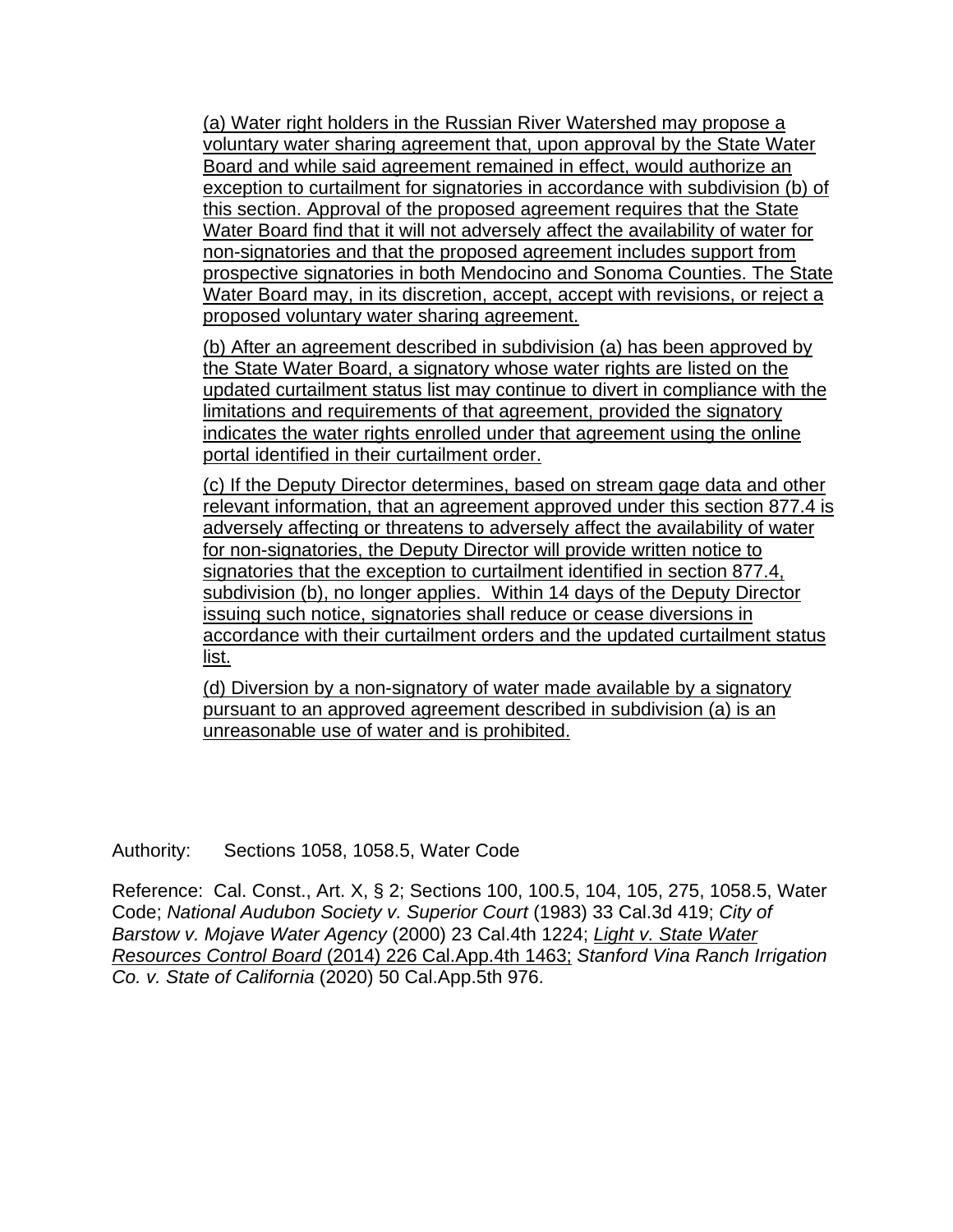#### **877.5 Rescission of Curtailment Orders in Upper Russian River Watershed.Availability of 10,000 Acre-Foot Reservation for Water Previously Stored in Lake Mendocino**

(a) Following issuance of curtailment orders pursuant to section 877.3, the Deputy Director will notify water right holders of the extent to which curtailment orders will be rescinded following a determination by the Deputy Director that Sonoma County Water Agency is no longer making Supplemental Storage Releases to satisfy Inbasin Uses and natural or abandoned flows are available.

(b) In determining the extent to which water is available under a diverter's priority of right when rescinding curtailment orders, the Deputy Director shall consider:

(1) Relevant available information regarding date of priority, including but not limited to claims of first use in statements of water diversion and use, judicial and State Water Board decisions and orders, and other information contained in the Division of Water Rights files;

(2) Monthly water right demand projections based on reports of water diversion and use for permits and licenses, or statements of water diversion and use, from 2017 through 2019.

(3) Water availability projections based on one or more of the following:

(A) Outputs from a United States Geological Survey's Precipitation Runoff Modeling System model, calibrated by State Water Board staff to estimate current or historical natural cumulative runoff throughout the watershed, as well as forecasts of monthly supplies.

(B) Climatic estimates of precipitation and temperature from the Parameter-elevation Regressions on Independent Slopes Model, commonly referred to as PRISM.

(C) Historical periods of comparable conditions with respect to daily temperatures, precipitation, or surface flows.

(D) Outputs from the Santa Rosa Plain Hydrologic Model developed by United States Geological Survey; or

(E) Stream gage data, where available.

(4) The Deputy Director may also consider additional pertinent and reliable information when determining water right priorities, water availability and demand projections.

(5) Evaluation of available supplies against demands may be performed at the downstream outlet of either the Upper Russian River or the Lower Russian River, or at a smaller sub-watershed scale using the Drought Water Rights Allocation Tool, or comparable tool. Use of the Drought Water Rights Allocation Tool will be in accordance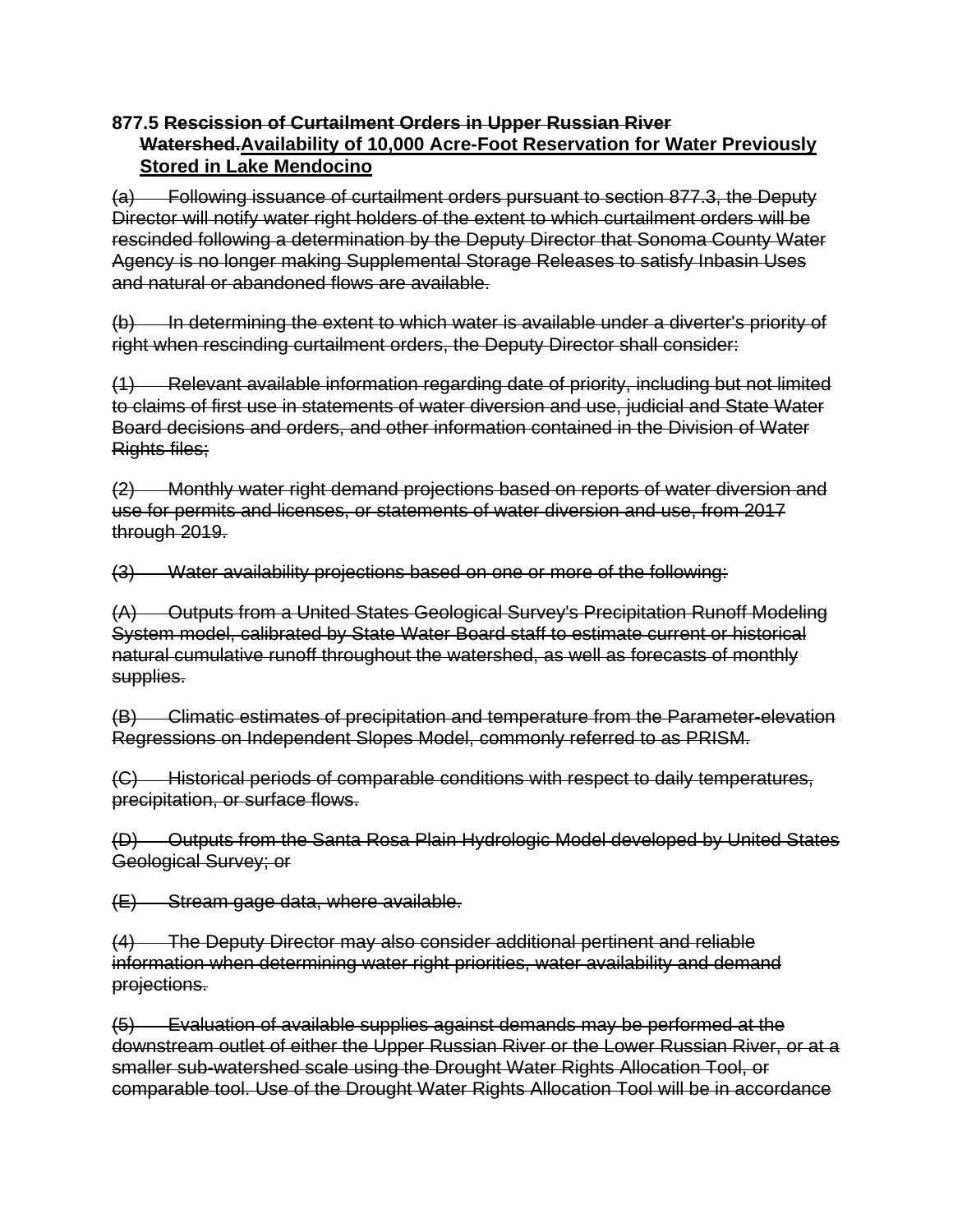with the formulations document for the Drought Water Rights Allocation Tool (March 2, 2020) and Drought Water Right Curtailment Analysis for California's Eel River (November 20, 2017), which are hereby incorporated by reference.

(c) Water users and water right holders are responsible for checking the State Water Board's drought announcements website and signing up for the email distribution list referenced in section 877.3, subdivision (e)(2), to receive updated water supply forecasts. It is anticipated that forecasts of water supplies available to meet water rights demands will be updated on a monthly basis until cumulative rainfall of greater than 0.5 inches occurs as measured at Ukiah Municipal Airport precipitation stations within the watershed. Following this precipitation event, it is anticipated that forecasts of supplies will be updated on a weekly basis until rescission of all curtailment orders under this section.

(d) Rescission of a curtailment order shall be announced using the email distribution list and web page described in section 877.3, subdivision (e)(2).

(a) Water users within Sonoma County may not redivert water previously stored in Lake Mendocino pursuant to the 10,000 acre-foot reservation described in Permit 12947A, Term 23, if any of the following conditions occurs:

(1) 25 cubic feet per second is the applicable minimum instream flow requirement upstream of the confluence of Dry Creek and the Russian River under Term 20 of Permit 12947A, including modifications from an approved temporary urgency change petition, and Lake Mendocino storage has fallen below the following levels prior to the specified dates:

(A) June 1: 39,000 AF

(B) July 1: 35,000 AF

(C) August 1: 29,000 AF

(D) September 1: 24,000 AF

(E) October 1 or thereafter: 20,000 AF

(2) 75 cubic feet per second is the applicable minimum instream flow requirement upstream of the confluence of Dry Creek and the Russian River under Term 20 of Permit 12947A, including modifications from an approved temporary urgency change petition, and Lake Mendocino storage has fallen below the following levels prior to the specified dates:

(A) July 1: 44,000 AF

(B) August 1: 35,000 AF

(C) September 1: 27,000 AF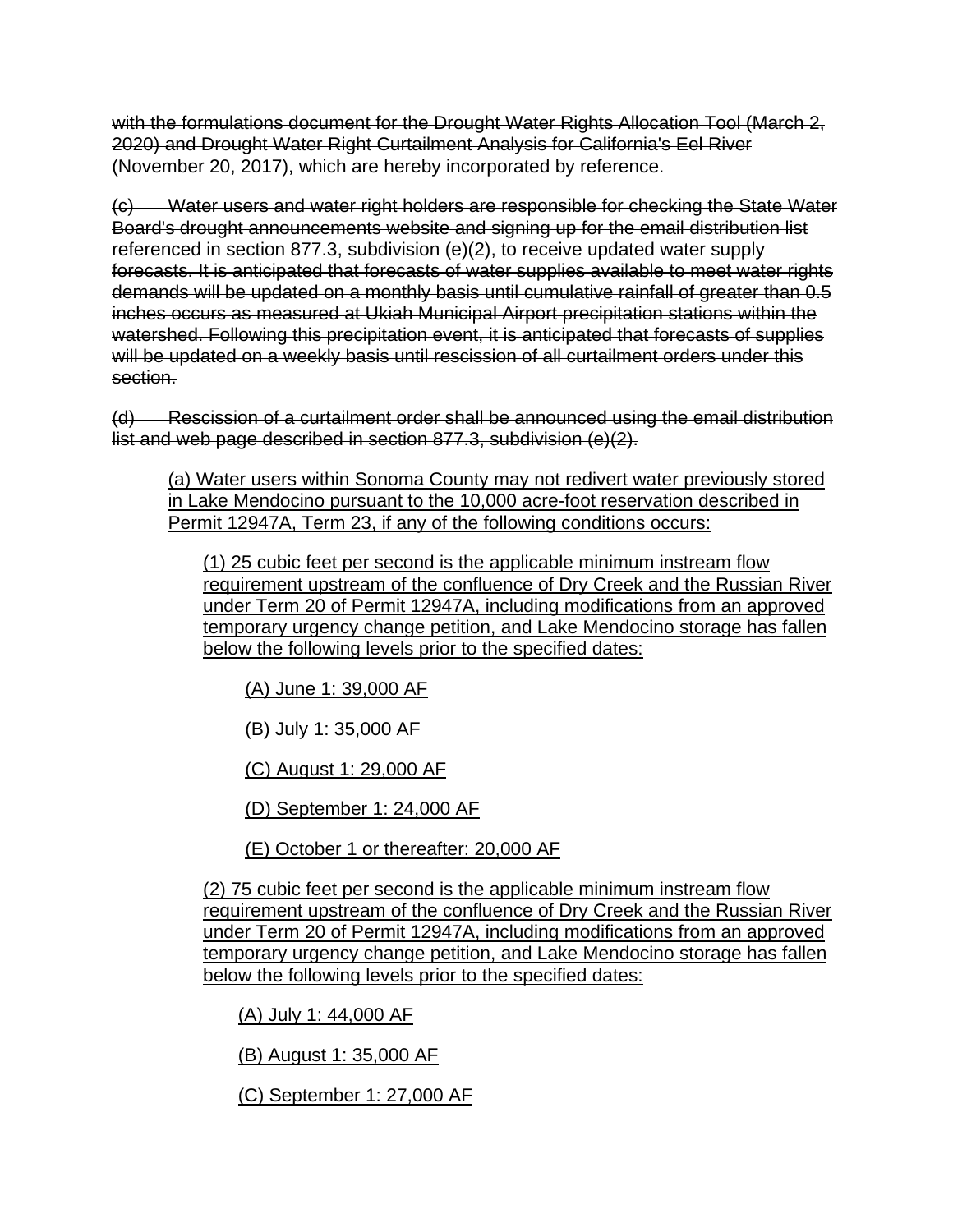(D) October 1 or thereafter: 20,000 AF

(3) If an accounting report submitted to the Deputy Director by Sonoma County Water Agency and the Mendocino County Russian River Flood Control and Water Conservation Improvement District pursuant to their March 21, 2022 Memorandum of Understanding includes information indicating the stored water reserved by Term 23 of Permit 12947A has been depleted or must be retained to maintain instream flows, the Deputy Director may determine that rediversion of water pursuant to that reservation must cease. Such a determination will be announced on the State Water Board's website and via the State Water Board's email distribution list and shall take effect the following day.

(b) Water users who intend to redivert water previously stored in Lake Mendocino pursuant to the 10,000 acre-foot reservation described in Term 23 of Permit 12947A as an alternate water source must submit a claim using a form prescribed by the Deputy Director documenting their right to use the reserved stored water no later than 14 days from issuance of a curtailment order. A claim submitted under this subdivision is only required for rediversions pursuant to said 10,000 acre-foot reservation during the effective period of this regulation.

Authority: Sections 1058, 1058.5, Water Code

Reference: Cal. Const., Art. X, § 2; Sections 100, 100.5, 104, 105, 275, 1058.5, Water Code; *National Audubon Society v. Superior Court* (1983) 33 Cal.3d 419; *Light v. State Water Resources Control Board* (2014) 226 Cal.App.4th 1463 *Stanford Vina Ranch Irrigation Co. v. State of California* (2020) 50 Cal.App.5th 976; State Water Resources Control Board Decisions 1030 (Aug. 1961) & 1610 (April 1986); State Water Resources Control Board Order WR 74-30.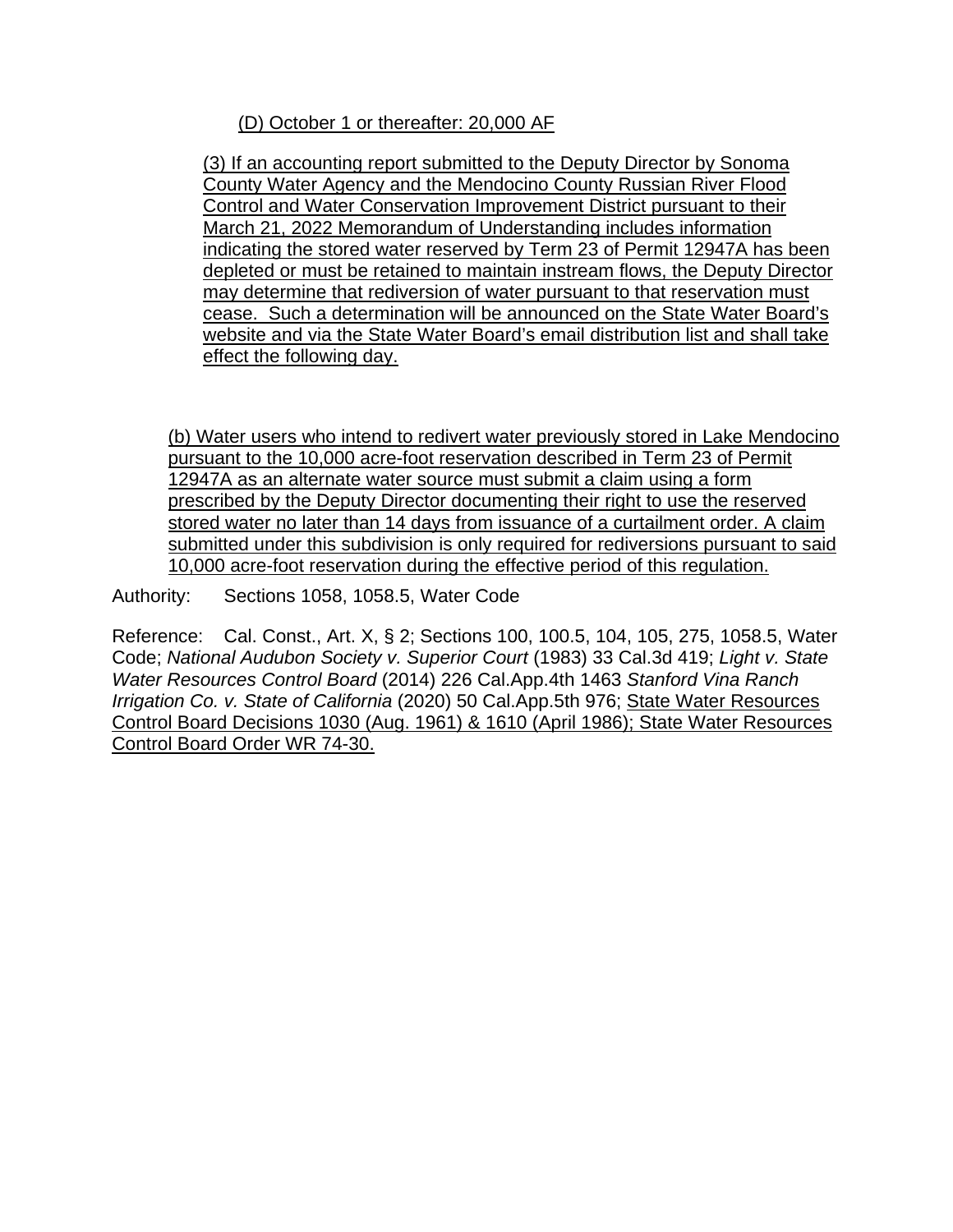#### **877.6 Rediversion of Water Previously Stored in Lake Mendocino.**

- (a) Rediversion by the Flood Control District of previously stored water released from Lake Mendocino shall be an unreasonable use of water and subject to the enforcement provisions described in section 879.2 unless such rediversion meets the requirements of this section.
- (b) The Flood Control District shall schedule all deliveries of water pursuant to License 13898 at least one week in advance of release of the water.
- (c) The timing of rediversion activities relative to release of water shall be based on a travel time of water along the Russian River agreed upon between the Flood Control District and Sonoma County Water Agency.
- (d) The Flood Control District shall provide a monthly schedule of rediversions by the first day of each month and shall confirm by noon on Friday of each week whether those diversions will occur in the following week or have changed.

Authority: Sections 1058, 1058.5, Water Code

Reference: Cal. Const., Art. X, § 2; Sections 100, 100.5, 104, 105, 275, 1058.5, Water Code; *National Audubon Society v. Superior Court* (1983) 33 Cal.3d 419; *Light v. State Water Resources Control Board* (2014) 226 Cal.App.4th 1463; *City of Barstow v. Mojave Water Agency* (2000) 23 Cal.4th 1224.

#### **878 Non-Consumptive Uses**

Diversion and use described in this section Non-consumptive uses under any valid basis of right may continue after issuance of a curtailment order without further approval from the Deputy Director, subject to the conditions set forth in this section. Diversions described in For the purposes of this section may not be required to curtail in response to, a curtailment order under this article if theirnon-consumptive use is one for which direct diversion and use of water does not decrease downstream flows or the availability of water for downstream water users. Any diverter wishing to continue diversion under this section must submit to the Deputy Director a certification, under penalty of perjury, which describes the non-consumptive use of water and explains, with supporting evidence, how the diversion and use do not decrease downstream flows in the applicable watershed. The Deputy Director may request additional information or disapprove anyand may invalidate any non-consumptive use certification if the information provided is insufficient to support the statementeligibility or if more convincing evidence contradicts the claims in the certification. If a certification submitted pursuant to this section is disapprovedinvalidated, the diversions are subject to any curtailment order issued for that basis of right.

This section applies to:

(a) Direct diversions solely for hydropower if discharges are returned to the source stream or its tributaries and water is not held in storage.

(b) Direct diversions dedicated to instream uses for the benefit of fish and wildlife pursuant to Water Code section 1707, including those that divert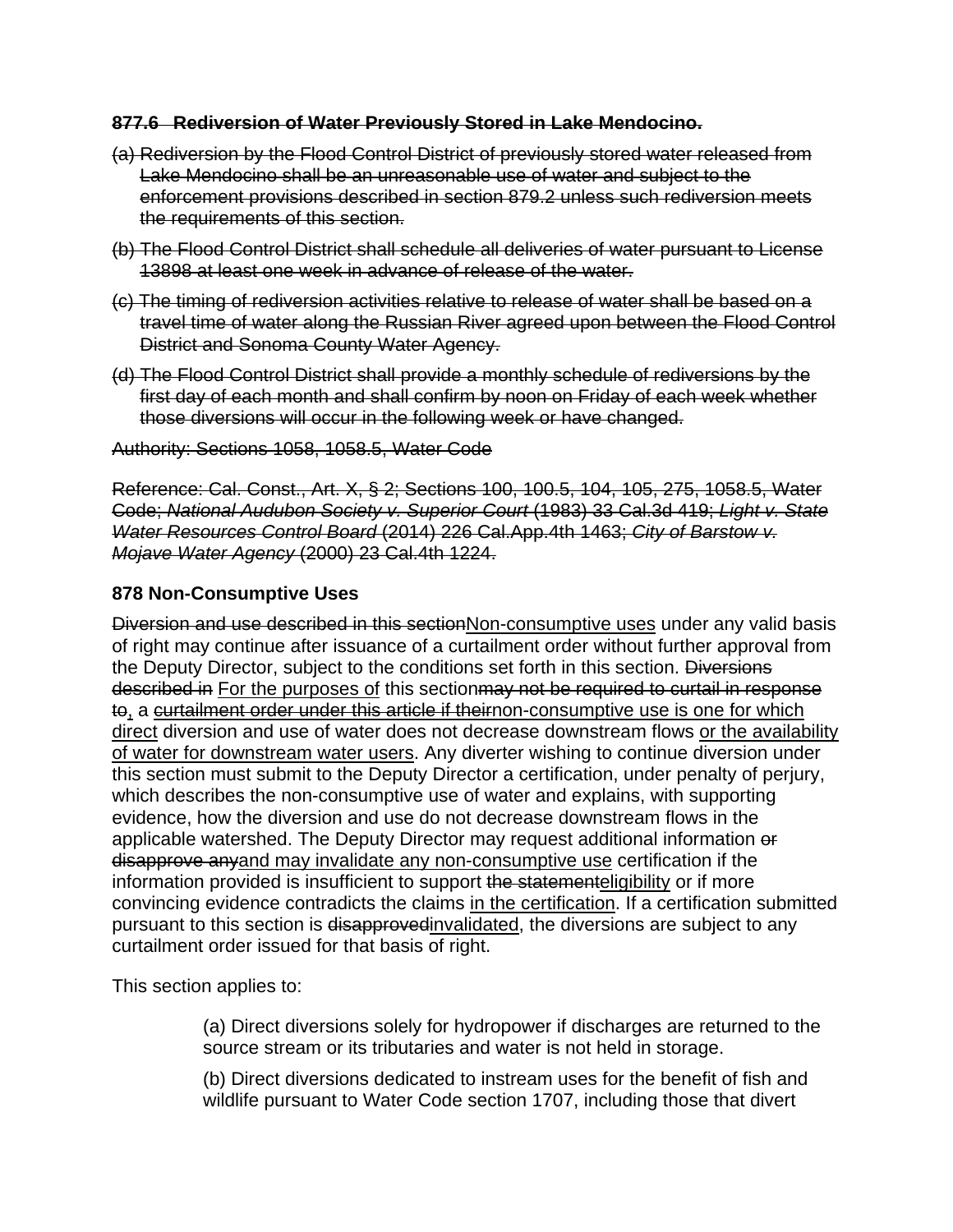water to a different location for subsequent release, provided the location of release is hydraulically connected to the source stream.

(c) ForDirect diversions subject to curtailment orders issued under sections 877.2 and 877.3 where the Deputy Director, the California Department of Fish and Wildlife, and the Executive Officer of the North Coast Regional Board have approved a substitution of releases of either stored water or groundwater into the Russian River or a tributary thereof for the benefit of fish and wildlife-such that there is not ano net decrease in stream flow as a result of the diversion at the next USGS gage. The rate of releases made pursuant to this subdivision must be measured daily using a device or measurement method approved by the Deputy Director and provided to the Deputy Director on a monthly basis. Proposals involving the release of groundwater shall provide sufficient data and information to reasonably quantify any depletions of surface water caused by the groundwater pumping, the potential time lags of those depletions, and if additional groundwater releases beyond the diversion amounts are able to offset those depletions. The release of water does not have to be conducted by the owner of the water right proposed for the continued diversions, provided an agreement between the water right holder and the entity releasing the water is included in the proposal.

(d) Other direct diversions solely for non-consumptive uses, if those diverters file with the Deputy Director a certification under penalty of perjury demonstrating that the diversion and use are non-consumptive and do not decrease downstream flows in the watershed or the availability of water for downstream water users.

(e) Direct diversions located within the Legal Delta used exclusively to irrigate lands entirely below sea level when comparison of diversion and drainage records provide substantial evidence that continued irrigation of those lands does not increase net channel depletions.

Authority: Sections 1058, 1058.5, Water Code

Reference: Cal. Const., Art. X, § 2; Sections 100, 187, 275, 348, Water Code

#### **878.1 Minimum Human Health and Safety Needs.**

(a) Diversions described in this section under any valid basis of right may be authorized to continue after issuance of anotwithstanding curtailment orderof that right, subject to the conditions set forth in this section. A diversion that would otherwise be subject to curtailment may be authorized if:

(1) The diversion is necessary for minimum human health and safety needs; and therefore,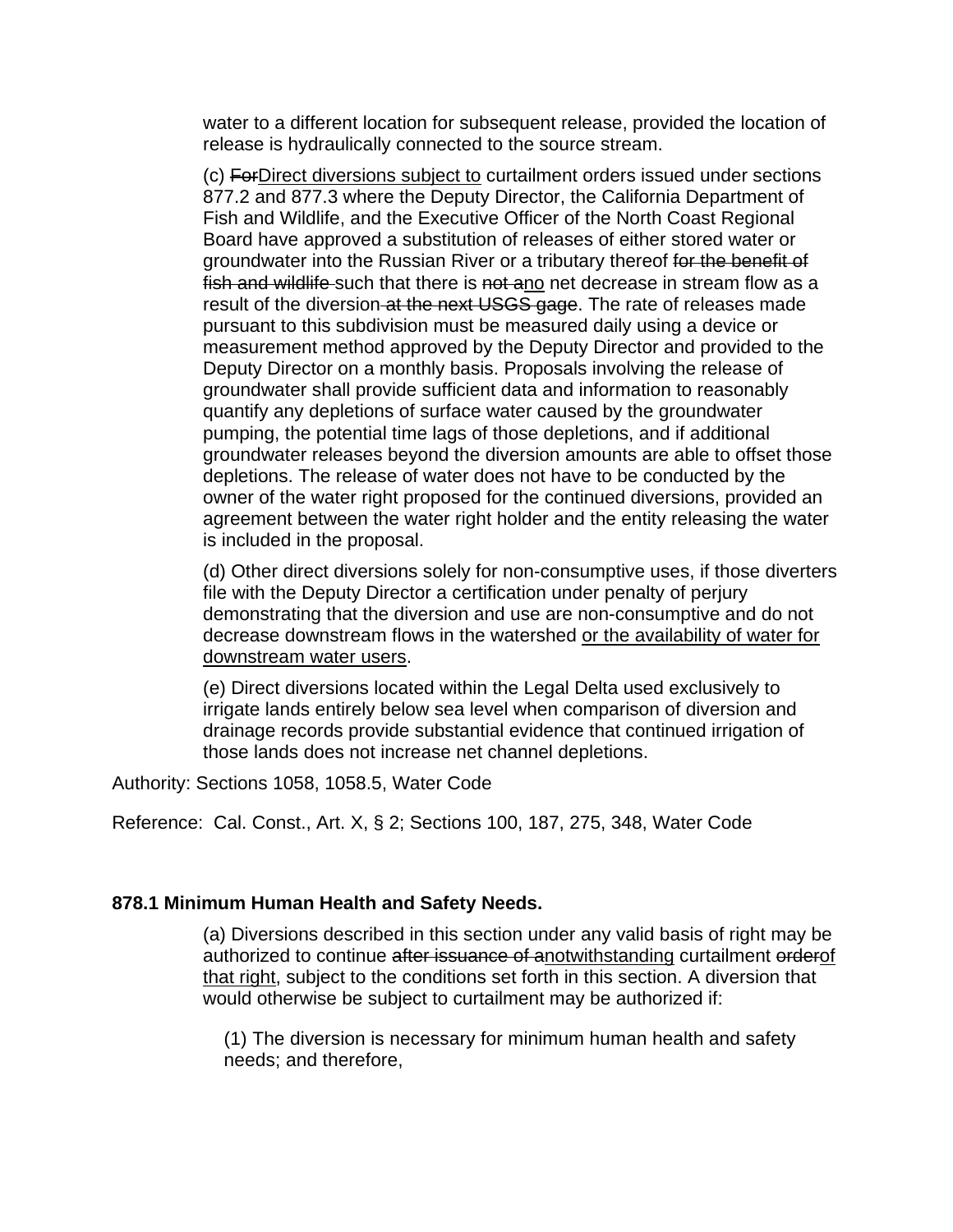(2) The diversion is necessary to further the constitutional policy that the water resources of the state be put to beneficial use to the full extent they are capable, and that waste and unreasonable use be prevented, notwithstanding the effect of the diversions on more senior water rights or instream beneficial uses.

(b)

(1) Diversions for minimum human health and safety needs under any valid basis of right of not greater than 55 gallons per person per day may continue after issuance of anotwithstanding curtailment orderof that right without further approval from the Deputy Director, subject to the conditions set forth in this section. Any diverter wishing to continue diversion under this subdivision must submit to the Deputy Director certification, under penalty of perjury, of compliance with the requirements of subdivisions (b)(1)(A)-(E), below. The Deputy Director may request additional information or set additional requirements on continued diversion.

> (A) Not more than 55 gallons per person per day will be diverted under all bases of right.

(B) The diversion is necessary to serve minimum human health and safety needs as defined in section 877.1, subdivision (gh), after all other alternate sources of water have been used. To the extent other water sources are available, those sources will be used first and the total used will not exceed 55 gallons per person per day.

(C) The diverter and all end users of the diverted water have implemented all available conservation measures and are operating under the strictest existing conservation regimeplan for that place of use, if such a plan exists for the area or service provider, or shall be operating under such regime within 30 days. If additional approvals are required before implementation of the conservation regime, the diverter must certify that all possible steps will be taken immediately to ensure prompt approval.

(D) If the diverter is distributor or anyone using water under the diverter's basis of rightef a public water is an Urban Water Code sections 350 et seq., that Supplier, it has declared a water shortage emergency condition and either already has adopted regulations and restrictions on the delivery of water or will adopt conservation and water delivery restrictions and regulations within a timeframe specified by the Deputy Director as a condition of certification.

(E) The diverter has either pursued steps to acquire other sources of water, but has not yet been completely successful, as described in an attached report, or the diverter will pursue the steps in an attached plan to identify and secure additional water.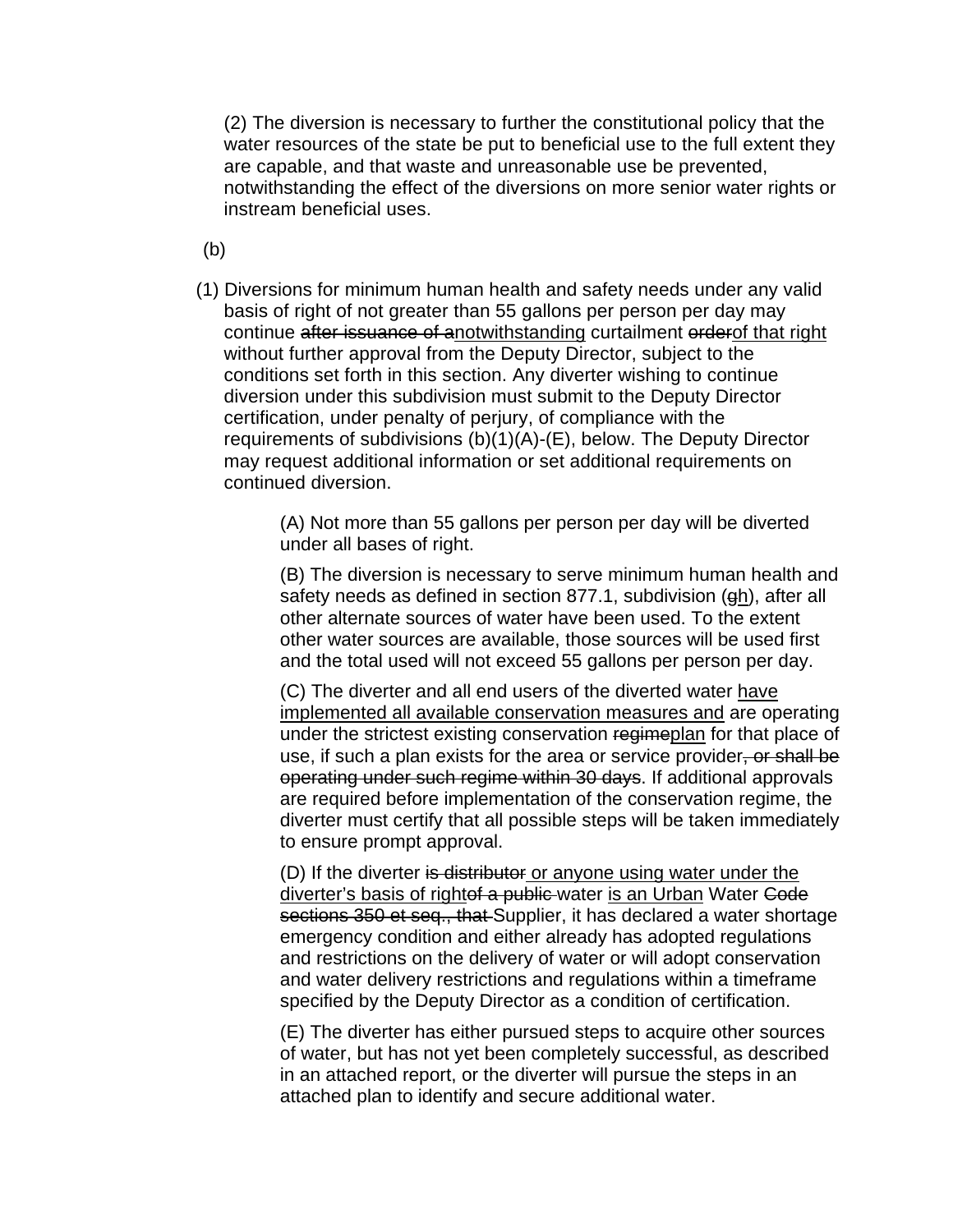(2) To the extent that a diversion for minimum human health and safety needs requires more than 55 gallons per person per day, or cannot be quantified on the basis of gallons per person per day, continued diversion of water after issuance of anotwithstanding curtailment order forof the diversionapplicable water right requires submission of a petition demonstrating compliance with the requirements of subdivisions  $(b)(1)(B)-(E)$  above and  $(b)(2)(A)-(F)$  below, and approval by the Deputy Director. The Deputy Director may condition approval of the petition on implementation of additional conservation measures and reporting requirements. Any petition to continue diversion to meet minimum human health and safety needs of more than 55 gallons per person per day must:

> (A) Describe the specific circumstances that make the requested diversion amount necessary to meet minimum human health and safety needs, if a larger amount is sought.

(B) Estimate the amount of water needed.

(C) Certify that the supply will be used only for the stated need.

(D) Describe any other additional steps the diverter will take to reduce diversions and consumption.

(E) Provide the timeframe in which the diverter expects to reduce usage to no more than 55 gallons per person per day, or why minimum human health and safety needs will continue to require more water.

(F) As necessary, provide documentation that the use meets the definition of minimum human health and safety needs provided in subdivision (g) of section 877.1 section 877.1, subdivision (h). For water supplies necessary for fire prevention or firefighting purposes, substantiating documentation, such as guidance from the local fire department, local city or county ordinances, or equivalent local requirements, may be requested by the Deputy Director.

(c) For public water systems with 15 or greater connections and small water systems of 5 to 15 connections, gallons per person per day shall be calculated on a monthly basis and the calculation methodology shall be consistent with the State Water Board's Percentage Residential Use and Residential Gallons Per Capita Daily Calculation (PRV and R-GPCD Calculation), dated September 22, 2020, which is hereby incorporated by reference.

(d) Diversions for minimum human health and safety needs that cannot be quantified on the basis of an amount per person per day require a petition and approval from the Deputy Director. The Deputy Director may approve a such a petition under this subdivision or subdivision (b)(2) upon a finding that the petition demonstrates that the requested diversion is in furtherance of the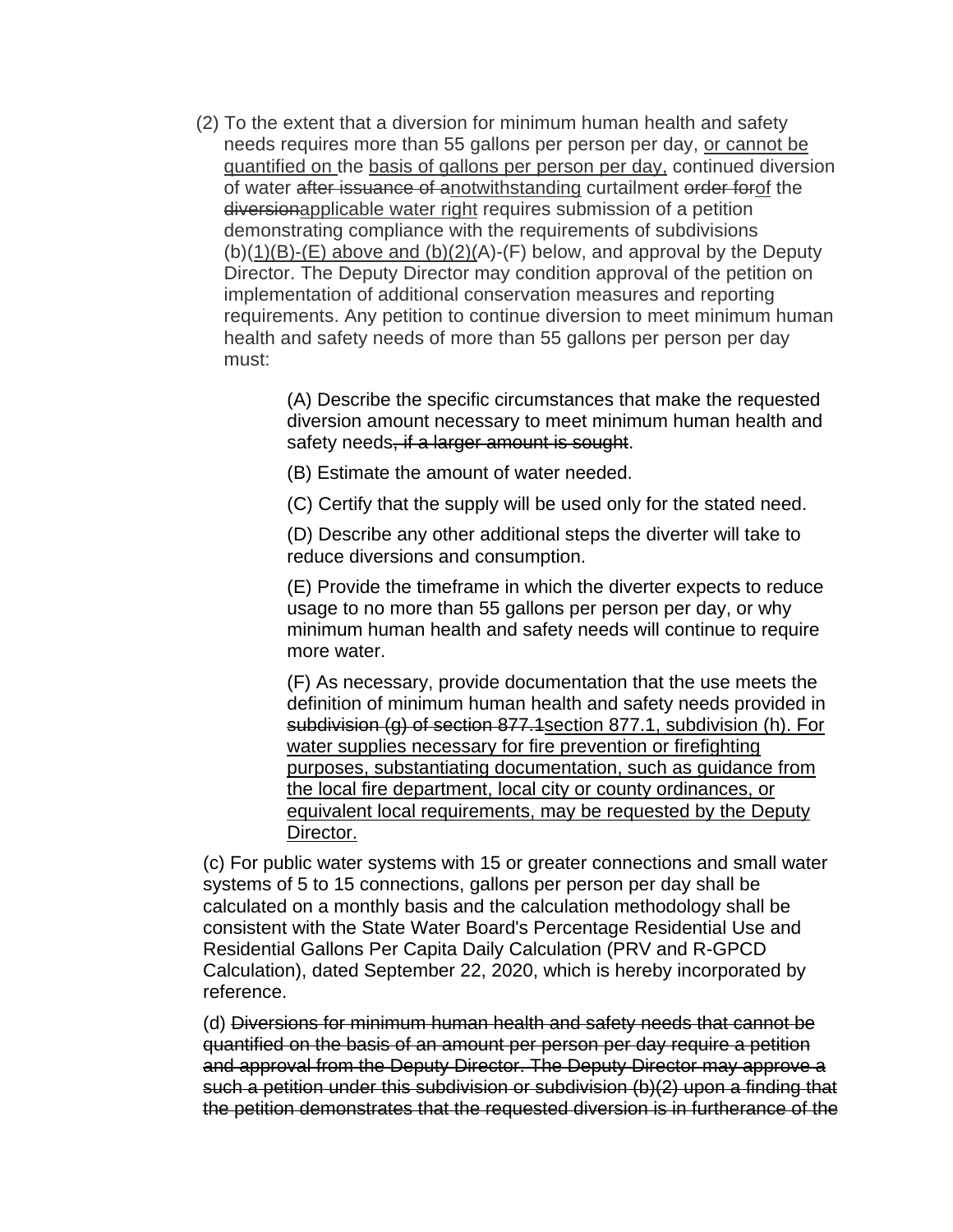constitutional policy that the water resources of the state be put to beneficial use to the full extent they are capable, and that waste and unreasonable use be prevented, notwithstanding the effect of the diversion on senior water rights or instream beneficial uses, and may condition approval as appropriate to ensure that the diversion and use are reasonable and in the public interest.

(e) For water supplies necessary for electrical power generation critical to grid reliability, substantiating documentation, such as a letter of support from California Independent System Operator, California Public Utilities Commission, California Energy Commission, or a similar energy grid reliability authority, must be provided.

(e) To the extent necessary to resolve immediate public health or safety threats, a diversion subject to curtailment may continue while a petition under subdivision (b)(2) is being prepared and is pending. The Deputy Director may require additional information to support the initial petition, information on how long the diversion is expected to continue, and a description of other steps taken or planned to obtain alternative supplies.

(f) Notice of certifications, petitions, and decisions under this section and section 878 will be posted as soon as practicable on the State Water Board's drought webpage. The Deputy Director may issue a decision under this article prior to providing notice.

(g) Notwithstanding California Code of Regulations, Title 23, section 1064, a petition pursuant to Water Code section 1435 or 1725 solely for the provision of water for minimum human health and safety, as defined by section 877.1, subdivision (h), shall be accompanied by a filing fee of \$250.

(gh) Diversion and use within the Russian River Watershed or Delta Watershed, including Mill Creek and Deer Creek, that deprives water for minimum human health and safety needs in 20212022, or which creates unacceptable risk of depriving water for minimum human health and safety needs in 20222023, is an unreasonable use of water. The Deputy Director shall prevent such unreasonable use of water by implementing the curtailment methodology described in section 877.2 for diversions in the Lower Russian River Watershed, sections 877.3, 877.4, 877.5, and 877.6 for diversions in the Upper Russian River Watershed, sections 877.2, 877.3, 877.4, and 877.5 for diversions in the Russian River Watershed, section 876.1 for diversions in the Delta Watershed, and section 876.5 for diversions in the Mill Creek and Deer Creek Watersheds.

Authority: Sections 1058, 1058.5, Water Code

Reference: Cal. Const., Art. X, § 2; Sections 100, 100.5, 104, 105, 106.3, 275, 1058.5, Water Code; *Environmental Defense Fund v. East Bay Muni. Util. Dist.* (1980) 26 Cal.3d 183; *Light v. State Water Resources Control Board* (2014) 226 Cal.App.4th 1463; *Stanford Vina Ranch Irrigation Co. v. State of California* (2020) 50 Cal.App.5th 976.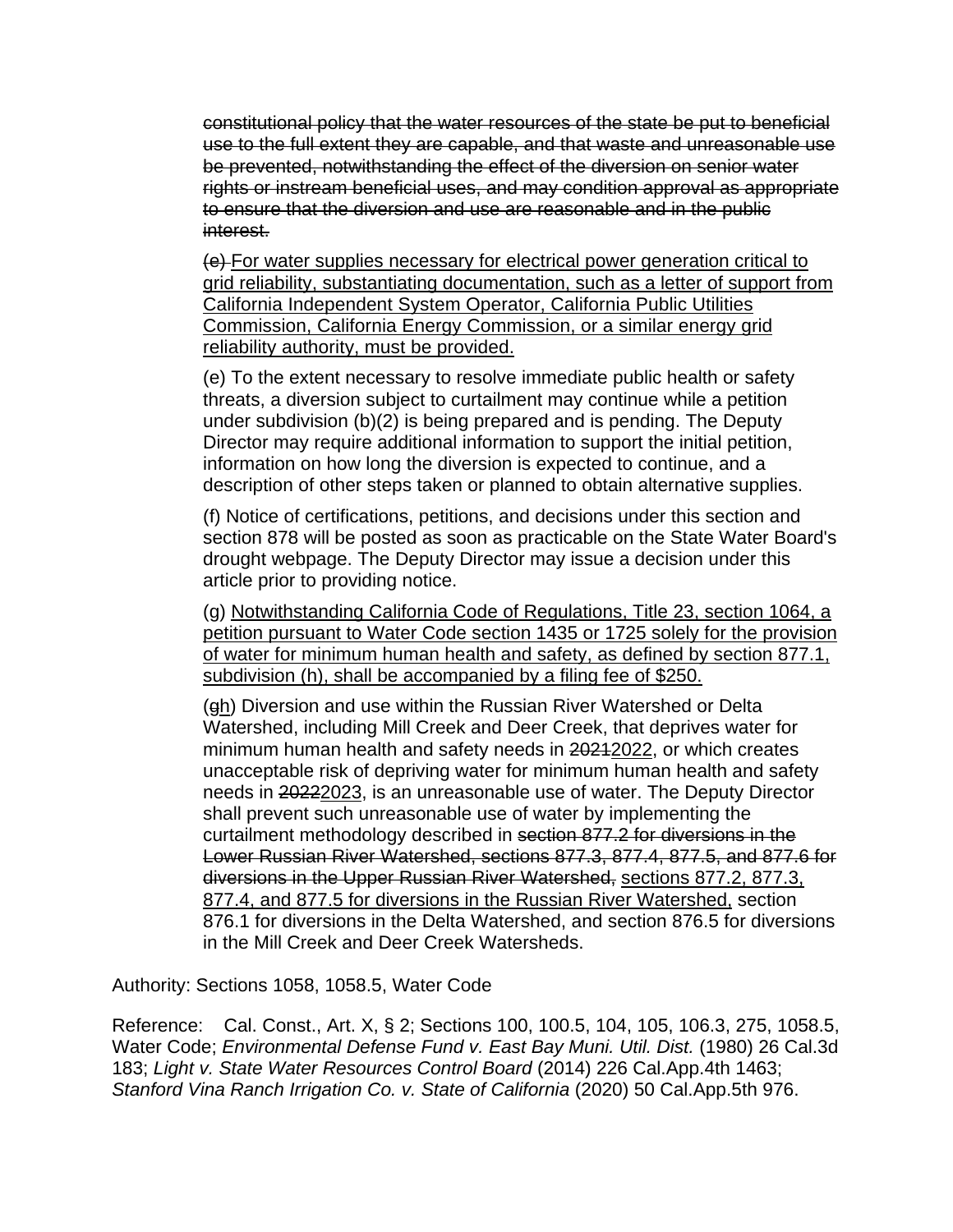#### **879 Reporting**

(a) All water right holders issued a curtailment order under section 876.5, 877.2, or 877.3 are required, within seven calendar days of the date of the curtailment order, to submit under penalty of perjury a certification of one or more of the following actions taken in response to the curtailment order, certifying, as applicable, that:

(1) Diversions under the water right(s) identified have ceased;

(2) Any continued use is under other water rights not subject to curtailment, specifically identifying those other rights, including the basis of right and quantity of diversion;

(3) Diversions under the water right(s) identified continue only to the extent that they are authorized in accordance with section 878.4 or are non-consumptive uses for which a certification for continued diversion has been submitted as specified in section 878;

(4) Diversions under the water right(s) identified continue only to the extent that they are to provide for minimum human health and safety needs, a certification has been filed as authorized under section 878.1, subdivision (b)(1), and the subject water right authorizes the diversion in the absence of a curtailment order; or

(5) Diversions under the water right(s) identified continue only to the extent that they are consistent with a petition filed under section 878.1, subdivision (b)(2) or (d), and diversion and use will comply with the conditions for approval of the petition.

(ba) All water users or water right holders whose continued diversion may be authorized under section 878.1 are required to submit, under penalty of perjury, information identified on a schedule established by the Deputy Director as a condition of certification or petition approval pursuant to section 878.1. The required information may include, but is not limited to, the following:

(1) The water right identification numbers under which diversions continue;

(2) The public water system identification number for any public water system served by the diversions.

(23) How the diverter complies with any conditions of continued diversion, including the conditions of certification under section 878.1, subdivision  $(b)(1);$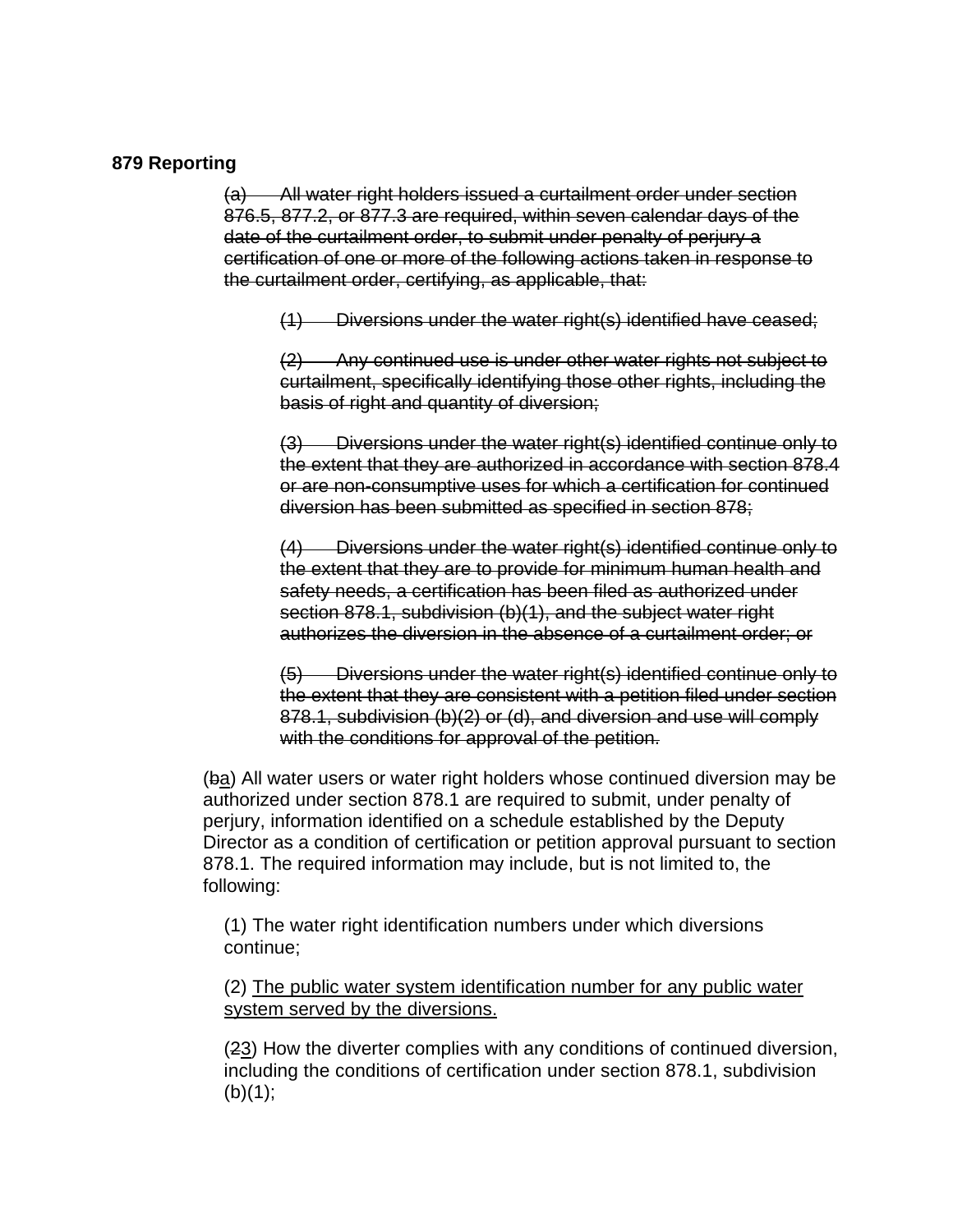(34) Any failures to comply with conditions, including the conditions of certification under section 878.1, subdivision (b)(1), and steps taken to prevent further violations;

(45) Conservation and efficiency efforts planned, in the process of implementation, and implemented, as well as any information on the effectiveness of implementation;

(56) Efforts to obtain alternate water sources;

(67) If the diversion is authorized under an approved petition filed pursuant to section 878.1, subdivision (b)(2), progress toward implementing the measures imposed as conditions of petition approval;

(78) If the diversion is authorized under section 878.1, subdivision  $(d)(b)(2)$ :

- (A) The rate of diversion if it is still ongoing;
- (B) Whether the water has been used for any other purpose; and
- (C) The date diversion ceased, if applicable.

(89) The total water diversion for the reporting period and the total population served for minimum human health and safety needs. The total population must include actual or best available estimates of external populations not otherwise reported as being served by the water right holder, such as individuals receiving bulk or hauled water deliveries for indoor water use.

(910) Diversion amounts for each day in acre-feet per day, maximum diversion rate in cubic feet per second, and anticipated future daily diversion amounts and diversion rates.

(cb)The Deputy Director, or delegee, may issue an order under this article requiring any person to provide additional information reasonably necessary to assess their compliance with this article. Any person receiving an order under this subdivision shall provide the requested information within the time specified by the Deputy Director, but not less than five (5) ten (10) days after issuance.

(dc) This subdivision applies to Delta Watershed curtailment orders and enhanced reporting to inform water unavailability determinations and the curtailment process described under section 876.1.

(1) All water right holders and claimants issued an initial order pursuant to section 876.1 are required, within the deadlines specified in the initial order but no sooner than seven calendar days following issuance of the order, to submit under penalty of perjury a certification that they have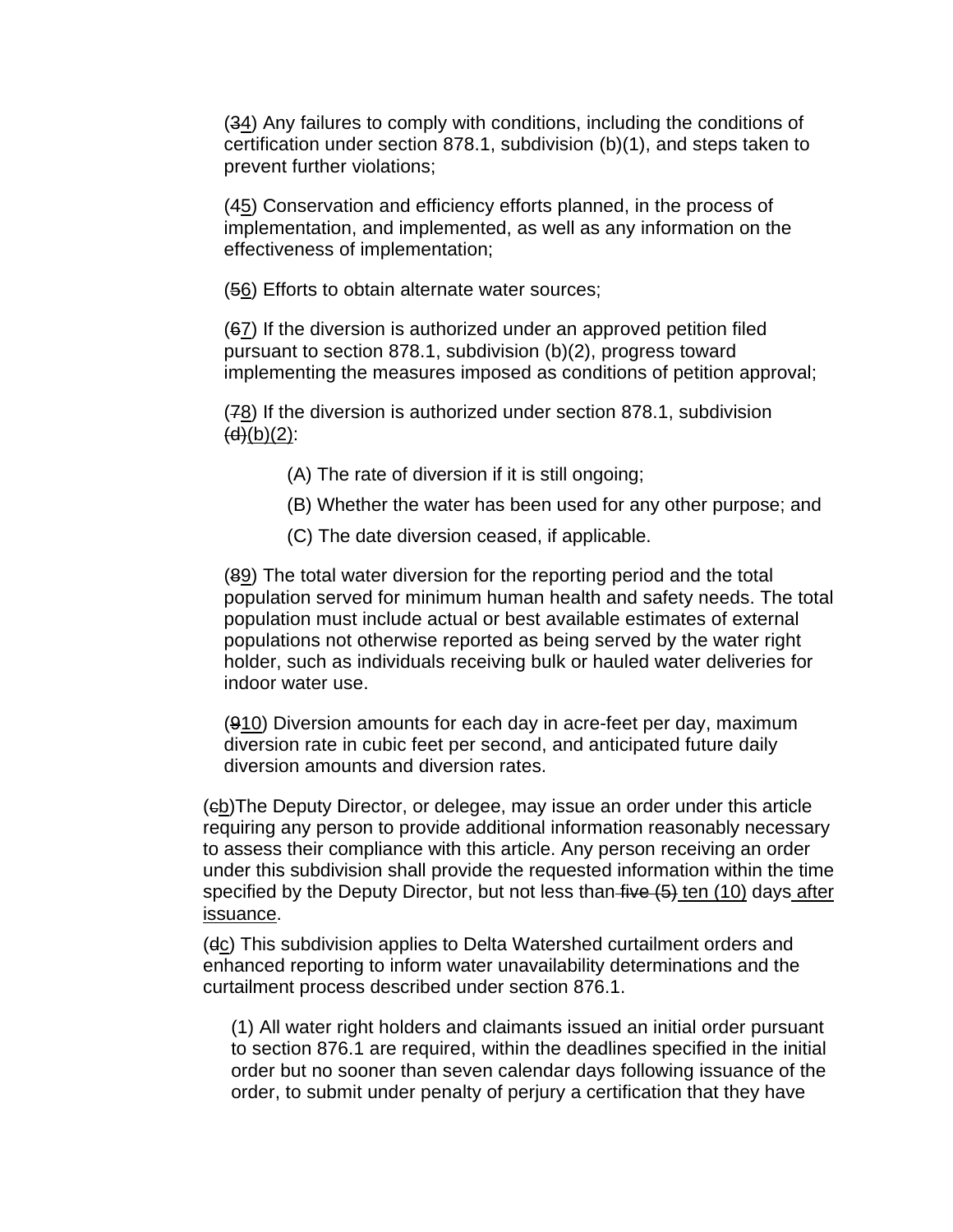and will continue to take actions needed to comply with section 876.1, including the following actions:

> (A) Regularly reviewing information posted on the State Water Board's drought webpage to determine when curtailments are required and when curtailments are suspended or reimposed, or subscribing to the State Water Board's Delta Drought email distribution list to receive updates directly; and

(B) Ceasing diversions of natural and abandoned flow when curtailments are ordered, except to the extent that continuing diversions are authorized in accordance with section 878, 878.1, or 878.2879.1 subdivision (b), and ceasing rediversions of water released from storage, except to the extent authorized by a water right or contract.

 $(2)$  In addition to the requirements identified under subdivision  $(dc)(1)$ , the Deputy Director may require water right holders and claimants who have been issued an initial order under section 876.1 and whose water right or claim has a total authorized face value or recent annual reported diversion amount of one thousand acre-feet or greater to report the following information by the date specified by the Deputy Director, but no earlier than seven days after receipt of the reporting order and as specified thereafter:

> (A) Prior diversions, unless otherwise reported in annual reports of water diversion and use, including direct diversions and diversions to storage. Diversion volumes shall be provided in a daily, weekly, or monthly format, as identified in the order.

(B) Demand projections for subsequent months through October 1, 20222023, including direct diversions and diversions to storage. Diversion volumes shall be provided in a daily, weekly, or monthly format, as identified in the order.

(C) Before issuing orders issued pursuant to subdivision (dc)(2) to water right holders and claimants in the Legal Delta, the Deputy Director will consult with and obtain the concurrence of the Delta Watermaster.

(3) In order to inform curtailment decisions, the Deputy Director, or the Delta Watermaster for rights in the Legal Delta, may issue informational orders under subdivision (c) of this section requiring a water right holder, diverter, or user to provide additional information related to a diversion or use of water in the Delta Watershed, including but not limited to: additional reporting of water diversions and use; the basis of right with supporting documents or other evidence; property patent date for the place of use; the date of initial appropriation; anticipated or actual water transfer amounts; or any other information relevant to forecasting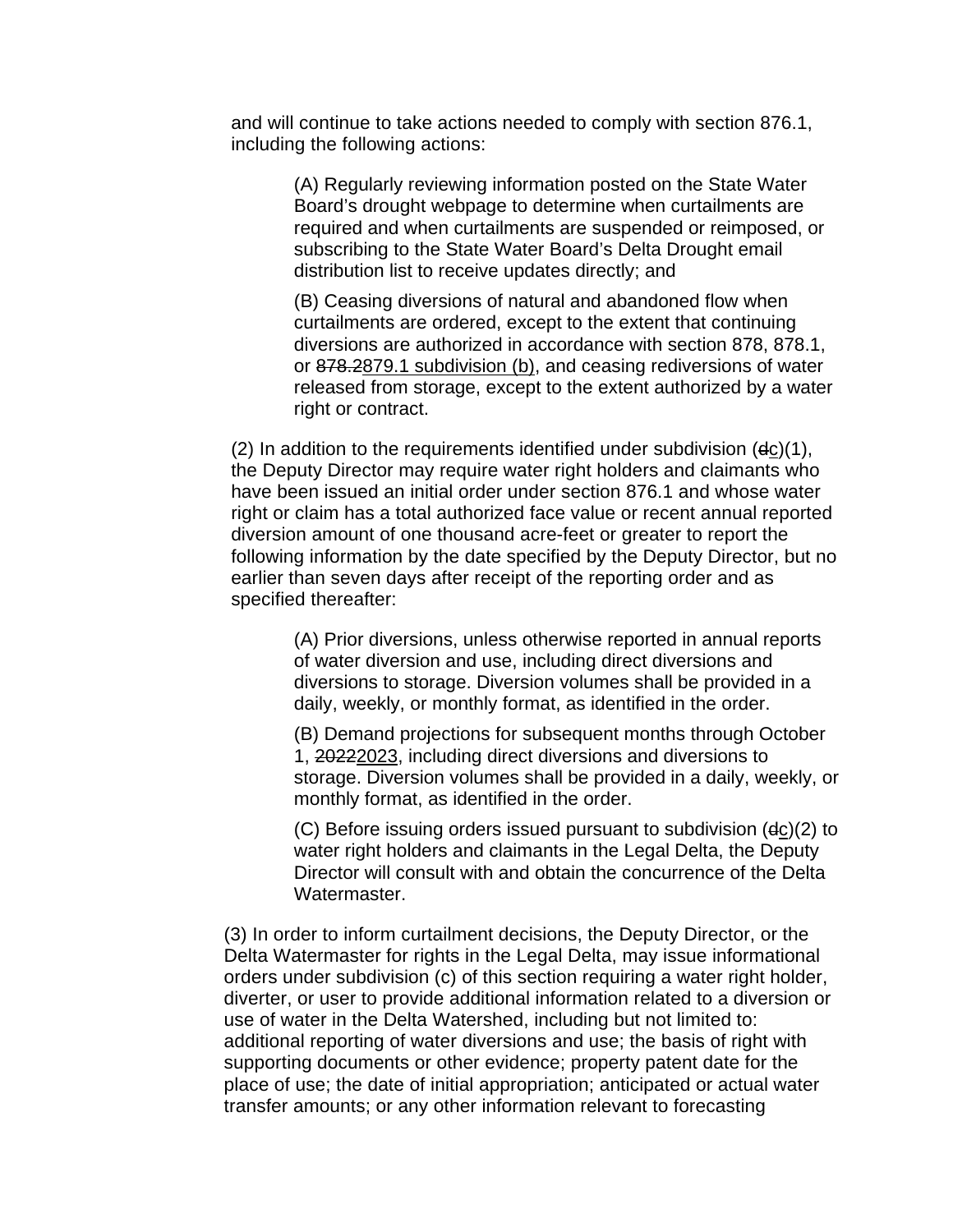demands and supplies and determining compliance with curtailment orders in the current drought year or in contingency planning for continuation of the current drought emergency. Informational orders may require reporting of diversions made in prior months and diversions anticipated during subsequent months on a recurring, monthly basis.

(4) Any water right holder or claimant receiving an order under subdivision (dc) of this section shall provide the requested information within the deadlines specified therein, including any recurring deadlines associated with ongoing reporting requirements as applicable. The Deputy Director, or the Delta Watermaster for rights in the Legal Delta, may grant additional time for submission of information upon substantial compliance with the specified deadline and a showing of good cause. Information provided pursuant to subdivision (dc) of this section shall be submitted in an online form maintained by the State Water Board and accessible through its website, or in an electronic format as specified by the Deputy Director or Delta Watermaster.

(5) Failure to provide the information required under subdivision (dc) of this section within the deadlines specified in the order or any time extension granted by the Deputy Director, or the Delta Watermaster for rights in the Legal Delta, is a violation subject to civil liability of up to \$500 per day for each day the violation continues pursuant to Water Code section 1846.

(6) In determining whether to impose reporting requirements under subdivision (dc) of this section, the Deputy Director and Delta Watermaster will consider the need for the information for purposes of informing curtailment decisions and the burden of producing it, and will make reasonable efforts to avoid requiring duplicative reporting of information that is already in the State Water Board's possession.

(7) All orders issued under subdivisions (dc)(2) and (dc)(3) shall be subject to reconsideration under article 2 (commencing with section 1122) of chapter 4 of part 1 of division 2 of the California Water Code.

Authority: Sections 1058, 1058.5, Water Code

Reference: Sections 100, 187, 275, 348, 1051, 1058.5, 1841 Water Code.

#### **879.1 Conditions of Permits, Licenses and Registrations.**

(a) Compliance with this article, including any conditions of certification or approval of a petition under this article, shall constitute a condition of all water right permits, licenses, certificates and registrations for diversions from any watershed identified in this article.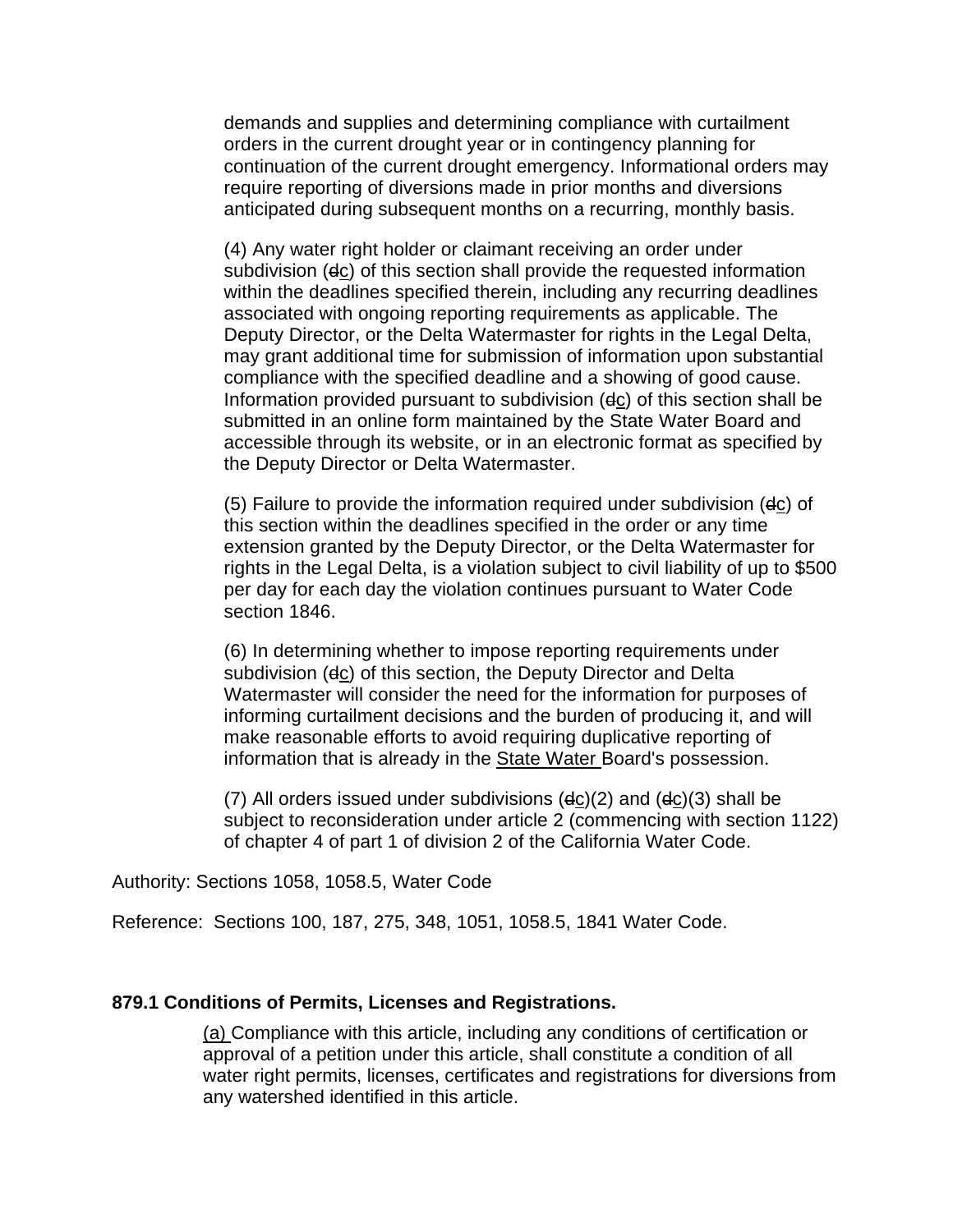(b) Diversions may continue after the issuance of a curtailment order to the extent the maintenance of a mechanism allowing for the bypass of natural or abandoned flow is not conditioned in a water right permit, license, stockpond certificate, or registration not exceeding a total authorized face value of ten acre-feet per year.

Authority: Sections 1058, 1058.5, Water Code

Reference: Cal. Const., Art. X, § 2; Sections 275, 1253, 1058.5, Water Code; *National Audubon Society v. Superior Court* (1983) 33 Cal.3d 419.

#### **879.2 Compliance and Enforcement.**

(a) A diverterwater user must comply with a curtailment order issued under this article, any updates to the curtailment status list, all conditions of certification or approval of a petition under this article, and anyall water right conditions under this article, notwithstanding receipt of more than one curtailment order. To the extent of any conflict between applicable requirements, the diverter must comply with the requirements that are the most stringent.

(b) Diversion or use of water in the Upper Russian River Watershed or the Delta Watershed in violation of this article constitutes an unreasonable use of water and is subject to any and all enforcement proceedings authorized by law. When conducting an inspection to assess a diverter's compliance with this article, the State Water Board may obtain an inspection warrant pursuant to the procedures set forth in Title 13 (commencing with Section 1822.50) of Part 3 of the Code of Civil Procedure where access is not granted by the property owner.

(c) Diversion or use of water in the Lower Russian River Watershed or the Delta Watershed in violation of this article is a trespass under Water Code section 1052 and shall constitute evidence of diversion or use in excess of a water user's rights. Failure to meet the requirements of this article or of any order issued thereunder constitutes a violation subject to civil liability pursuant to Water Code section 1846, and an infraction pursuant to Water Code section 1058.5, subdivision (d), each of which can carry a fine of up to five hundred dollars (\$500) for each day in which the violation occurs.

(d) All violations of this article shall be subject to any applicable penalties under Water Code section 1058.5. Nothing in this section shall be construed as limiting the enforceability of or penalties available under any other applicable provision of law.

Authority: Sections 1058, 1058.5, Water Code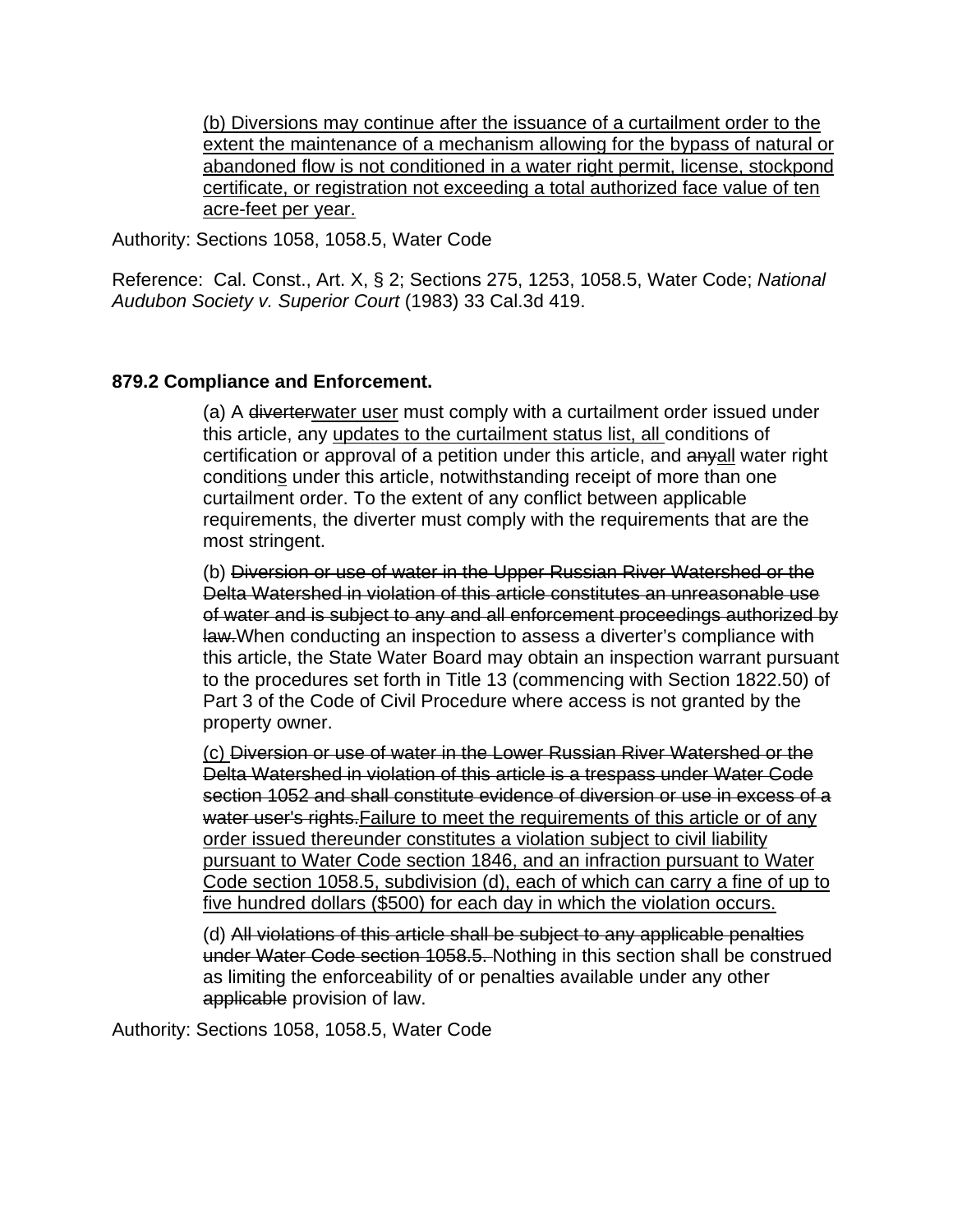Reference: Cal. Const., Art. X, § 2; Sections 275, 1052, 1055, 1058.5, 1825, 1831, 1846, Water Code; Sections 1822.50 et al., California Code of Civil Procedure; *National Audubon Society v. Superior Court* (1983) 33 Cal.3d 419.

#### **879.3 Redelegation of Authorities**

Authorities delegated to the Deputy Director under this article may be redelegated.

Authority: Sections 1058, 1058.5, Water Code

Reference: State Water Resources Control Board Resolution No. 2012-0029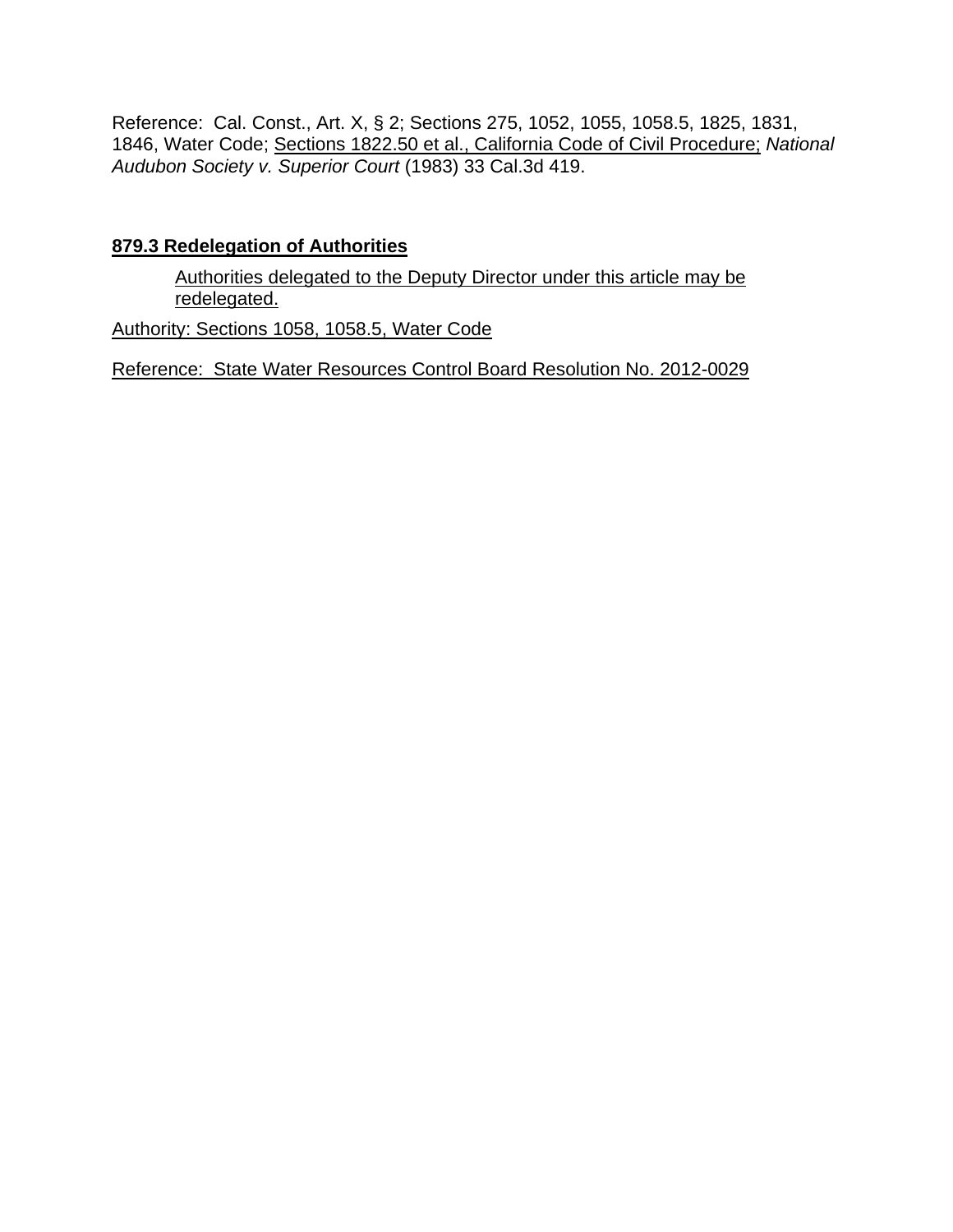## DROUGHT WATER RIGHTS ALLOCATION TOOL January, 2022

### RIPARIAN FORMULATION

for all basins, k

Basin proportions Pk are between 0 and 1.

# $A_i = P_k u_i$

for all  $i$  users, in each basin  $k$ 

Each user's allocation  $A_i$  is user i's basin proportion  $P_k$ , of i's demand  $u_i$ .

# $A_k = P_k U_k$

### for all k basins

Basin demand  $U_k$  is the sum of all user demand  $U_i$  in each basin k. Basin allocation  $A_k$  is the basin proportion  $P_k$  of basin demand  $U_k$ .

$$
\sum_{i \in k} A_i \leq v_k - e_k
$$

for all *i* users that are within each basin  $k$ 

Mass Balance: within every basin  $k$ , the sum of all users' allocations are less than or equal to flow  $v_k$  in basin  $k$ , less any environmental instream flow requirement  $e_k$ .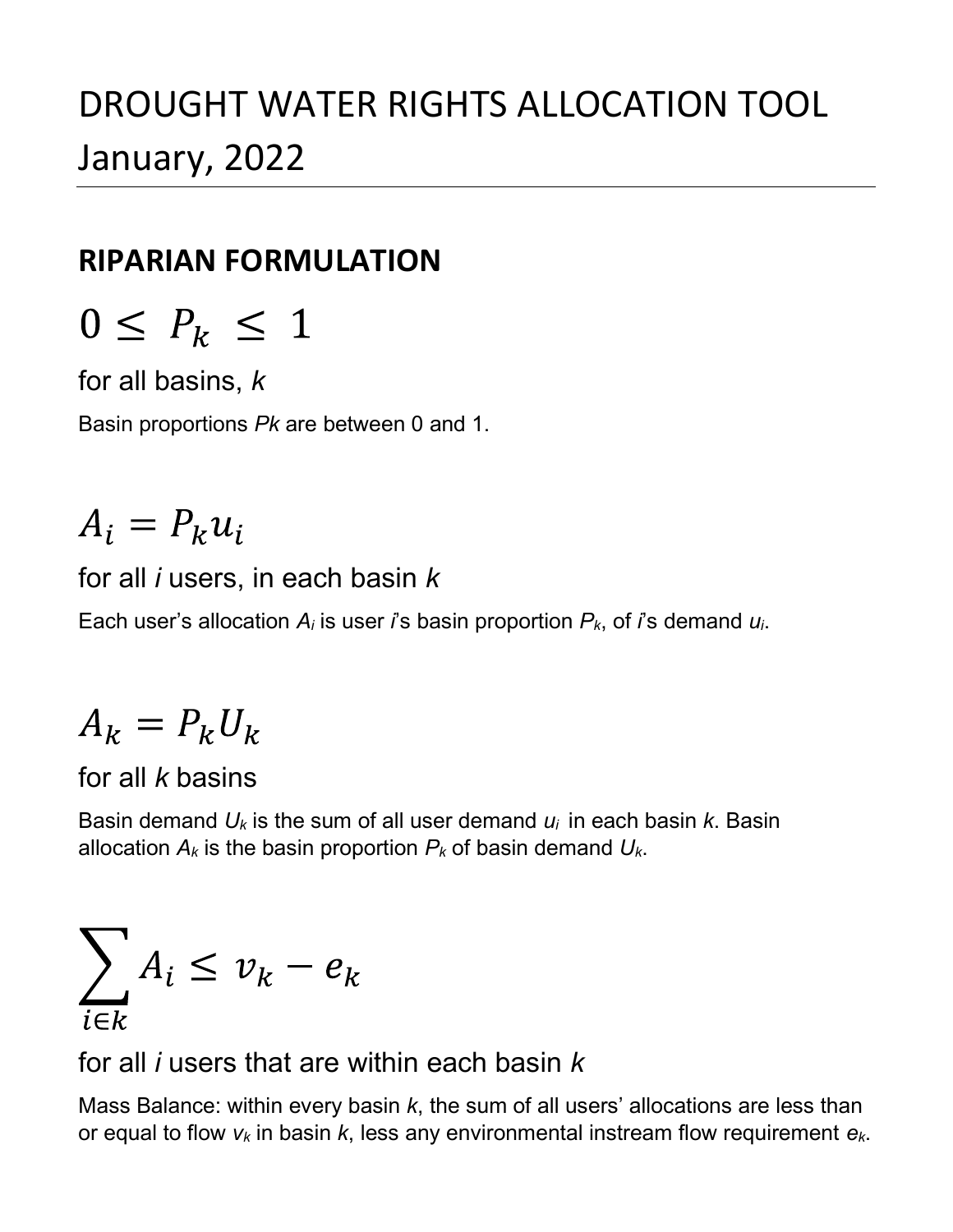# $P_i \leq P_k$

### for all basins  $j$  and all basins  $k$

Upstream basin proportions  $P_i$  cannot exceed downstream basin proportions  $P_k$ .

$$
w_k = \frac{n_k}{n_{k, system\,outlet}}
$$

for all basins, k

A basin penalty  $w_k$  is applied that increases with the ratio of the number of basins  $n_k$  upstream of basin  $k$ , to the total number of basins in the watershed.

### Riparian Objective Function:

$$
\text{Maximize } z = \sum_{i} A_i - \sum_{k} A_k w_k
$$

For all users  $i$ , and all basins,  $k$ 

Maximize total user allocations  $A_i$  less the sum of downstream penalty  $w_k$  weighted basin allocations  $A_{k}$ .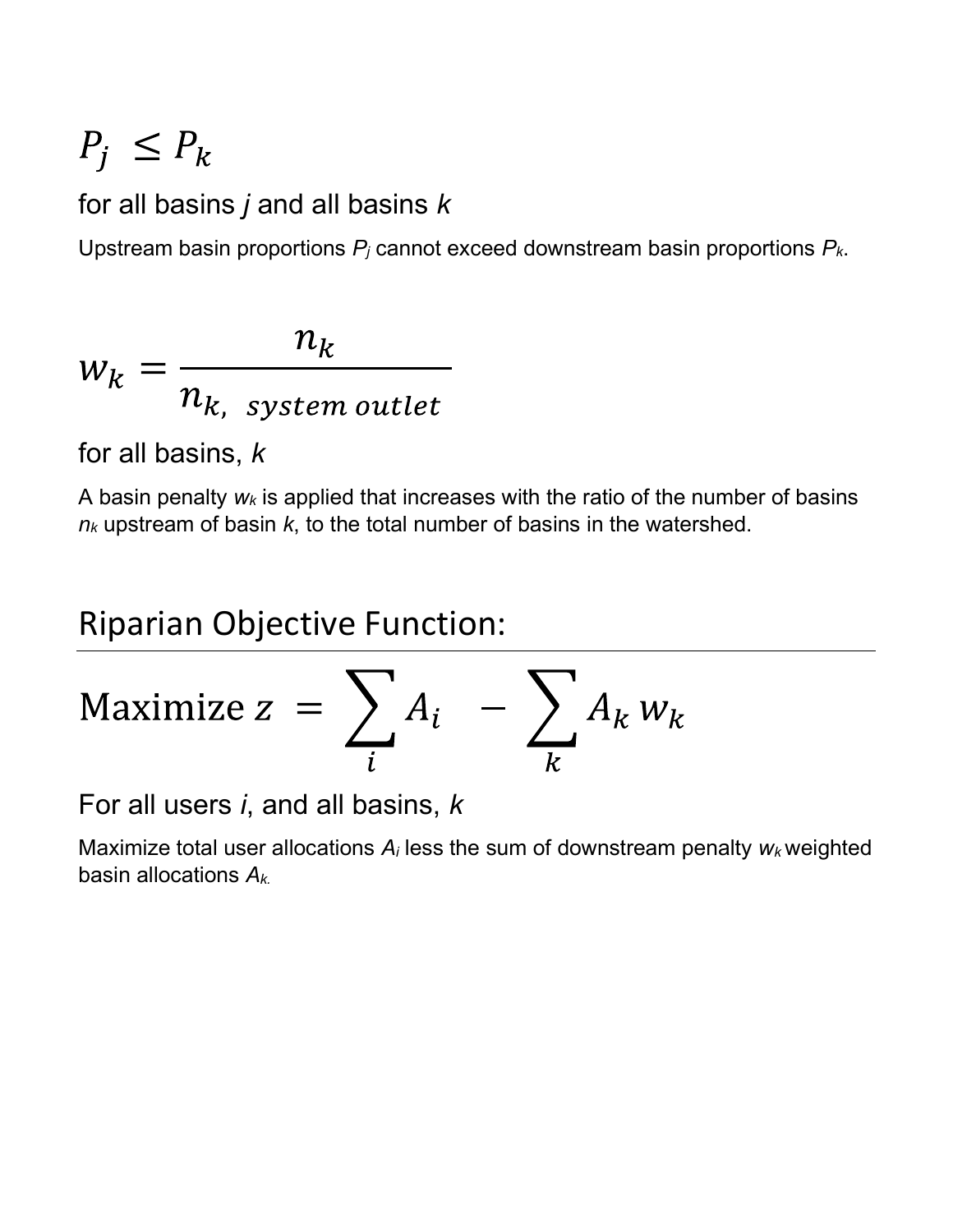### APPROPRIATIVE FORMULATION

# $0 \leq A_i \leq u_i$

for all users, i

Each appropriative user's allocation  $A_i$  must be between 0 and her reported demand  $u_i$ 



for all users  $i$ , in all upstream basins  $k$ 

Mass Balance: the sum of all appropriative allocations  $A_{i,approx}$  that are in basin k, must be less than or equal to available flow vk, less any environmental instream flow requirement  $e_k$ , less the sum of all upstream riparian allocations,  $A_{i,riparian}$ .

### Appropriative Objective Function:

Minimize 
$$
z = \sum_i p_i (u_i - A_i)
$$

for all users, i

Minimize the difference between demand and allocation, or shortage,  $(u_i - A_i)$ weighted by the inverse of the priority of user *i*.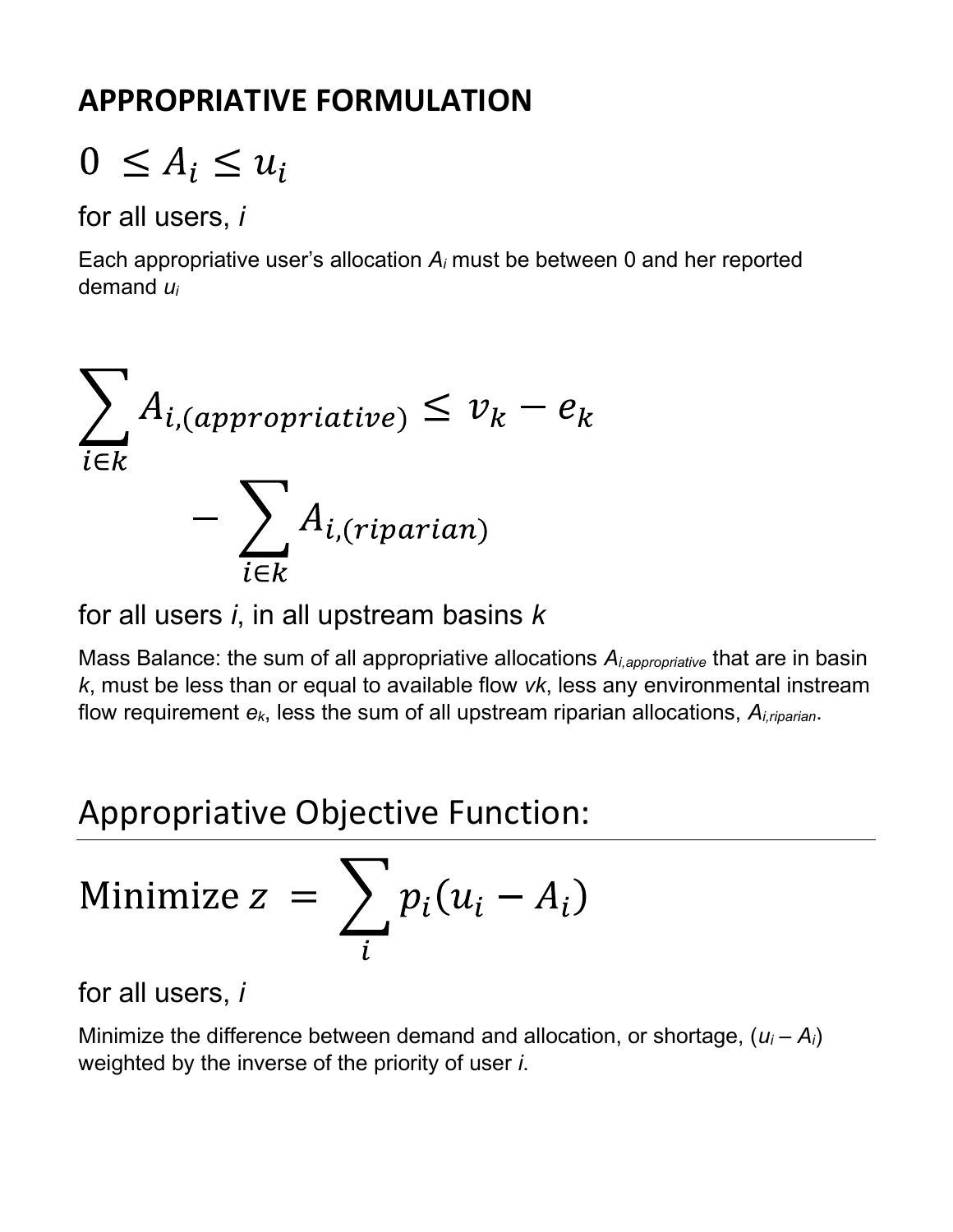#### **PRU and R-GPCD Calculation**

#### September 22, 2020

This document contains suggested methods for estimating Percentage Residential Use (PRU), and explains how daily residential per capita water use (R-GPCD) is calculated by Water Board staff. As of October  $1<sup>st</sup>$ , 2020, the R-GPCD is automatically calculated in the reporting tool. The methodology outlined here has not changed since the initial guidance was developed for the emergency conservation regulations.

When estimating PRU, we recommend using billing data to determine the volume of water provided to residential customers as a percentage of Total Monthly Potable Water Production. In cases where billing periods are not based on calendar month, the urban water supplier should use discretion in selecting the most comparable and appropriate billing period. PRU, rather than residential use volume, is requested in the monthly conservation report because it can be calculated using the previous year's data if current billing data is not available.

### Example PRU Calculation: Using recent billing data to estimate PRU

**Total Production (T):** 1543.98 Acre-feet (AF)

**Commercial Agriculture (C):** 20 AF

**Residential Use (R)[1](#page-42-0) :** 1001.42 AF

1. Subtract Commercial Agriculture (if any) from Total Production  
\nTotal Production, minus Agriculture (TPA) = 
$$
T - C
$$

$$
TPA = 1543.98 - 20 = 1523.98
$$

2. Divide Residential Use by (Total Production – Commercial Agriculture)

$$
PRU = \frac{R}{TPA} \times 100
$$

$$
PRU = \frac{1001.42}{1523.98} \times 100 = 65.71\%
$$

If you do not have billing data for the current reporting month, use last year's data (**BOTH** residential use and total potable production) for the month that corresponds to the reporting month. For example, if you do not currently have October 2020 billing data available, use October 2019 data. **This calculated PRU using last year's data should be entered in the "Preliminary" column when submitting a report.**

<span id="page-42-0"></span> $1$  When estimating "Residential Use," we recommend using billing data to determine the volume of water provided to residential customers. In cases where billing periods are not based on calendar month, the urban water supplier should use discretion in selecting the most comparable and appropriate billing period.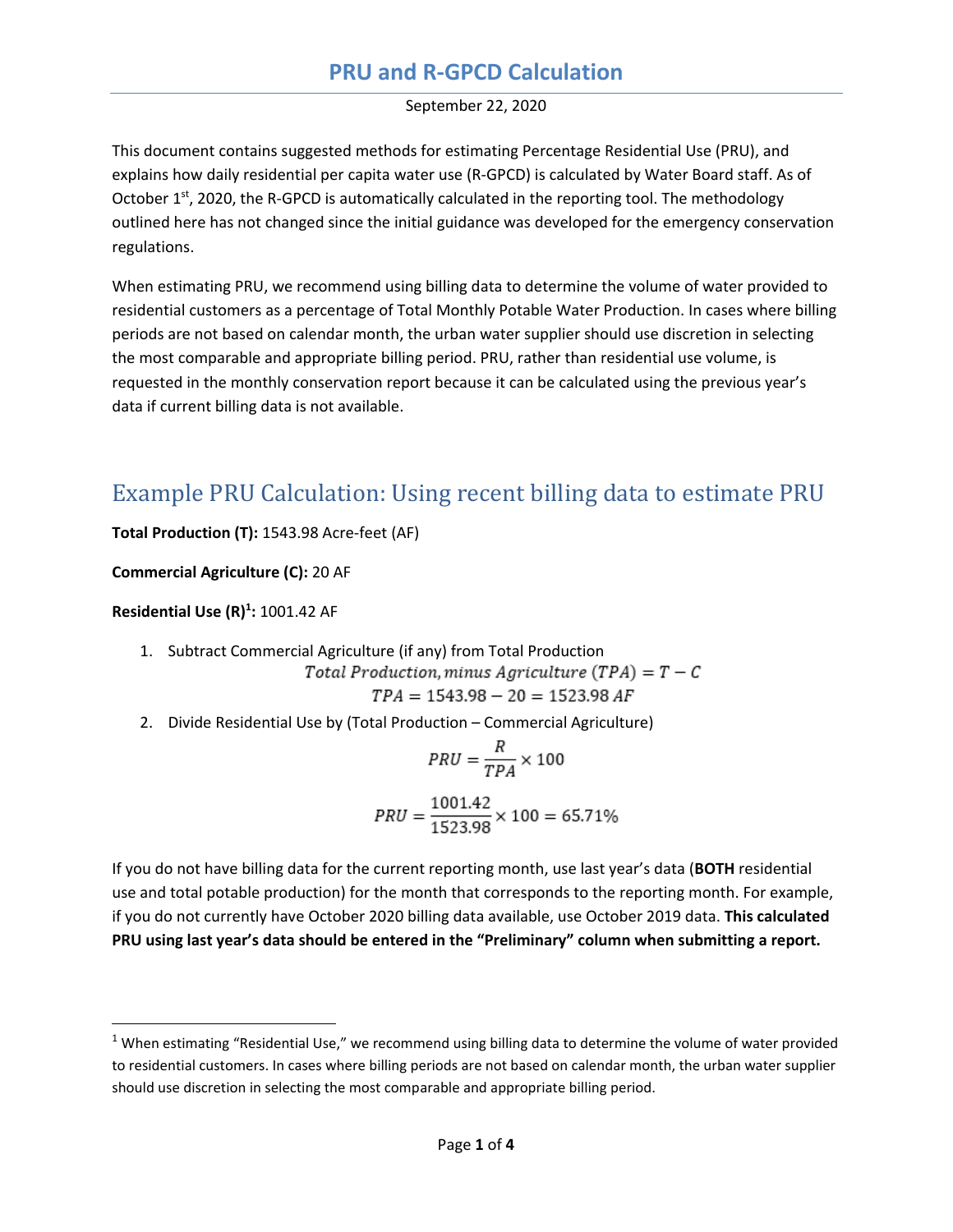#### **PRU and R-GPCD Calculation**

September 22, 2020

Once you have current billing data, re-calculate the PRU using current numbers and enter the new value in the "Final" column of the edited report.

Example PRU Calculation: Bi-Monthly Billing Cycle Initial Estimate

**Total Production (T) Over Billing Cycle:** 3002.15 AF

**Commercial Agriculture (C) Over Billing Cycle:** 35 AF

**Residential Use (R) Over Billing Cycle:** 1900.23 AF

**Length of Billing Cycle:** 61 days

**Reporting Month:** May

**Days in May:** 31 days

1. Subtract Commercial Agriculture (if any) from total production

$$
Total \, Production, minus \, Agriculture \ (TPA) = T - C
$$

$$
TPA = 3002.15 - 35 = 2967.15 \, AF
$$

2. Calculate Residential Use for Reporting Month (RM) and Total Production for Reporting Month (TPM)

*TPA for May (TPM)* = 
$$
\frac{TPA \times days \text{ in } May}{days \text{ in } billion \text{ cycle}}
$$
\n*TPM* = 
$$
\frac{2967.15 \times 31}{61}
$$
 = 1507.90 *AF*  
\n*R for May (RM)* = 
$$
\frac{R \times days \text{ in } May}{days \text{ in } billion \text{ cycle}}
$$
\n*RM* = 
$$
\frac{1900.23 \times 31}{61}
$$
 = 965.69 *AF*

3. Divide Residential Use for Reporting Month by (Total Production – Commercial Agriculture) for Reporting Month

$$
PRU = \frac{RM}{TPM} \times 100
$$

$$
PRU = \frac{965.69}{1507.90} \times 100 = 64.04\%
$$

**Please note in the "Qualification" box that the billing data is bi-monthly.** As with the previous PRU calculation example, if you do not have billing data that encompasses the current reporting month, please use billing data from the previous year to estimate PRU and enter the value in the "Preliminary" column.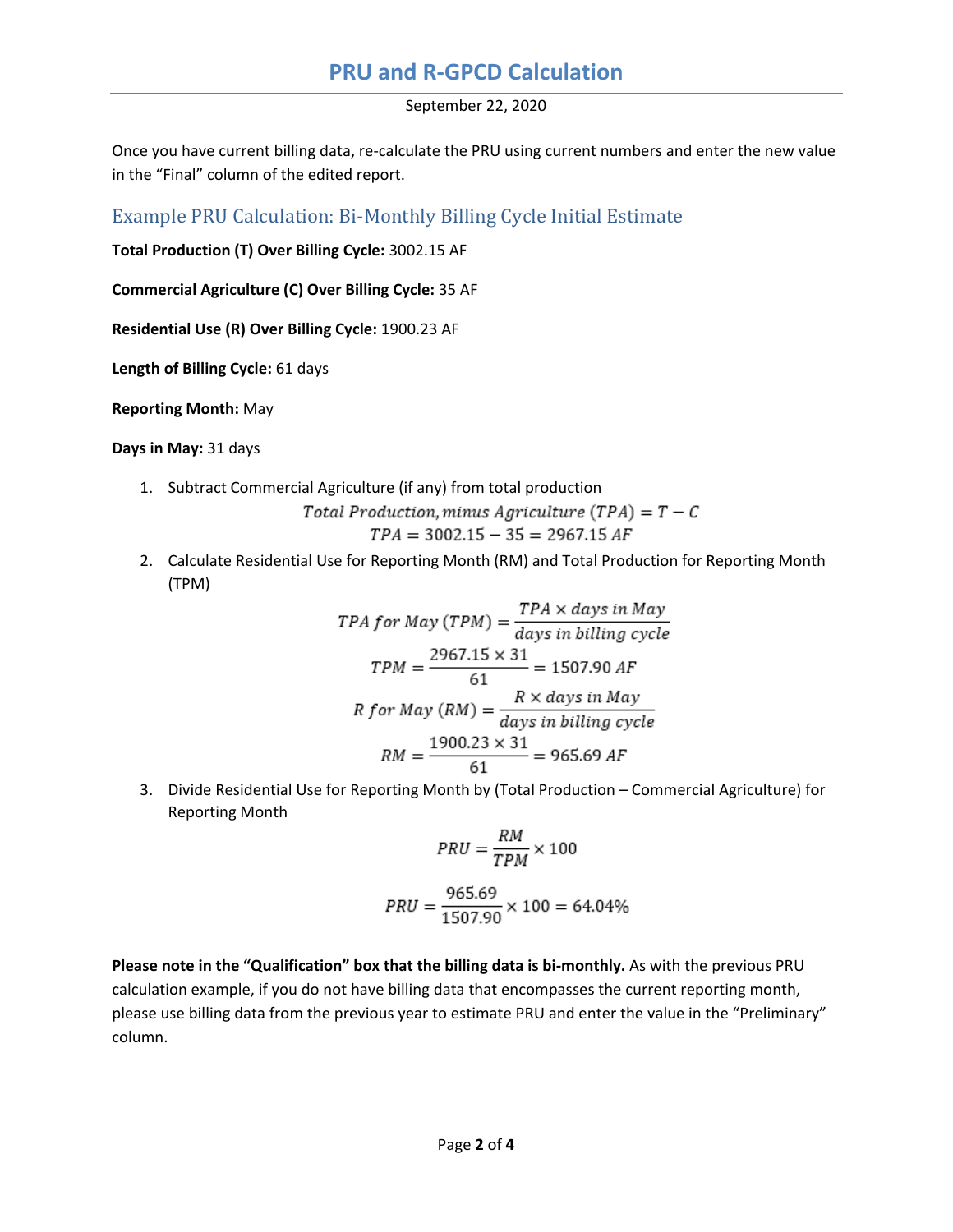#### Example Residential Gallons Per Capita Daily (R-GPCD) Calculation

The updated reporting tool automatically calculates the monthly R-GPCD value. The calculation methodology is outlined below.

| <b>Original Units</b>           | <b>Conversion Factor (CF) from</b><br><b>Original Units to Gallons</b> |
|---------------------------------|------------------------------------------------------------------------|
| Gallons (G)                     | $\mathbf 1$                                                            |
| <b>Million Gallons (MG)</b>     | 1000000                                                                |
| <b>Hundred Cubic Feet (CCF)</b> | 748.052                                                                |
| <b>Acre Feet (AF)</b>           | 325851                                                                 |

**Total Production (T):** 1543.98 AF

**Commercial Agriculture (C):** 20 AF

**Percentage Residential Use (PRU):** 65.71%

**Population (P):** 69078 people

**Month:** May

**Days in Month:** 31 days

**Conversion Factor (CF):** 325851

1. Subtract Commercial Agriculture (if any) from Total Production

Total Production, minus Agriculture (TPA) =  $T - C$  $TPA = 1543.98 - 20 = 1523.98$  AF

2. Convert (Total Production-Commercial Agriculture) to Gallons, using the Conversion Factor

*TPA in Gallons* 
$$
(TG) = TPA \times CF
$$

$$
TG = 1523.98 \times 325851 = 496590407 G
$$

3. Multiply the Total Production Gallons by Percentage Residential Use to get Residential Use in Gallons

Residental Use in Gallons (RG) = 
$$
TG \times \frac{PRU}{100}
$$
  
RG = 496590407 ×  $\frac{65.71}{100}$  = 326313708 G

4. Divide Residential Use by (Population x Days in Month) to get R-GPCD

$$
R - GPCD \text{ for } May = \frac{K\sigma}{P \times days \text{ in } May}
$$
\n
$$
R - GPCD \text{ for } May = \frac{326313708}{690798 \times 31} = 152.38 \text{ GPCD}
$$